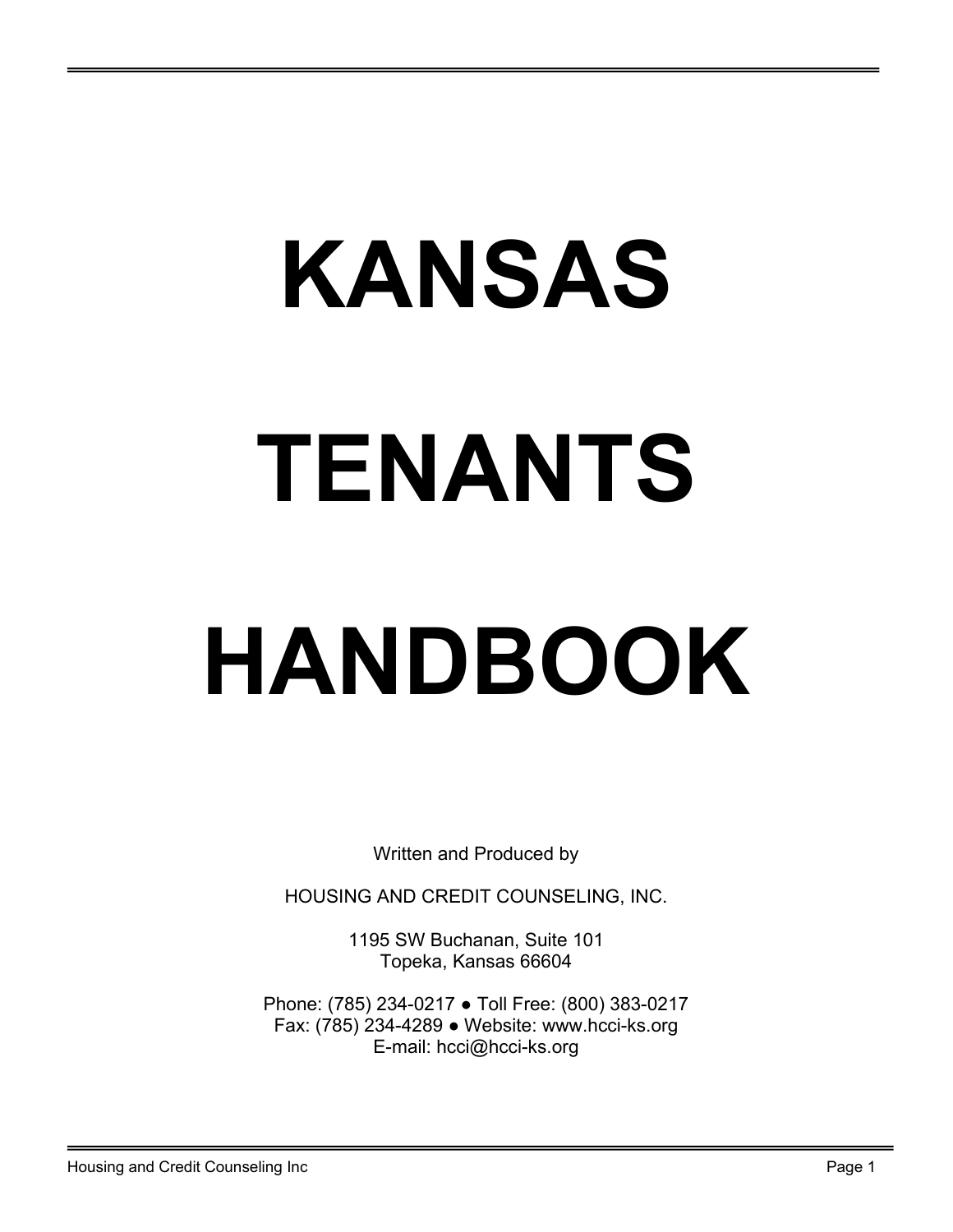#### FOREWORD

As we commence Housing and Credit Counseling, Inc's. 35<sup>th</sup> year, we are proud to bring you the 4<sup>th</sup> Edition 6<sup>th</sup> Revision of our **Kansas Tenants Handbook**. In addition to making a few clarifications and updates in the text, we have also included new information in response to frequently asked questions and changes in local, state and federal laws.

Many people assisted with our revisions to this Kansas Tenants Handbook as well as our Kansas Landlords Handbook. This time, kudos especially go to Louise Kirkpatrick, who carefully examined and reconsidered every word, wrote and kept, wrote and discarded…and who patiently, and without complaint, answered my questions, defended proposed changes, did more research… and overall took the lead to hammer and rework this book. Louise also spent the two years leading up to this handbook revision updating HCCI's various notices, developing the new 14/30-day noncompliance notices, and more. Great job, Louise! Heartfelt thanks also go to Jonell Passariello, who has done the final layout and word processing on this handbook ever since we had the capacity to do it ourselves. What could we ever do without you!

Housing and Credit Counseling, Inc. Staff: Robert Baker and Debbie Eubanks for their review and comments.

Special Thanks: A special thanks to the Kansas Bar Association, Topeka, Kansas, for contributing the printing of this handbook. In particular, thanks to Meg Wickham, Public Services Director, for handling all of the arrangements.

We hope this Handbook continues to be as useful to you, and the people with whom you share it, as our previous publications have been.

Enjoy!

Karen A. Hiller Executive Director and Author Housing and Credit Counseling, Inc. May 2007

Copyright ©1985, 1990, 1994, 1996, 1999, 2003, 2007

Housing and Credit Counseling, Inc. 1195 Buchanan, Suite 101, Topeka, Kansas 66604-1183

Material in this book is dated. If this Kansas Tenants Handbook is more than a couple of years old, you may want to double-check your information with an attorney, local housing counseling center, or contact Housing and Credit Counseling, Inc. for information and/or the newest edition.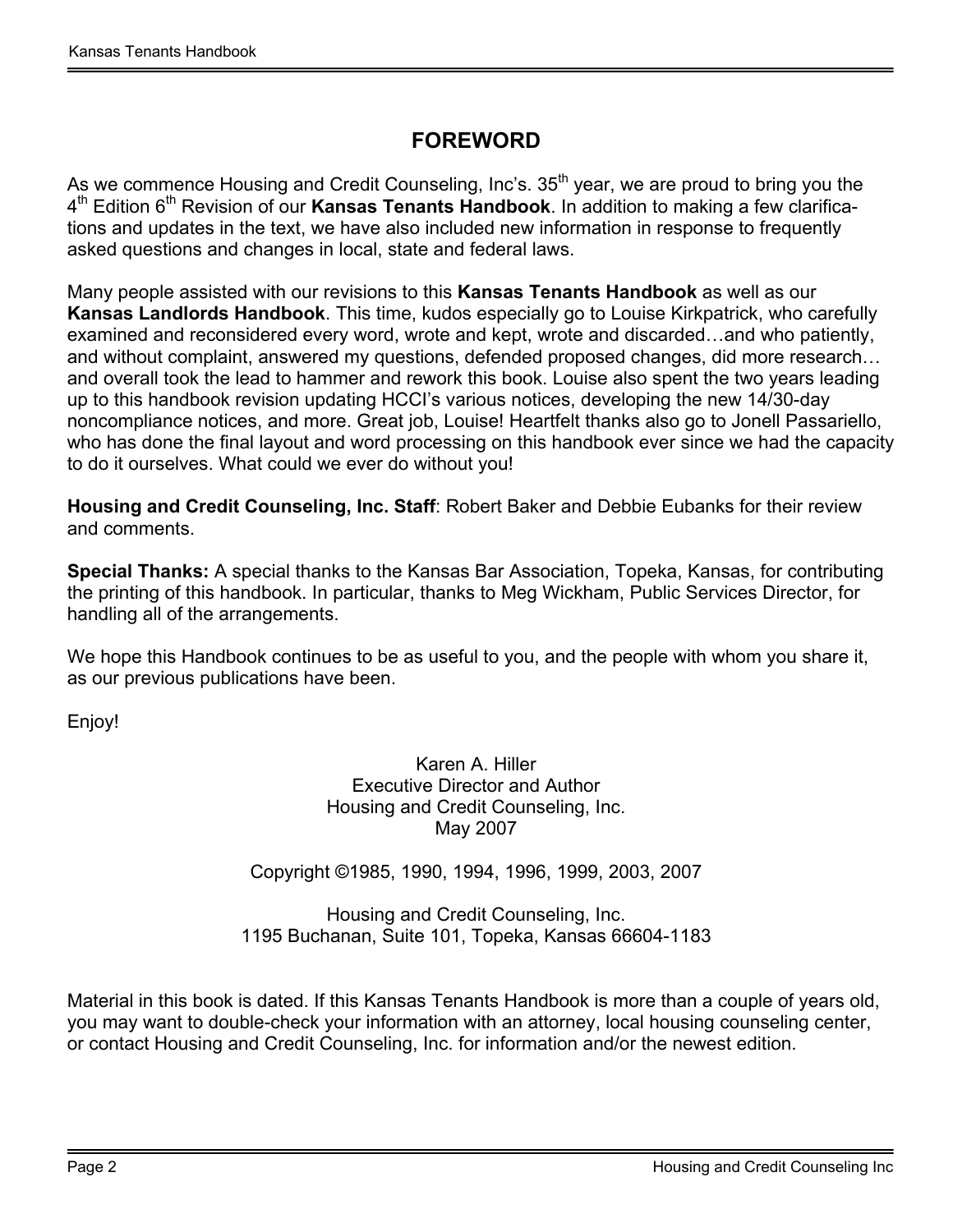#### TABLE OF CONTENTS

Page

|--|--|

#### **Chapters**

| .21 |
|-----|
|     |
|     |
|     |
|     |
|     |
|     |
| 35  |
|     |
|     |
|     |
|     |

#### **Highlights**

References in the text and at the end of this book generally refer to Kansas Statutes Annotated (K.S.A.). These laws may be found at most libraries, many businesses, and government offices. Kansas Statutes and many local ordinances are available on the Internet. For state statutes, go to www.kslegislature.org. Do a statute search using the numbers listed in this handbook. Copies of the Kansas Residential Landlord and Tenant Act, Kansas Mobile Home Parks Residential Landlord and Tenant Act, rent escrow ordinances, sample forms, and relevant court cases may be purchased from HCCI, 1195 SW Buchanan, Topeka, KS, 66604 or ordered by phone, mail, or from HCCI's website www.hcci-ks.org.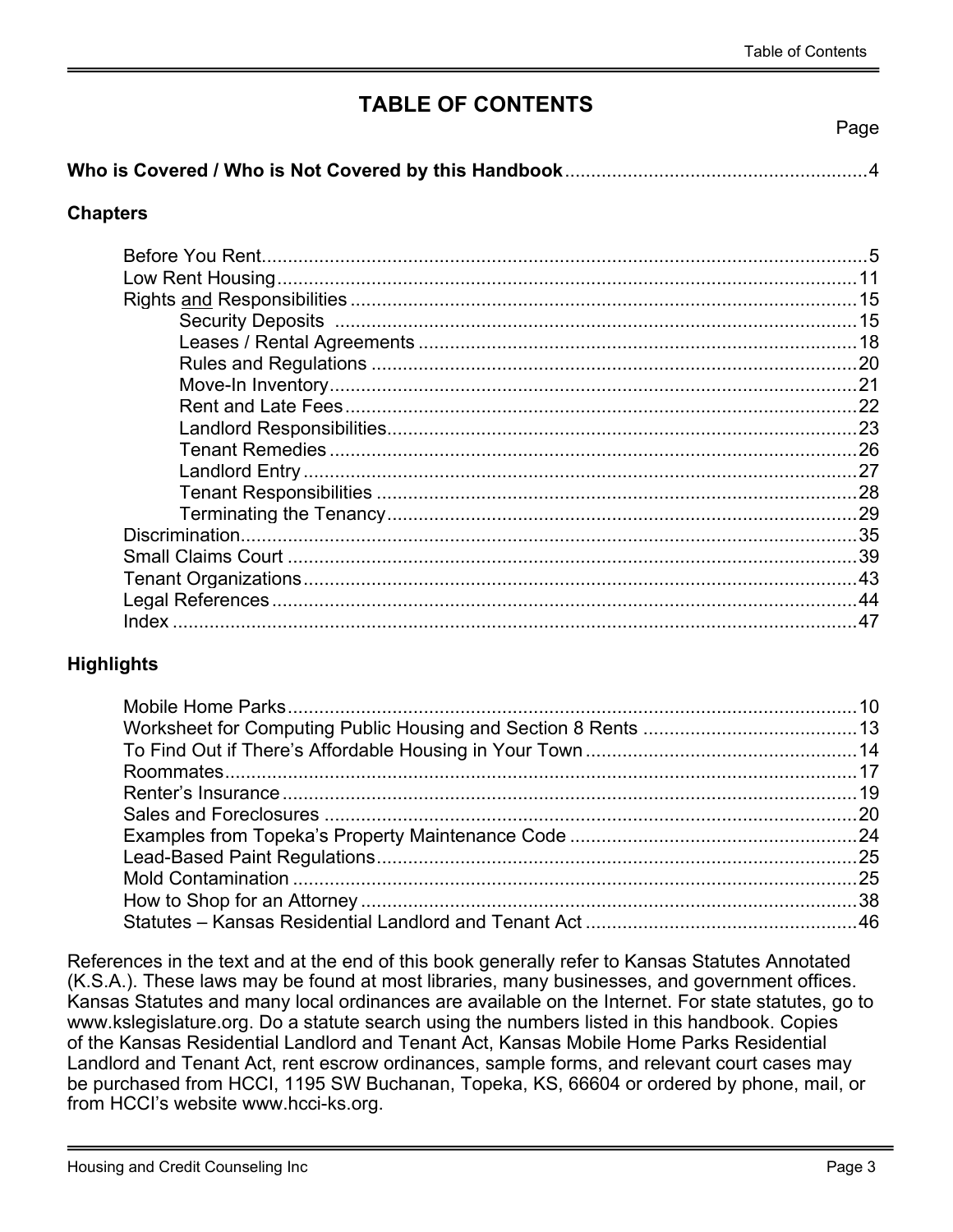This handbook was produced in accordance with Kansas Residential Landlord and Tenant Act (KRLTA)

#### THIS HANDBOOK AND THE KRLTA COVER THE FOLLOWING:

**TENANT** is defined as a person entitled under a rental agreement to occupy a dwelling unit to the exclusion of others.

LANDLORD is defined as the owner, lessor or sublessor of the dwelling unit, or the building of which it is a part, and it also means a manager of the premises.

OWNER is defined as one or more persons, jointly or severally, in whom is vested: (1) all or part of the legal title to property or (2) all or part of the beneficial ownership and a right to prevent use and enjoyment of the premises.

PERSON includes an individual or organization.

ORGANIZATION includes a corporation, government, governmental subdivision or agency, business trust, estate, trust, partnership or association, two or more persons having a joint or common interest, and any other legal or commercial entity.

#### THIS HANDBOOK AND THE KRLTA DO NOT COVER:

- COMMERCIAL rental agreements.
- The following Residential rental agreements:
- a) Residence at an INSTITUTION, public or private, if incidental to detention or the provision of medical, geriatric, educational, counseling, religious, or similar service;
- b) Occupancy under a **CONTRACT OF SALE** of a dwelling unit or the property of which it is a part, if the occupant is the purchaser or a person who succeeds to the purchaser's interest;
- c) Occupancy by a member of a FRATERNAL OR SOCIAL ORGANIZATION in the portion of a structure operated for the benefit of the organization;
- d) TRANSIENT occupancy in a hotel, motel, or rooming house;
- e) Occupancy by an EMPLOYEE of a landlord whose right to occupancy is conditional upon employment in and about the premises;
- f) Occupancy by an owner of a CONDOMINIUM unit or holder of a proprietary lease in a COOPERATIVE; and
- g) Occupancy under a rental agreement covering premises used by the occupant primarily for AGRICULTURAL purposes.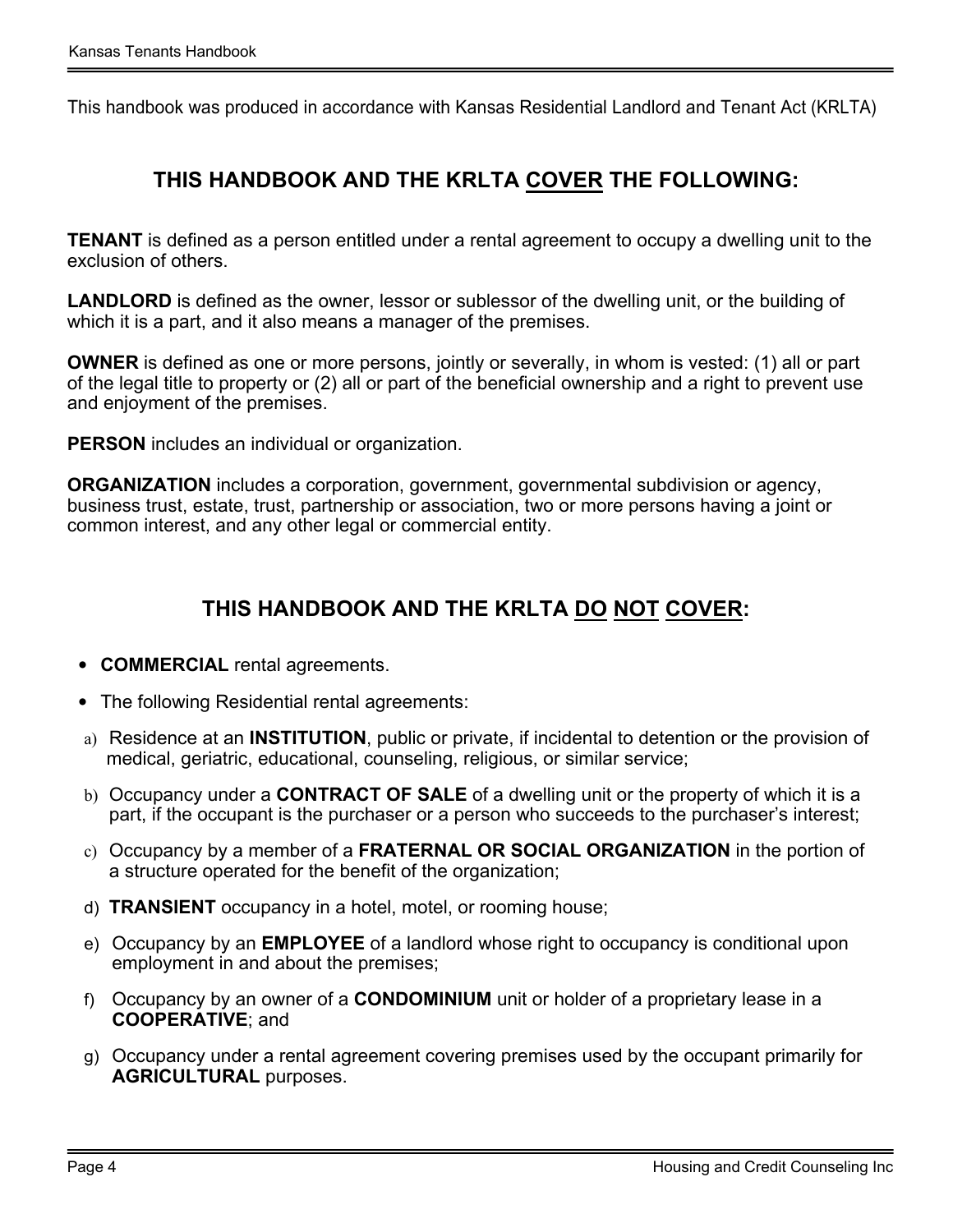## <span id="page-4-0"></span>BEFORE YOU RENT

So, you've decided to rent. LOOK BEFORE YOU LEAP! What you do before you put any money down or sign any paper could be more valuable than anything you do after you enter into a new rental relationship. TAKE YOUR TIME AND BE THOROUGH!

#### START YOUR RENTAL FILE NOW!

A rental agreement is a business contract, so KEEP RECORDS! Remember, these forms have your personal information on them, so they should be kept together and in a secure place. You may use a large envelope, a file folder, or a more formal system. You will want to have a copy of any lease agreement, move-in checklist, inspections, maintenance requests, notices, special agreements, and/or forms you sign. You should request and keep receipts for all payments you make whether you pay by money order, cashier's check, personal check, cash, credit, debit, or online.

#### WHAT DO YOU NEED?

It goes without saying that people have to balance what they need vs. what's available. Before you start looking for a place, hopefully you've asked yourself (and answered) the following questions:

A. Where? Is the place quiet enough? Is it too quiet? Will I be close enough to work? Church? Is it near a bus line? Stores? Do I feel safe there? If I have a family, is it close to schools? Play space and recreation?

B. Does it match who I am? If I'm elderly, does it have too many steps? If I am young and entertain a lot, will I be able to do it? Can I plant a garden? If I like to work on my car, can I? Is there a garage or off-street parking? Can I have a pet? Take the time to think about your needs and wants before you start looking.



C. How much does it cost? It's generally recommended that you should not spend more than 30 – 40% of your monthly income on total housing cost, which means rent plus utilities. For people on limited incomes, this is often very hard to do. Things that are important to consider include what utilities you will be responsible for and whether there are other costs you'll need to figure in. Your landlord or your local utility companies should be able to tell you what utility usage and costs have been for the past couple of years. Are you responsible for cutting the lawn? If you are, and the landlord won't provide the mower, maybe you'll have to pay somebody to do it. You may have move-in expenses such as utility deposits, truck rental, and furniture and drapery purchases. Sometimes two people decide to rent a place together. You both should be sure of what happens if one of you decides to move out! You may be stuck paying everything if your roommate moves and you can't find someone else to share the cost.

#### D. How long do I want to live there? This question comes up when it's time to decide on a lease. If you think you might be moving, getting married or getting divorced, or if there is any uncertainty in your life which might make for a questionable length of stay, think twice about signing a long-term lease. You may want a written agreement but on a month-to-month basis. Everyone should check to see what provision there is for breaking a lease, if the need arises. Don't just accept a verbal promise of, "We can work it out if something happens." Know what it is, and have it in writing. If the terms aren't right, don't move in!

#### FINDING A PLACE

Once you've answered all these questions, it's time to find a place. The most common way is to check the newspaper or on the internet. Sometimes people post notices on public bulletin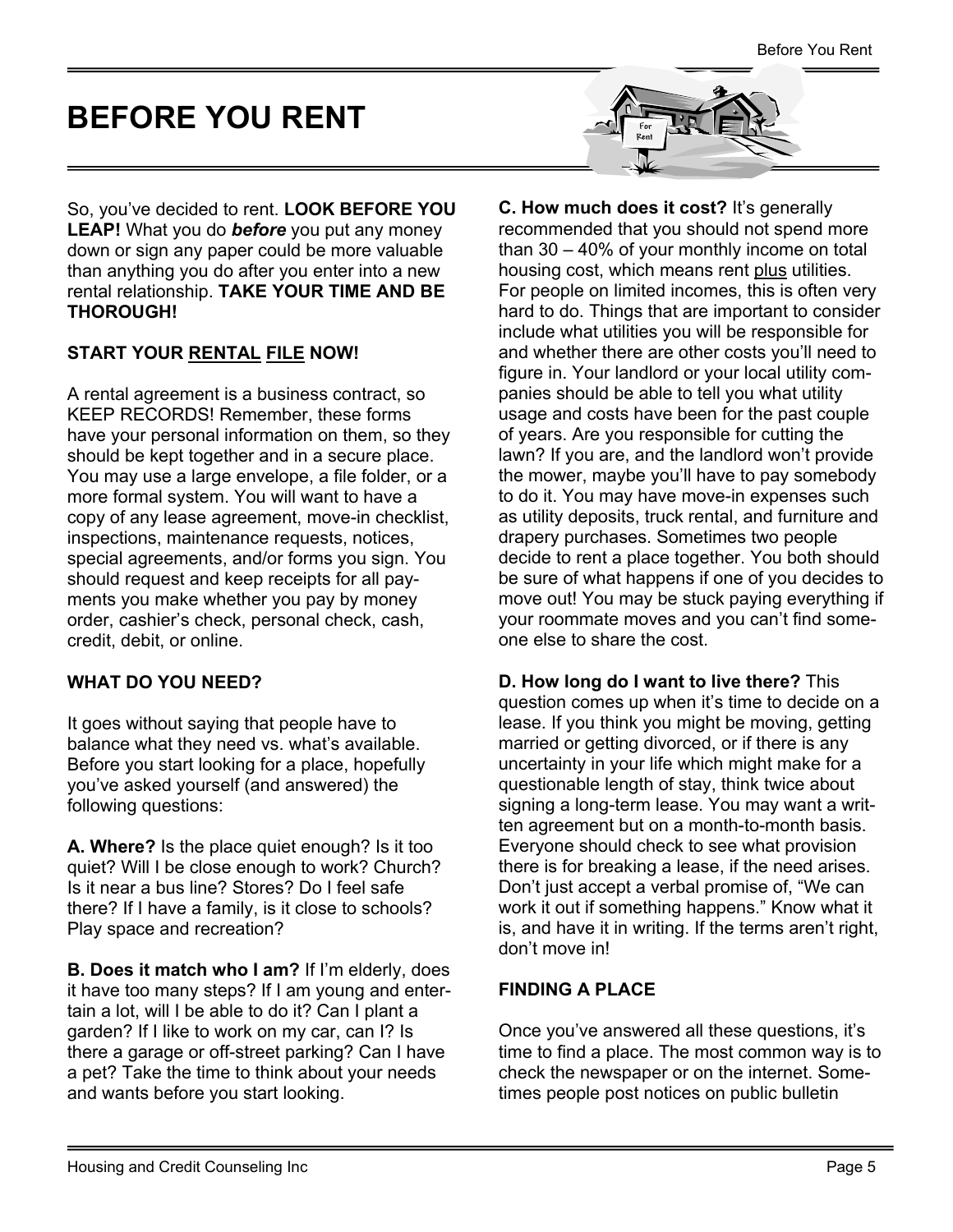boards in stores and laundromats or on websites. Real estate companies manage rental properties; you can call or check the websites of the ones listed in your phone book and ask them. If there's a neighborhood you particularly want to live in, it may be worthwhile to drive through it and see if there are any "For Rent" signs. If you see a place that looks vacant, but there's no sign, you can call or check with the County Clerk or County Appraiser's website to see who pays the taxes at that address and then contact them directly.

Housing is often rented by word of mouth. Plan ahead and let people know you're looking well in advance.

You could contact the local Landlord organization or association. These exist in many Kansas communities as both formal and informal groups. Some organizations may consist largely of the "Mom and Pop" landlords, persons who own and manage their own rental properties. For some, the rental business provides retirement income, for some it is a full-time job, and for many, it is a part-time activity in addition to a fulltime job. Conversely, many large complexes are owned by corporations and the rental business is run by hired management. This can be important information for you when you are looking for a place to rent.

If you have anything in your rental or credit history that might keep you from qualifying to rent, the Mom and Pop landlords may represent your best chance for securing housing. The property owner can choose to be more flexible with his screening standards whereas a hired manager may not have that freedom. You can meet the landlord or property owner and present your case. If he or she accepts you as a tenant, you should be sure to live up to your promises.

Be wary if a place is for sale. Check out whether it is likely to remain a rental after sale. Be extra careful by having arrangements for showing the property to potential buyers in writing. If someone promises to take a property off the market because you have moved in, get that in writing too.

Don't accept a substandard place with promises that "it will be fixed." Get it in writing: what will be done? How soon? The Landlord is supposed to deliver a rental unit in compliance with your lease agreement, state law, and local codes. However, some judges have said that the Tenant is responsible to look out for himself and should not move into a place he can see is not ready to be lived in and that may be unsafe or unhealthy.

Look around and try to find what you want. Don't just settle on a place because you're out of time. You may regret it later.

#### CHECKING IT OUT

(1) Check the hallways and stairs. Are they lit at night? Are stairs wobbly or broken? Will you feel secure passing through the halls at night? Are they reasonably clean and in good repair?

(2) Check the locks on the doors. If there are no dead-bolt locks, you might want to request they be installed. What about fire exits? Does the building have security doors? Do they close and lock properly?

(3) Check the plumbing, including pipes around radiators. Are there any leaks? Test everything. Run the hot and cold water in all sinks, bathtubs, and showers. Flush the toilet. Examine all fixtures in the bathroom for leaks. Does the water drain freely? Is the hot water hot? How long did it take to get hot? Open cabinet doors and look under sinks. Are there drips, standing water, musty smell, and/or water stains? (Doing this might make you feel kind of silly, but when do you want to find out, now or later?)

(4) Check the electrical wiring. Look for exposed wires and frayed wiring. Are there outlets and are they where you will need them? Be sure there is enough electricity coming into the rental unit to run all the appliances you will want to use. If you have a 220 volt air conditioner, dryer,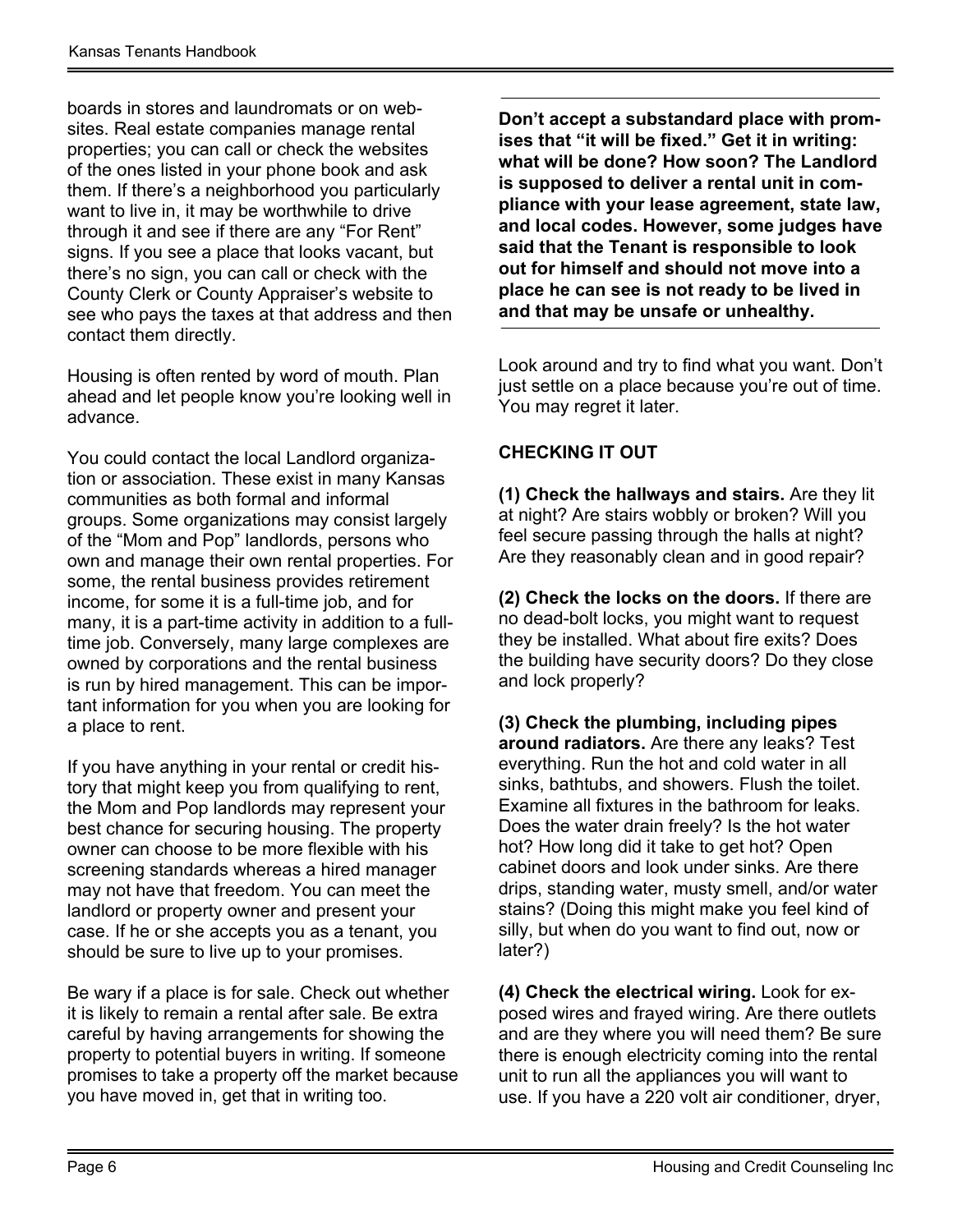or stove, check to see if there are outlets available. If not, you will want a written agreement with the landlord about whether appropriate outlets can be installed and who will pay.

(5) Check the floor, walls, and ceilings. Make sure there are no holes, cracks, or broken plaster. Look for spots or streaks on the ceilings and walls. They may mean rain water or water from pipes above is leaking through. Carefully examine basement apartments. They are more prone to bugs, water leakage, and mold.

(6) Look for signs of rodents and insects.

Check for droppings in cupboards and corners of the kitchen and bathrooms. Go to the place at night and flip the lights on to see if bugs go scurrying. Ask the landlord if he or she sprays regularly. Shredded paper often means rats or mice are nesting nearby.

(7) Check the heat. It is advisable to have a way to control the heat within each dwelling unit (thermostat or controls on radiators or heating vents). Find out if circulation is adequate to heat all rooms. If you are worried about whether the heater is safe, you can get a professional to come out and inspect the unit. (There may be a fee.) If you are renting during the summer, you might ask other tenants in the building about the heat in the winter.

(8) Ask about utilities. Who pays for water? Gas? Electricity? You may find apartments where some or all utilities are included in the rent. If they are not included, be sure to figure these expenses into the monthly total that you will be paying. The local gas and electric companies can tell you how much the bills have been for the previous twelve months. This will give you an idea of what to expect if you move in. You will probably have to pay deposits to utility companies, including the phone company, before they will connect your services.

Occasionally, and most often in older, singlefamily dwellings which have been converted to apartments, there is only one utility connection. Beware of such an arrangement if you are

required to have the utilities in your name. When you rent the apartment and get the utilities turned on, you do not want to find yourself billed for the whole house!

Sometimes the landlord contracts for the utilities and then bills the tenants for their share in addition to rent. Kansas law addresses situations in which the landlord pays for water supplied through a master meter, then bills tenants based on usage to individual meters. If you will pay the landlord for water or other utilities, be sure to ask how the bill will be figured and when you will be expected to pay. This information should be in writing.

(9) Check for garbage or trash containers. Where are they? Is the area well kept? Is the landlord responsible for maintaining the containers and seeing that the trash is picked up?

(10) Do the appliances work? Check those that are provided (for example, stove or refrigerator). Do they possess all their parts (broiler pans, oven racks, shelves, drawers, etc.)?

(11) Check the windows and screens. Are they broken? Do they open? Do they lock? Are there storm windows?

(12) Check for lead paint. If the building was built before 1978, chances are good that there is lead-based paint. If the paint is peeling or flaking, there is a danger to young children. The taste of lead paint is sweet and children will eat it like candy. It can get into the air when repair work or sanding is done. If you have young children, do not move into a place that has exposed lead paint.

(13) If a rental unit is furnished, check exactly what is there and what condition it is in.

14) Exactly what are you renting? Is there any part of the rental property that you cannot use (for example: storage shed, garage, basement, etc.)? If an advertising brochure shows a pool and playground but you don't see them, ask, don't assume!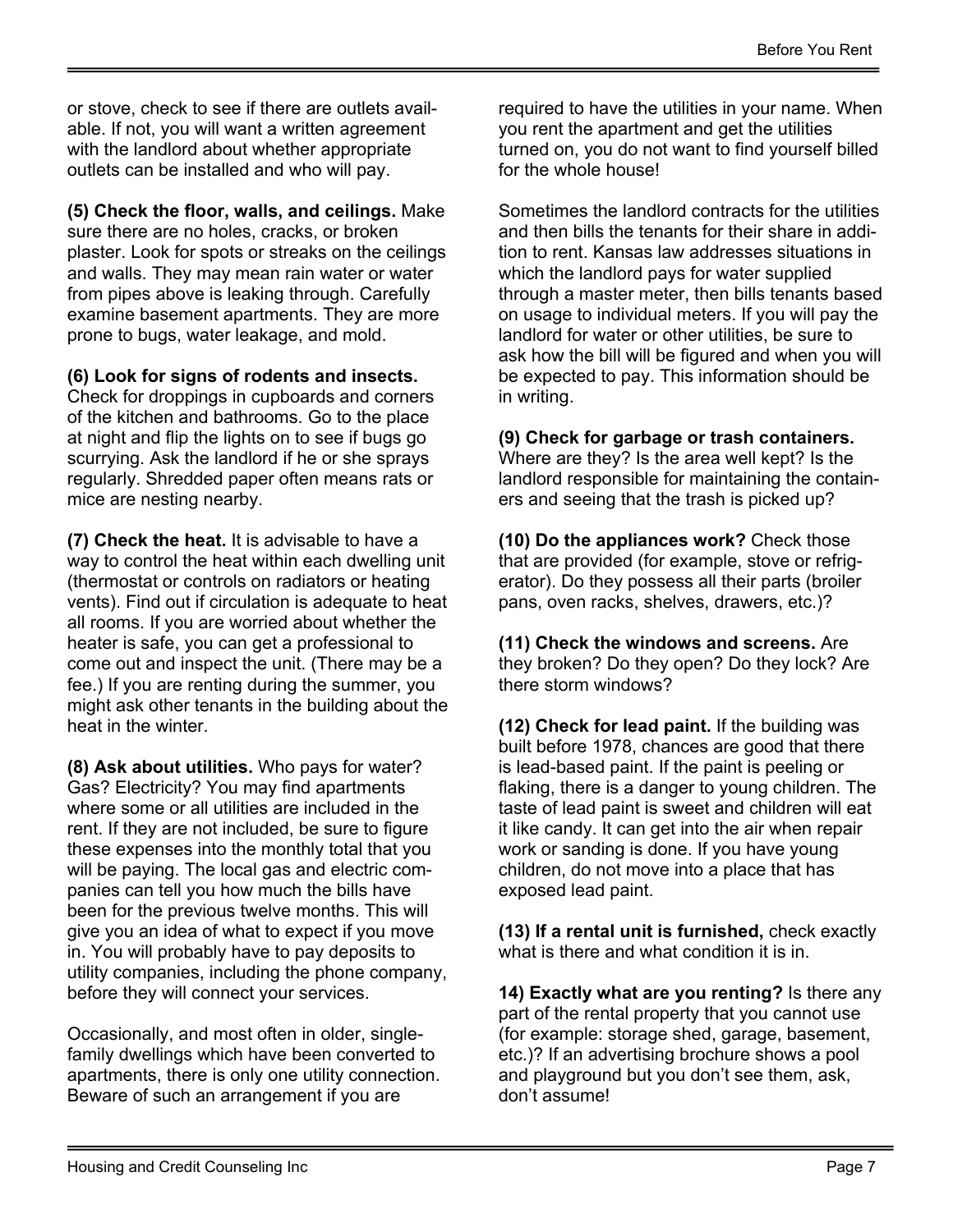(15) Find out who is expected to take care of the yard, halls, and sidewalks (mowing, scooping snow, cleaning, etc.).

(16) Is parking available and/or guaranteed? Is the number of vehicles limited to one? Two?

(17) Is there a lease? If so, get a copy. Take it home and look it over. Ask someone to help you if you don't understand it. If the landlord doesn't have one and you want one, now is the time to mention it and suggest a model.

(18) Ask about "house rules." Rules and regulations are enforceable by the landlord as long as they are reasonable, applicable to all tenants equally, and disclosed to the tenant before he or she enters the agreement. If the landlord wants to change or add a rule or regulation, the tenant must consent, preferably in writing, or the landlord will have to wait until lease renewal time. Are pets allowed? What is the policy on guests? Look around and check with neighbors about noise and other living conditions.

(19) If possible, check with former tenants about any defects they know of in the rental unit. You might also talk with neighbors to get an idea of what kind of service you can expect from the landlord.

(20) Check anything else relevant to the dwelling you are renting. Take your time and look carefully. You should make notes of concerns or questions you have and go over all of them with the landlord before you decide whether or not you want to rent a particular place. Kansas law says that, if a place is not in compliance with Kansas law and/or your rental agreement on the day you are supposed to move in, you have the right to get all your money back and go elsewhere. Having promises in writing can make it easier to prove whether or not they've been kept.

#### GETTING ACCEPTED

Some landlords may decide whether or not to rent to you by just looking you in the eye; some may ask you a few questions about where you work and who your current landlord is; and some may ask you to fill out very long, detailed application forms. All are acceptable ways of screening tenants.

At this time, there are almost no laws limiting what landlords may ask for on application forms, though Fair Credit Reporting laws require that the landlord not pass the information gathered on to anyone else and Fair Housing laws require that you cannot be turned down because of a need for accessibility modifications.

If you are asked to give information that seems unnecessarily personal, you may want to ask why that information is needed and possibly leave it out. Some landlords know exactly why they want certain information; some simply got the forms from someone else and only use a fraction of what you tell them. Obviously, the most important information a future landlord needs to know is whether you'll pay your rent, whether you'll take good care of the place, and if you'll keep from disturbing your neighbors.

Make sure what you write down is factual. Credit reports, court records, evictions, criminal history, newspaper reports, etc. are all available online; therefore, you can be rejected when application information does not agree with information found in public records. You can even end up losing a rental unit and having to move out if fraud is discovered later.

Many landlords charge a nonrefundable application fee when the application is turned in. You will NOT get this money back whether you move in or not. Some landlords pay a screening company to check the application information. If you are turned down because of a screening company's report, ask what information caused the landlord to deny you and what company was used. Before applying with another landlord, ask if he or she uses a screening service. You do not want to end up paying the screening fee several times only to get the same result.

Just as you can be rejected if you lie or fail to provide complete information, truthfulness could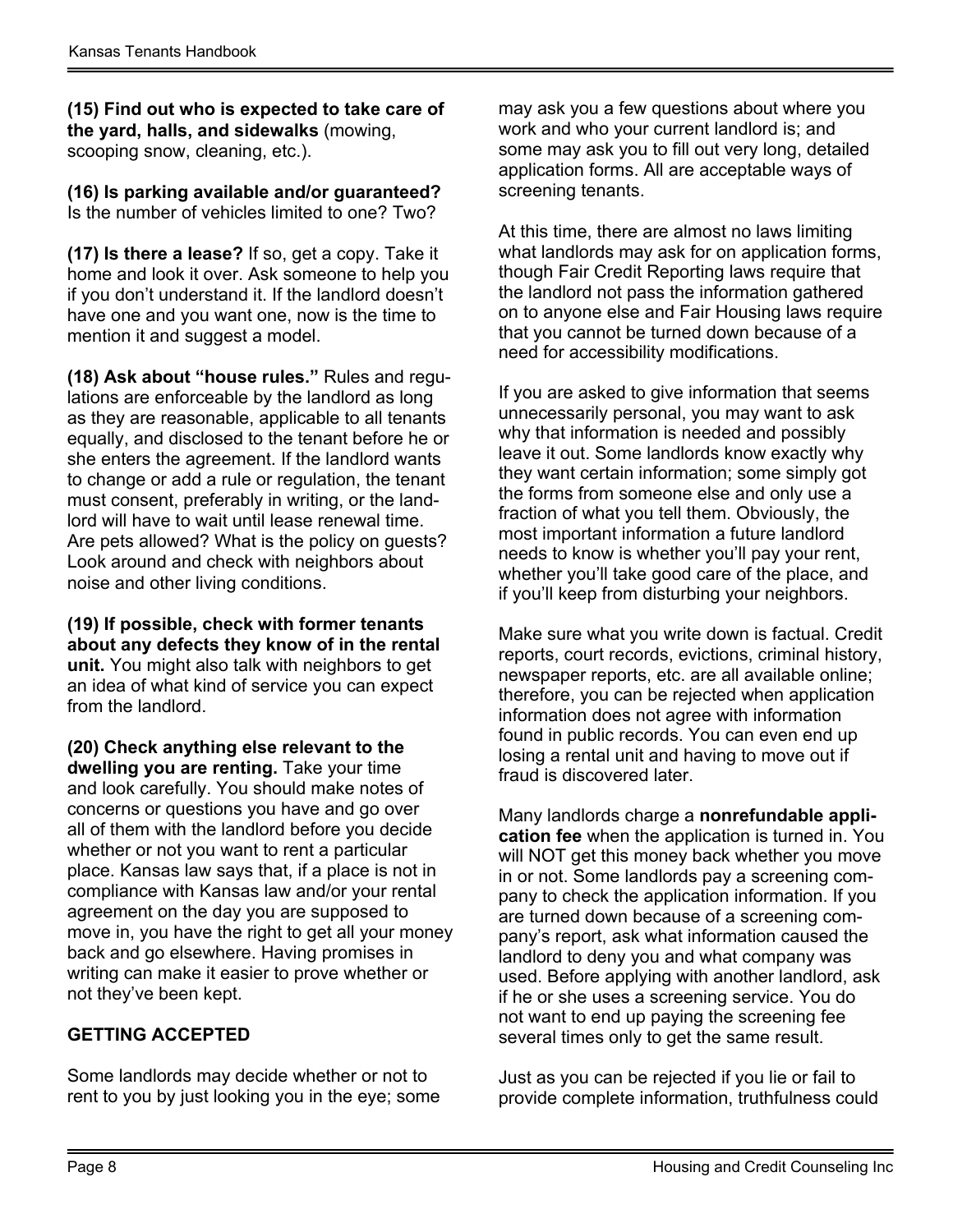make all the difference. If you know a landlord might discover negative information about you, you can address the issue with a landlord before applying and find out how much flexibility the landlord has. Many times landlords are not concerned about information you have given them, but they are troubled if you have not been upfront and honest.

A landlord has the right to select tenants on pretty much any basis as long as he or she does not illegally discriminate. (See Discrimination chapter.) If you are rejected, ask why. If the reasons don't seem good enough to you and you really want the place, make your case to the landlord. Maybe there are other references or additional information you can offer to convince the landlord that you (and your family or roommates) are a good risk.

Some landlords ask for the security deposit with the application, others require that the full deposit be paid when the tenant is accepted, regardless of when the lease begins. You should be VERY SURE you want to live in a place before you pay the security deposit. If the landlord turns you down, he is normally responsible to return the full deposit amount; however, you may not get your money back for 30 days. If you pay the deposit and change your mind, you can be charged if you cause the landlord to lose money, even if you have not signed a lease. (See Security Deposit section in Rights and Responsibilities chapter.)

#### YES, WE'LL TAKE IT

So, it's a place you want, you're satisfied that anything that's not quite right will be, and the landlord has accepted you. You have probably paid a security deposit, you may have signed a lease, and you have a move-in date.

You can relax now, but you need to stay aware of what's happening and continue communication, preferably in writing, with your landlord. Remember, no matter how friendly you are with your landlord (and hopefully you are), you have a business relationship with him or her. Your landlord will treat it as such, and so should you.

#### IF YOUR PLACE ISN'T READY WHEN PROMISED

Kansas law is very clear that if your place is not ready for move-in on the date promised in your verbal or written rental agreement, you have the right to get all of your money back and go somewhere else. If you want to (or have to) stay, the law says you don't owe rent until it's right.

Specifically, the law expects that whoever was in there before you will be out, that the place will meet minimum standards according to Kansas law and any local housing code (see Landlord Responsibilities section in Rights and Responsibilities chapter), and that any promises made to you by the landlord (your rental agreement) will have been fulfilled. If any of these things are not right, the law says that you don't owe rent (rent "abates") until they are. Then, you have two choices.

1) If you decide you don't want to live there, you can give a 5-day written notice to the landlord stating that you will not be living there, why, and that you want all of your money back. The law does not specify exactly when the five days are to start and end, so give the notice as soon as possible. If you have to use this provision, the law says you are entitled to any rent you paid and your security deposit back (less any deductions for physical damage you caused), and the landlord owes you for any cash losses you suffer.

2) If you decide to stay, you still don't owe rent until the place is available to move in and/or until things are as promised, and the landlord owes you for any cash losses you suffer. You can take legal action to force the landlord to make repairs or keep promises if you like. If the situation is willful and not in good faith on the part of a landlord or on the part of a tenant who did not get out on time, you can sue for 1½ times a month's rent or 1½ times your cash losses, whichever is greater. (Keep in mind… if you ever hold over, someone could also sue you!)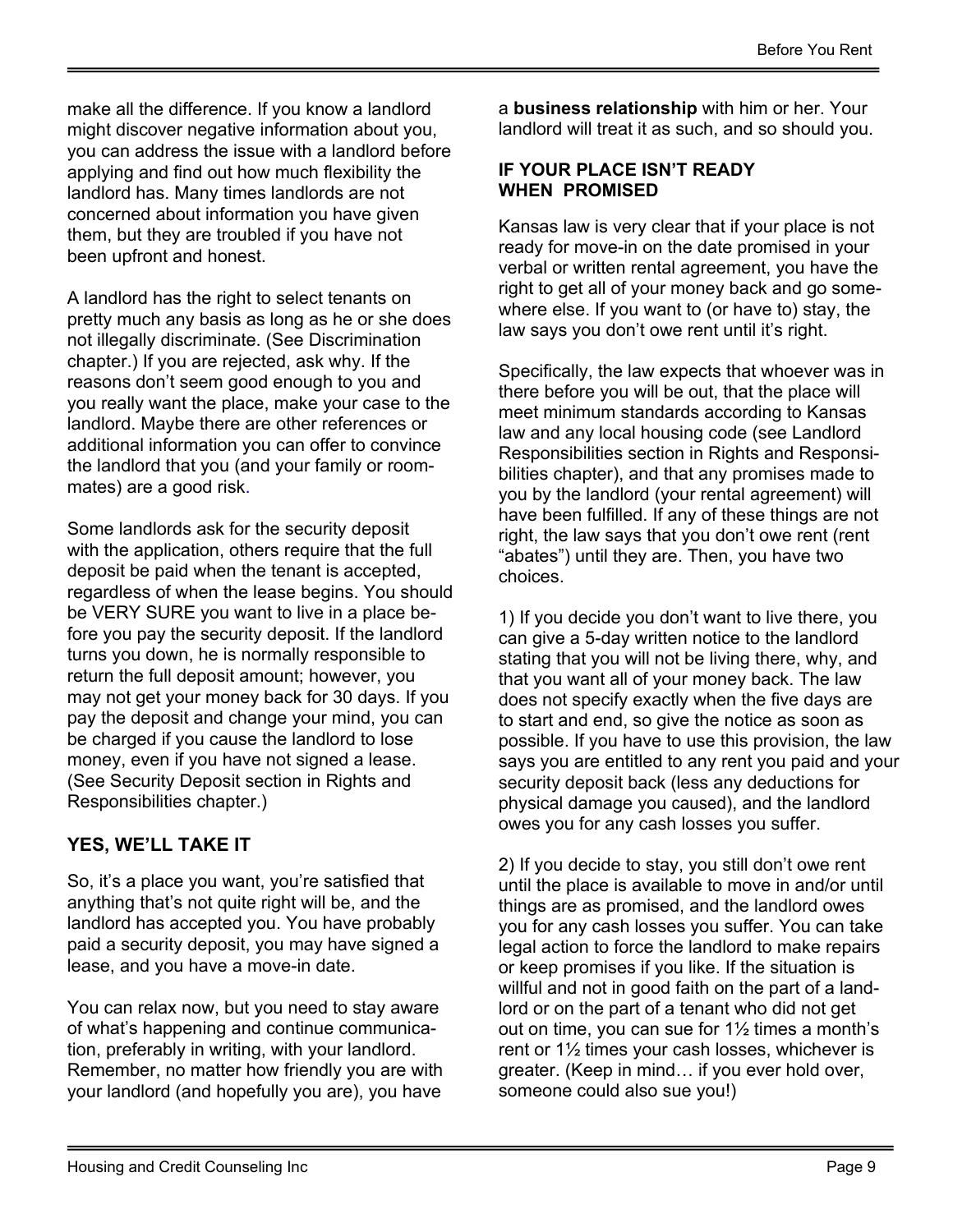#### MOBILE HOME PARKS

The Kansas Mobile Home Parks Residential Landlord and Tenant Act (MHRLTA) is patterned after the Kansas Residential Landlord and Tenant Act and *applies to owners of mobile homes renting* lots. Where the mobile home itself is rented, the Kansas Residential Landlord and Tenant Act (the law described in this book) applies. Most of this book applies to mobile home owners as well EXCEPT:

- The security deposit on a mobile home lot can be as much as two times the lot rent. Pet deposits are NOT addressed.
- The park owner is to maintain security deposits in a separate account. Payment of interest is not required.
- When a park is sold, the owners must notify each tenant in writing of the amount of the security deposit transferred to the new owners. Tenants have 20 days to dispute the amount in writing.
- A lease can be for a maximum of one year.
- When no written lease exists, 60 days' notice to terminate must be given by either party.
- Renewable, written 30-day leases may require only 30 days' notice to terminate.
- No move-in inspection of the lot is required, but it's a good idea.
- A mobile home owner can give a 14/30-Day Notice of Landlord Noncompliance for any period. It's not tied to the rent due date as with residential tenants.
- Any improvements on the lot, except a lawn, made by the mobile home owner are the property of the mobile home owner and can be removed at move out.
- A mobile home is considered abandoned if rent is more than 3 days late and the home owner is absent more than 30 days. The home owner is responsible for all past due lot rents, removal and storage costs, utilities due, and costs of serving any company that has a lien on the mobile home. Costs to the lienholder begin accruing from the date of written notification.
- A mobile home owner on active military duty renting a lot CANNOT give 15 days' notice to terminate a month-to-month rental agreement (as residential tenants can) when transfer orders have been received.

Tiedowns (anchors holding a mobile home to the ground) are required on any mobile home measuring 8' x 36' or larger that is not on a permanent foundation. Specifics on what is required and what has been approved for use in Kansas can be obtained from the Division of Architectural Services, Kansas Department of Administration, 900 Jackson, Room 107, Topeka, Kansas (785) 296-1318. It is a criminal offense in Kansas not to have proper tiedowns.

References: MHRLTA, K.S.A. 58-25,100 through 58-25,126; Tiedowns, K.S.A. 75-1226 through 75-1234. Some cities and counties have ordinances which set out standards for mobile homes and/or mobile home parks. Check with your own city or county for further information. Copies of the Mobile Home Parks Act may be ordered from Housing and Credit Counseling, Inc.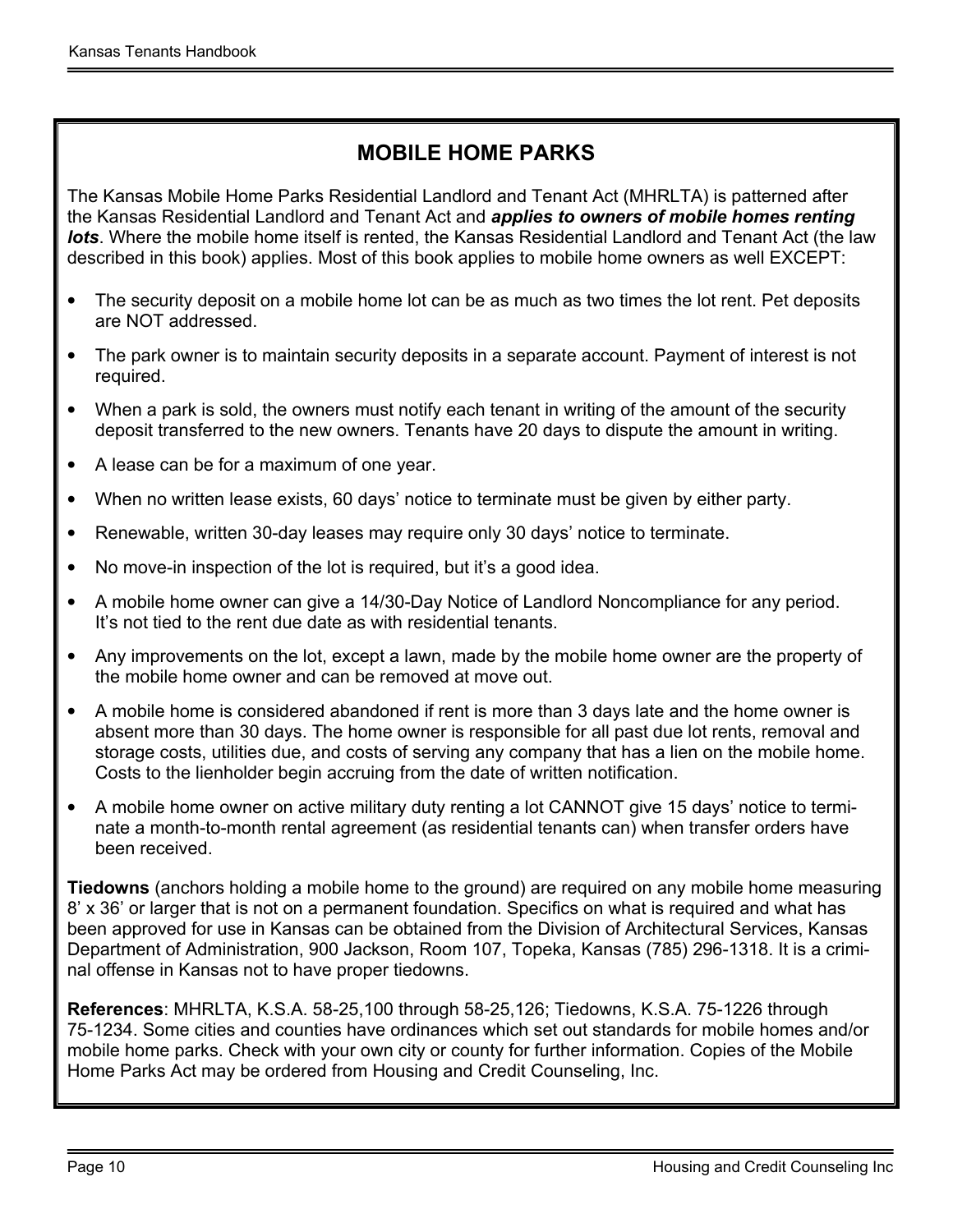## <span id="page-10-0"></span>LOW RENT HOUSING

Thousands of rental units in Kansas are subsidized (the government pays part of the rent) through the federal Department of Housing and Urban Development (HUD) and Rural Development (RD) programs. Public Housing, Housing Authority, Section 8, Rental Assistance, and Low Rent are names you may hear or recognize. Formulas for calculating the tenant's share of the rent are similar in all programs. They are based on a government-adopted preference that Americans should not spend more than 30% of available income for housing (including housing payment and utilities). There are special rules for government assisted housing programs; however, the laws of the state of Kansas and local communities also apply. Common programs are:

Public Housing - Low rent housing built all or in part with government funds. With few exceptions, public housing is owned by a local housing authority, governed by a local board of directors, and managed by their staff or on contract.

Project Based Section 8 - Privately owned complexes where HUD Section 8 rent subsidies are available for some or all tenants through a contact between the complex owners and the government. Prospective tenants apply directly to the owner or manager for housing.

Section 8 Voucher Program - A program that allows tenants to take vouchers anywhere in a certain geographic area as long as, following an inspection and approval by the managing agency, the property meets certain size and condition standards. There is no limit on how much the rent can be, only how much assistance is available. The government provides subsidies through managing agencies that contract with the tenant and the owner. The subsidy is paid directly to the owner who applies it to the rent; an additional amount may be owed by the



tenant if the full rent amount is greater than the HUD assistance. Housing Authorities, Community Action Agencies, and Agencies on Aging often are the managing agencies.

Special Section 8 Programs - There are periodically special Section 8 programs targeted at improving certain types of properties or targeted at certain groups of people (i.e. homeless, mentally ill). These programs may have special names such as Shelter Plus Care and are generally operated like the Section 8 Voucher Program.

Tax Credit / Section 42 - A program for new or updated apartment or townhome complexes. The program is available for elderly, families, and single persons. There are limits on income based on the number of bedrooms in units. Rents are the same for all residents. These units are generally not available to households comprised entirely of full-time students.

Other - Local nonprofits and others have also developed local low-rent programs. Check with your City, your housing authority, or the State (see contact information in box in this chapter) to see if there is anything near you.

#### WHO IS ELIGIBLE (HUD PROGRAMS)

For "elderly" housing programs, a person must be low income, 62 years of age or older, or qualify as disabled (regardless of age). The age limit can go down to 55 if certain amenities such as activities or transportation are available.

To get into "family" programs, families with children and, in most cases, people who qualify for the elderly programs are eligible.

"Disabled" means anyone with a qualifying mental or physical disability.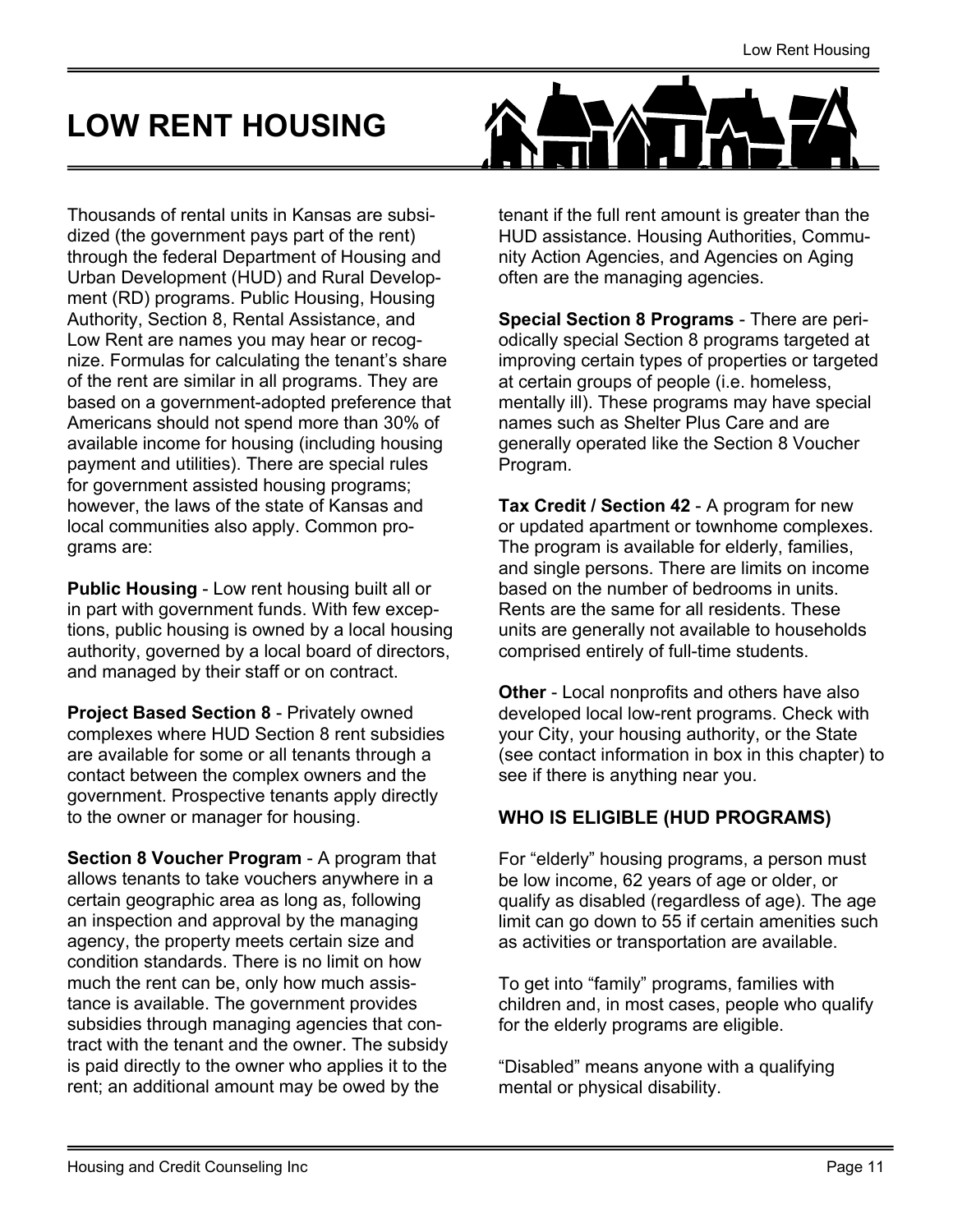Single people who are neither elderly nor handicapped are sometimes eligible. Check with the manager.

Unmarried adults who are living together with children are usually considered "families."

Some programs are limited to people who are homeless or have other special circumstances.

Owners and managers have the right to check into the background of you and your family to decide whether or not to offer you housing or a place on a waiting list. If you are rejected, you have the right to be told why. In both Section 8 and public housing, federal law says the landlord must offer you at least an informal conference. Many programs provide unsuccessful applicants access to a "grievance procedure," described later in this chapter.

Some programs have priorities, called preferences, for who gets housed first from their waiting lists. Sometimes, for instance, it's higherincome people first, sometimes lower, sometimes persons with earned income, or people who are in substandard conditions. These priorities change from time to time due to changes in government rules and/or local choices. This policy cannot discriminate against you because you just moved to town. You have the right to see a copy of the written priority policy and to know what number you are on the waiting list. When you are on a waiting list, you are responsible to keep the rental office updated if your contact information changes. If you don't and they can't reach you when your name comes up, you can be removed from the list and have to reapply and start all over at the bottom.

In all situations, you must furnish accurate information about the employment and income of each family member and how many people are living with you so the agency can determine whether you are eligible for subsidized housing, the size of dwelling unit you should be in, and how much your rent should be. This is called "income certification."

In most programs, you will be asked to turn in this information once a year and whenever income or family size changes. This is called "recertification." If anything has changed, the amount of rent you pay may be raised or lowered or you may be asked to move to a different size unit.

#### SECURITY DEPOSITS

Expect to pay a security deposit. Kansas law requires that your security deposit cannot be more than your monthly rent unless pets are allowed, in which case the security deposit can be as much as one and one-half times your monthly rent.

Some programs will set your security deposit based on your rent, others will have a flat rate. Some housing authorities have security deposit schedules that are based on the number of bedrooms. Some have a set amount for the pet deposit. In these cases, the housing authority must allow tenants to pay the security deposit in payments rather than all at once. (See Security Deposit section in Rights and Responsibilities chapter for more on Security Deposits.)

#### MAINTENANCE

Landlords with subsidized housing are required to meet at least the same maintenance standards that are expected of private landlords in the state of Kansas.

Some programs have their own specific maintenance standards and their own inspectors; however, all properties must comply with local codes and ordinances.

#### EVICTIONS

Public housing tenants must be given 14 days' written notice for nonpayment of rent. (This is more than Kansas law requires.) Otherwise, minimum notice in all of the programs is the same as state law and/or as set in the lease. In government assisted housing, the landlord must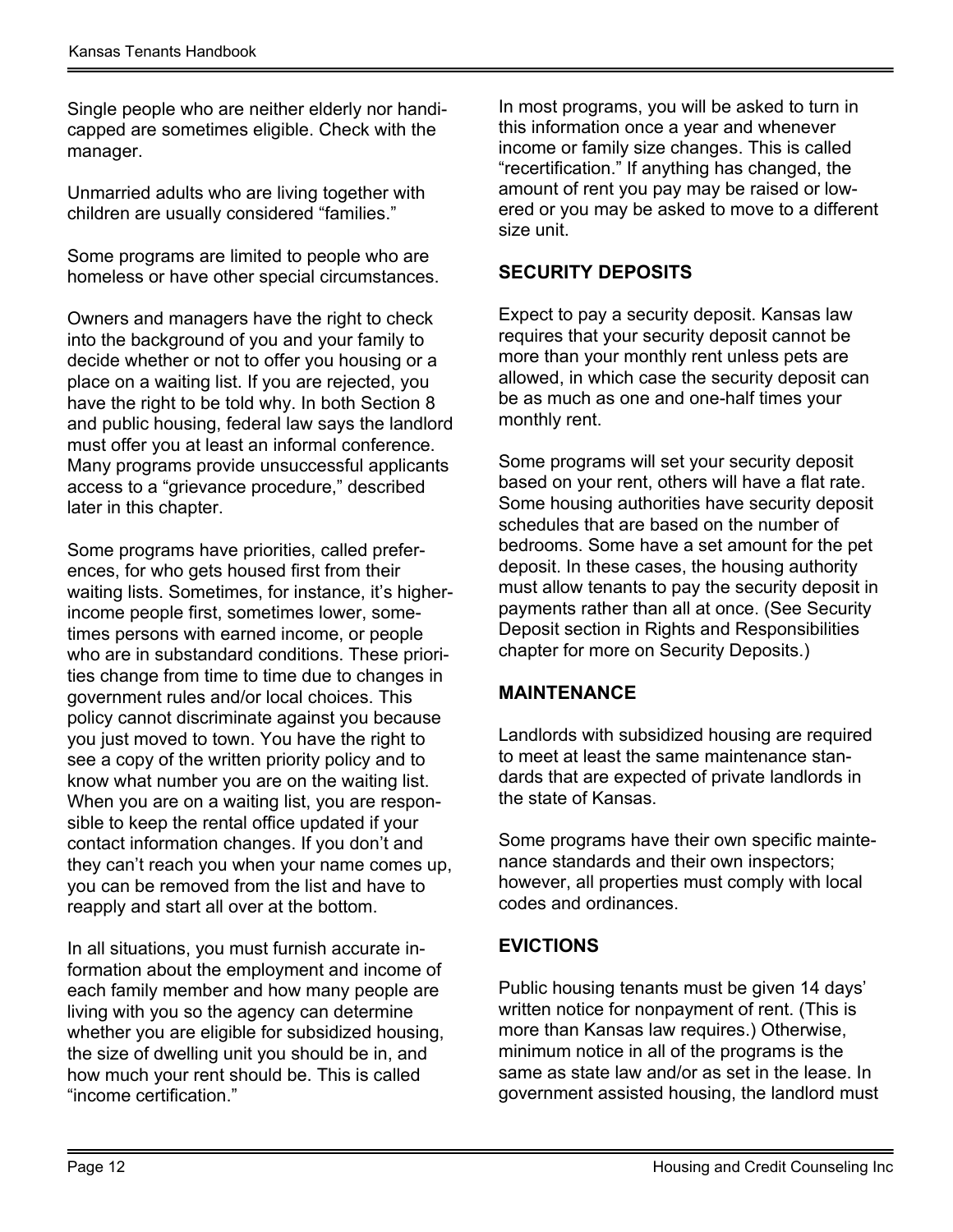| WORKSHEET FOR COMPUTING PUBLIC HOUSING AND<br><b>SECTION 8 RENTS AT 30% OF INCOME</b><br>(This is a simplified form which should give you a general idea of how much your rent might be.) |                                                                           |  |
|-------------------------------------------------------------------------------------------------------------------------------------------------------------------------------------------|---------------------------------------------------------------------------|--|
| <b>FAMILIES</b>                                                                                                                                                                           | <b>ELDERLY / HANDICAPPED</b>                                              |  |
| <b>Gross Monthly Income</b><br>$X$ 12 (months)                                                                                                                                            | <b>Gross Monthly Income</b><br>$X$ 12 (months)                            |  |
| <b>Deductions</b>                                                                                                                                                                         | <b>Deductions</b>                                                         |  |
| \$480 per Dependent                                                                                                                                                                       | \$400 per Household                                                       |  |
| <b>Child Care</b>                                                                                                                                                                         | Medical (Over 3%<br>Gross Income)                                         |  |
| <b>Adjusted Gross Income</b>                                                                                                                                                              | <b>Adjusted Gross Income</b>                                              |  |
| $\div$ 12 (months)<br>X.30 (30% of Adjusted<br>Gross Income)                                                                                                                              | $\div$ 12 (months)<br>X.30 (30% of Adjusted<br>Gross Income)              |  |
| <b>Monthly Gross Rent</b>                                                                                                                                                                 | <b>Monthly Gross Rent</b>                                                 |  |
| <b>Utility Allowance</b><br>(if tenant pays gas,<br>electricity or water)                                                                                                                 | <b>Utility Allowance</b><br>(if tenant pays gas,<br>electricity or water) |  |
| <b>Monthly Net Rent</b>                                                                                                                                                                   | <b>Monthly Net Rent</b>                                                   |  |

Gross Monthly Income is defined as the income (before taxes) of all members of the household who are over 18, including students. One-time only income does not have to be counted. Foster-care payments do not have to be counted either.

Dependent is defined as anyone in the household (except the head of the household, his or her spouse, and foster children) who is under 18 years of age, a full-time student, or disabled.

#### EVICTIONS (con't)

have a "good cause" to evict someone. "Good cause" may include, but not be limited to:

- Failure to pay rent or other amounts owed
- Failure to fulfill tenant obligations
- Providing false information
- Serious or repeated interference with the rights of others.
- Serious or repeated damage to the premises.
- Criminal activity

#### GRIEVANCE PROCEDURE (PUBLIC HOUSING AND RURAL DEVELOPMENT ASSISTED PROJECTS ONLY)

In public housing, the tenant may have the right to a hearing before an impartial person or panel if the tenant disagrees with a proposed action of the management. In the case of eviction disputes, federal law allows Kansas housing authorities to skip the grievance procedure and insist on going to court, but most will allow you to file the grievance anyway.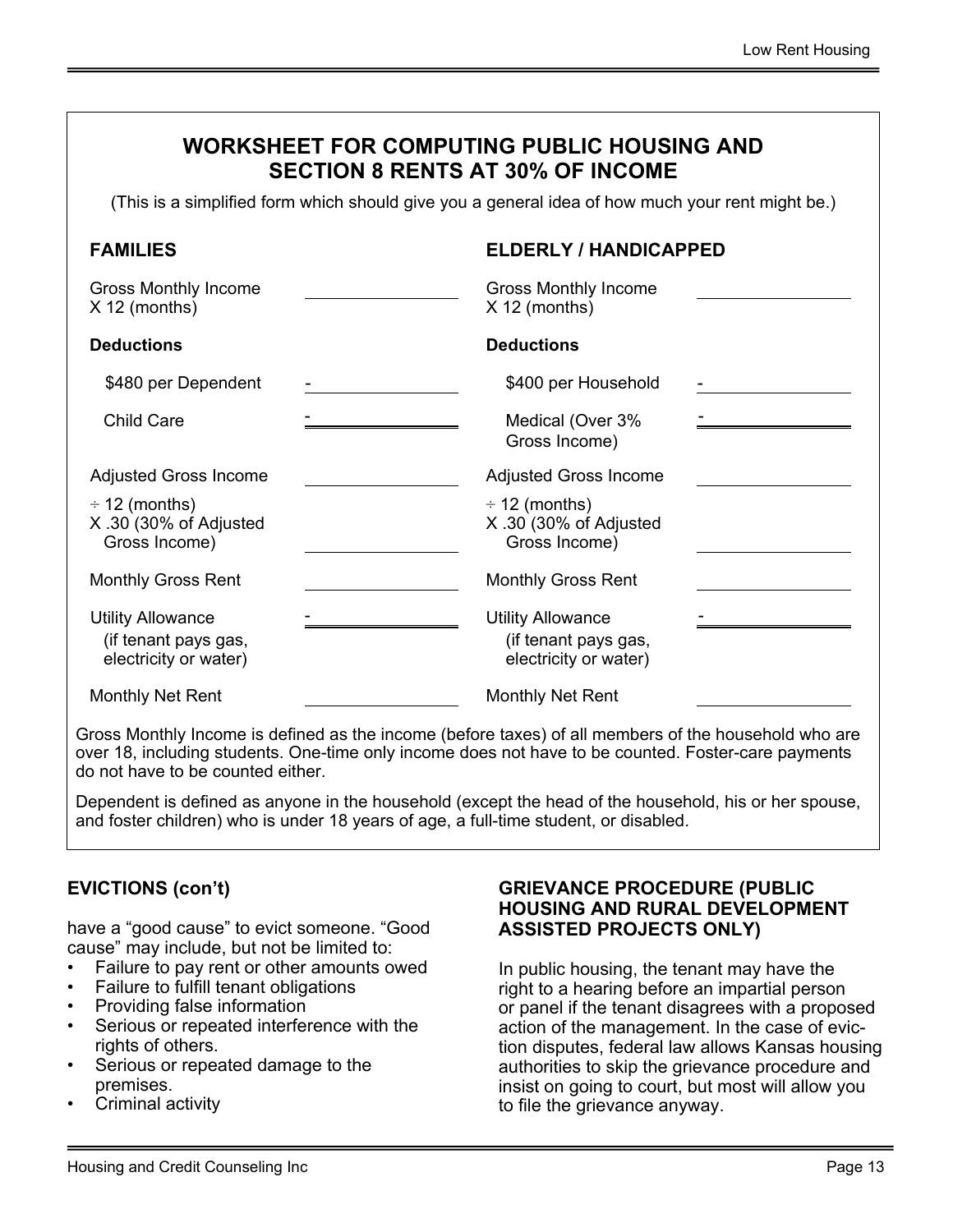If you disagree with an action taken against you, either as a tenant or an applicant for public housing, you may file a grievance against the management stating the source of the disagreement and what you think should be done to correct it. If you wish to file a grievance, both you and the management must follow the specific grievance procedure adopted for that complex. Ask for a copy if you don't have one. It should be very similar to the procedure outlined below:

(l) You must personally deliver the written grievance to the housing authority, usually to the director, within the time stated in the notice. In this way, the grievance may be informally discussed and possibly settled without a hearing.

(2) Within 5 business days, you should receive a response with the following items included:

- A suggested settlement.
- Signature of a member of the management.
- The date.
- A statement informing you of your right to a hearing before an impartial person or panel and how to obtain it.

(3) If you are not satisfied with the response, you can send a dated, written request for a formal hearing to the director or project manager's office, usually within 5 business days.

If you do not request a hearing within this time, you will probably forfeit your right to appeal this particular case.

(4) If you request a formal hearing, you will be mailed information with the date and time of the hearing.

(5) You have the right to see any documents the management plans to use against you in advance.

(6) At the hearing, you will have the opportunity to:

- Be represented by an attorney or another person of your choice.
- Present your evidence.
- Question the management's evidence.

(7) If you find the person or panel's decision unsatisfactory, you may appeal it in court. Likewise, management must take court action to proceed further against you. Remember, if you ever receive an eviction or any notice that you feel is unfair, appeal it immediately, don't wait.

#### ADMINISTRATIVE REVIEW PROCEDURES (SECTION 8 AND HOUSING VOUCHERS)

Federal law requires anyone who runs a Section 8 program to adopt an "administrative plan" that contains a review procedure to be used when a tenant has a grievance or wants to appeal a decision.

#### TO FIND OUT IF THERE IS AFFORDABLE HOUSING IN YOUR TOWN…

Kansas Regional HUD Office 400 State Ave., Room 200 Kansas City, Kansas 66101-2406 (913) 551-5462 www.hud.gov

Kansas Rural Development State Office 1303 First American Place, Suite 100 Topeka, Kansas 66604 (785) 271-2700 www.rurdev.usda.gov/ks/

Kansas Housing Resources Corporation 611 S. Kansas Ave., Suite 300 Topeka, Kansas 66603-3803 (785) 296-5865 www.kshousingcorp.org

There are volumes available on each kind of government assisted program, the regulations are constantly changing. Ask these sources or your manager to give you a copy of the regulation(s) you want to see.

If you can't get the information you need from these sources, contact Housing and Credit Counseling, Inc. at (785) 234-0217 or (800) 383-0217.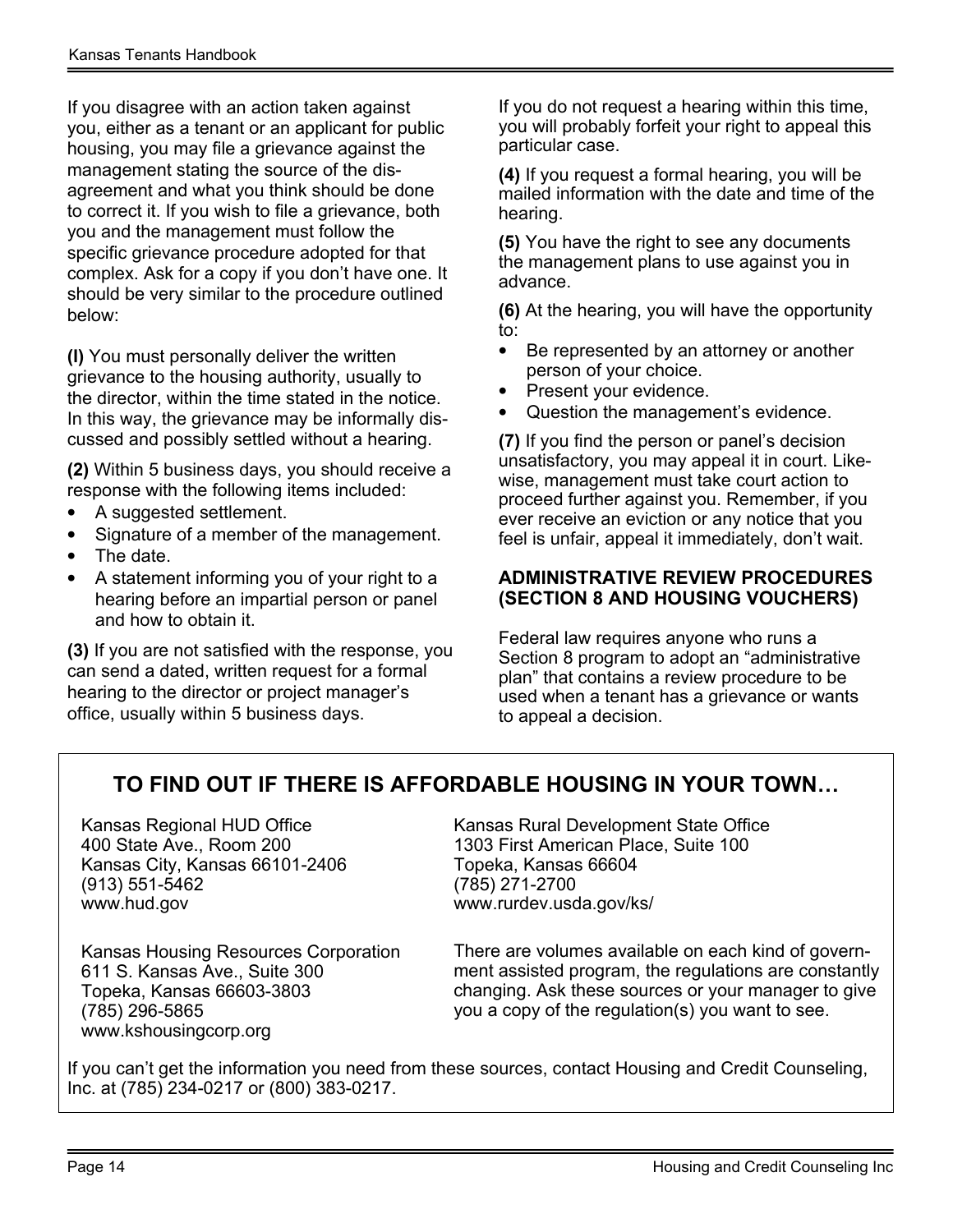# <span id="page-14-0"></span>RIGHTS AND RESPONSIBILITIES



The Kansas Residential Landlord and Tenant Act specifies rights and responsibilities for Kansas landlords and tenants. It has 33 sections and covers landlords and tenants who don't have written agreements as well as those who do.

Just like the Landlord-Tenant Act, any city or county codes or laws in your area that have to do with housing will affect both you and your landlord. You should find out what they are and know what they say.



Before you are able to move into a rental property, your landlord may ask for a security deposit. The security deposit is generally used by landlords to hold the rental unit for the tenant until the lease begins. If you leave the money with a landlord, but then decide not to rent, the landlord may try to keep the entire deposit and even sue for additional damages, depending on the situation.

After you move into the place, the money is held by your landlord as insurance against the risk that you will damage the rental unit, leave owing rent, or cause the landlord expenses because you have not followed the law or your rental agreement.

If you agree to clean the premises or perform maintenance and/or repairs instead of paying a security deposit, be sure to get it in writing or included in the lease. This must be carefully agreed to: How many hours? At what rate? Exactly what is to be done? Who pays for supplies and materials? When must the work be done?

If agreed, you need to make sure your lease shows an amount of money credited for your security deposit that will be returned to you when you move out and leave the place in

good condition. A better option may be to pay the deposit and perform maintenance and/or repairs in exchange for rent. The same questions should be asked, agreed to, and plainly stated in a written agreement.

Kansas law clearly defines how security deposits can be used and how to get them back. You can protect your security deposit by remembering a few important things:

- Landlords do not have to collect security deposits. They may, but they don't have to.
- Landlords do not have to pay interest on the security deposit. If your landlord agrees to pay interest, you should get it in writing.
- There are limits on how much a landlord may charge for a deposit:

unfurnished – 1 month's rent **furnished** –  $1\frac{1}{2}$  month's rent **pets** – additional  $\frac{1}{2}$  month's rent

So, if the rent on your apartment is \$400 per month and the apartment is unfurnished, your deposit can be no more than \$400. If it is furnished, the deposit can be no more than \$600. You could be charged an extra \$200 if you have a pet or pets (total of  $\frac{1}{2}$ month's rent). With pets and furniture, then, it could go as high as \$800. These rules are especially important to watch if you are renting with roommates and the landlord is collecting a deposit from each of you. The total cannot legally go over the limits.

- Ask that the amount of the deposit be written into your lease.
- Get a receipt for payment of the security deposit.
- Normal wear and tear on your apartment could be misrepresented as damage. To prevent this, be sure to fill out a checklist or inventory when you move in. (See Move-In Inventory section in this chapter.)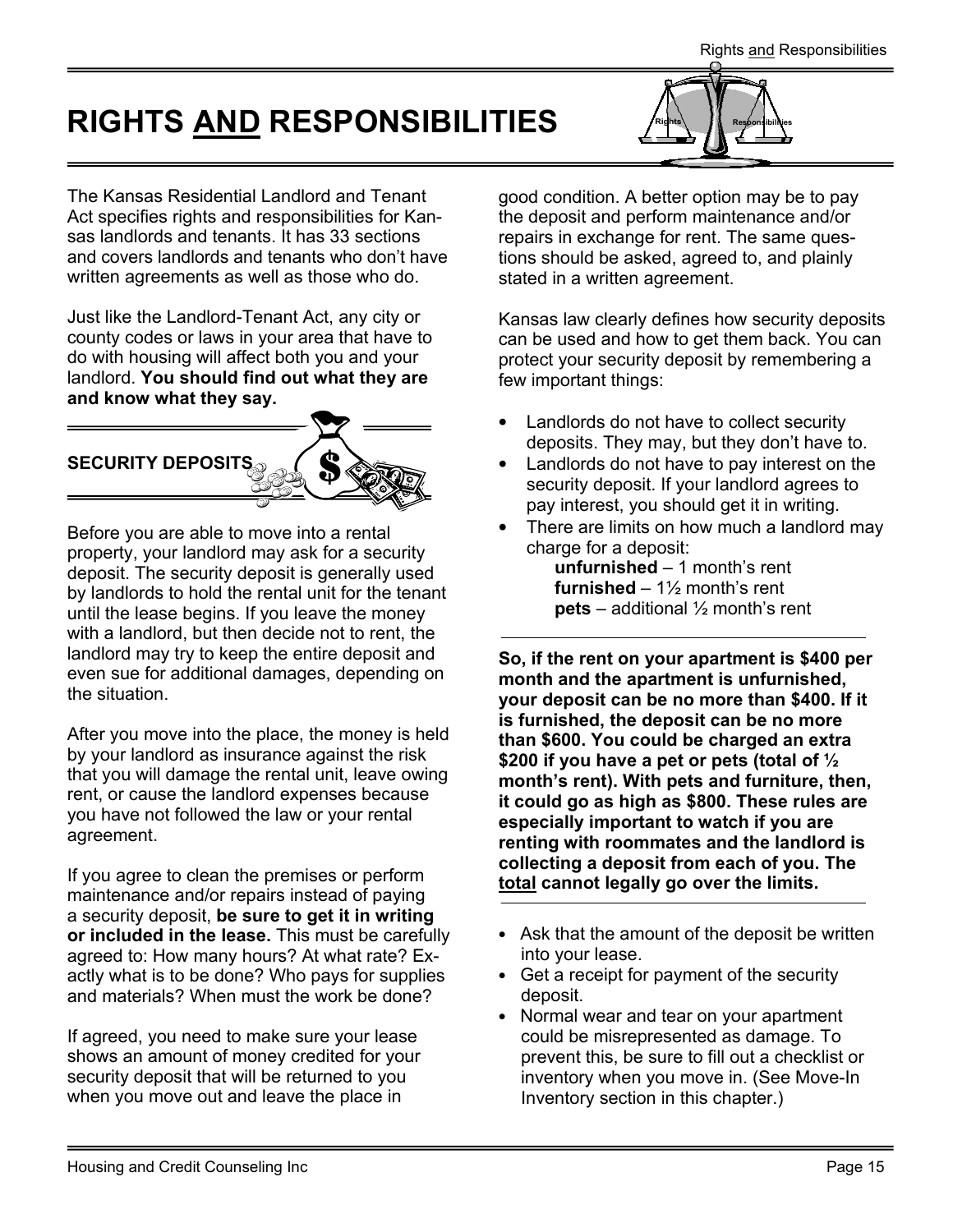- Do not try to use your security deposit for rent while you live there and do not try to use it for the last month's rent. The Landlord-Tenant Act says if you do, you could lose your security deposit and still owe the rent you were trying to use it for.
- If possible, get your landlord to inspect your place with you before your move-out date. This way, you can agree on what is dirty or damaged and how much it will cost to repair. If there is cleaning or repair work to be done, you would have the chance to do it yourself so it won't be paid for with your security deposit.

The law allows your landlord to keep all or part of your security deposit for three reasons:

(1) Physical damage beyond normal wear and tear caused by you, your family, your guests, and/or your pets.

(2) Rent that is past due.

(3) Other expenses your landlord has suffered because you have not complied with the law or your rental agreement. This could include the cost of running an ad to get new tenants if your landlord normally runs ads and you break a lease before its term expires, or all or part of the next month's rent if you are renting month-tomonth and do not give a proper 30-day notice and the landlord is unable to get another tenant to move in immediately after you move out.

If the total amount of itemized damages is more than the security deposit, the landlord can compile the itemized list of deductions, credit the deposit, and send you a bill for the amount still due. If you do not pay, the landlord may file in Small Claims Court or higher court to collect the money owed when damages are more than the security deposit.

Judges vary on their interpretation of the law, but if your landlord tries to keep your security deposit for anything other than the reasons listed above (such as "liquidated damages" or for breaking the lease), you should argue that Kansas law does not allow this and that the

landlord should return everything except what can be specifically itemized.

Judges generally allow landlords to bill you for their time at reasonable rates if they do certain cleaning or repairs that were your responsibility, but not for showing the place, screening new tenants, and other costs of doing business.

When a landlord is charging you for replacement of an item, the charge should only be for actual value. In other words, if the charge is for a repair, it should only be for the actual cost of parts and labor or based on a reasonable bid the landlord got for the repair. As long as you were responsible for the damage, a repair does not actually have to be made for you to be charged. Replacement charges should be figured on the value of an item that day. For instance, if you ruined a new rug, you could be charged full replacement value; if you ruined a rug that was five years old, you should only be charged the depreciated value of what the rug was worth that day. Again, the landlord does not actually have to replace the item to have the right to charge you.

If the landlord withholds any portion of the deposit for any reason, he or she must give you a written list of itemized deductions. The deposit and/or the itemized list of deductions are required by law to be sent to you within 30 days after you give up possession (typically when the keys are returned).

If your landlord doesn't return your money, doesn't send the list of damages, or you disagree with the deductions and the amount of money you got, you should take steps to settle the matter. First, you should write your landlord, explain what you want or where you disagree, and give the landlord a chance to write back and/or send more money. If you can't settle with the landlord, you may file in Small Claims Court for whatever you think is fair. If the landlord did not even attempt to return your money or send you the written list of deductions within the 30 days, you can sue for  $1\frac{1}{2}$  times the amount wrongfully withheld in addition to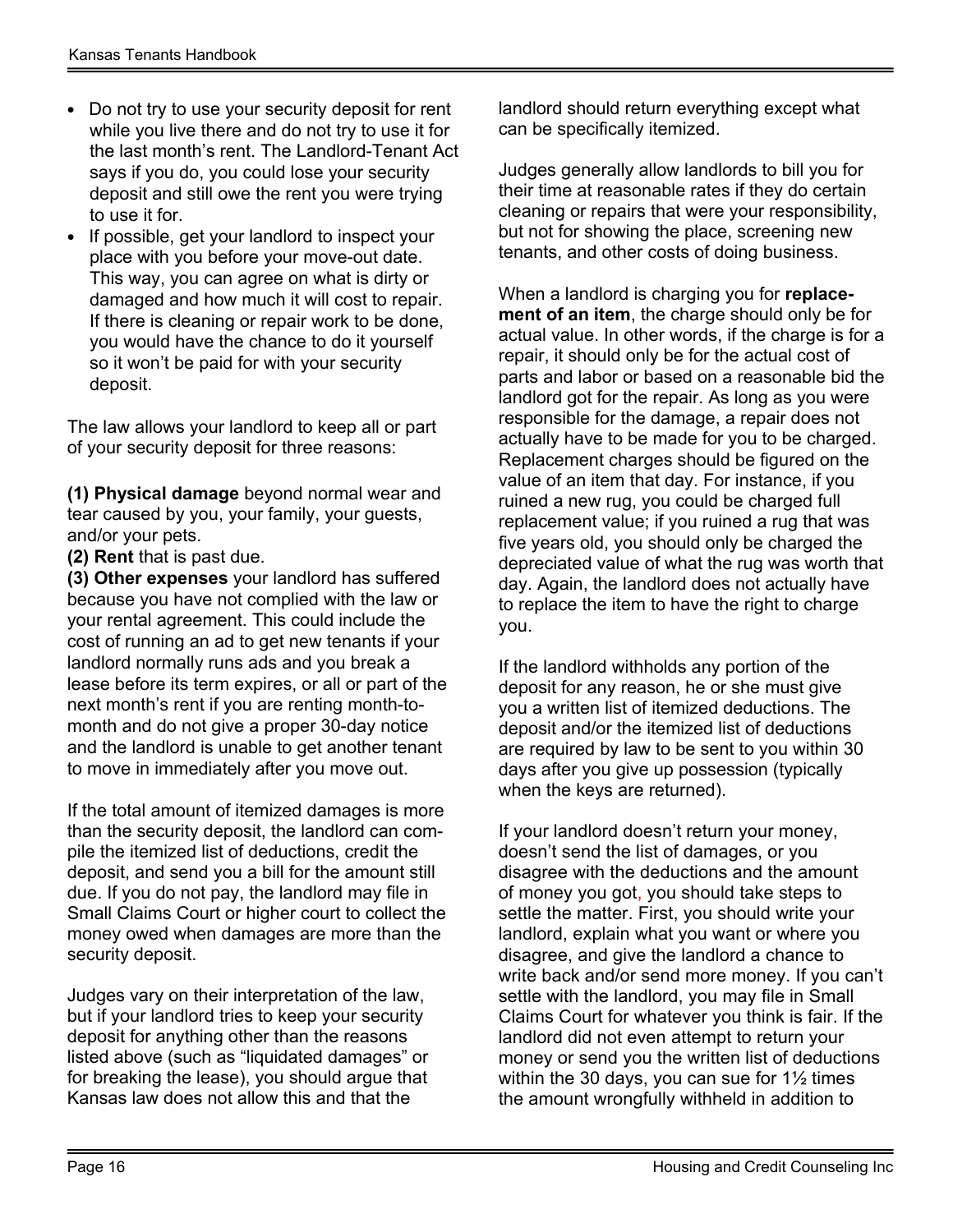what you feel you is due. (See Small Claims Court chapter.)

Example: \$400 security deposit is wrongfully withheld. In a court action, you could ask for the \$400 plus \$600 damages (1½ times the amount wrongfully withheld) a total of \$1000 plus the filing fee for the court action.

When you move out, be sure to leave the landlord a forwarding address where your deposit may be sent. If for some reason you don't want to give your new address, you can always give that of a relative or friend. (If you forget about the deposit and do not make a demand for it, the landlord is still required, by law, to attempt to return it to you at your last known address.)

If the place you rent is sold, the old owner is required, by law, to account for your deposit. Make sure you either get your money or a signed paper saying your money (specifying exact amount) has been transferred to the new owner. The new owner can ask for additional

money for the deposit but the total cannot go over the legal limits and you should get at least a full rent-period's written notice before you have to pay. If you are in a long-term lease, the new owner must wait until the end of the lease to adjust the security deposit as well as the rent or any other lease provision. After the sale and the new owner takes possession of the property, the new owner becomes responsible for the return of the security deposit or the itemized list just as the original owner was.

NOTE: Before you file for a security deposit return in Small Claims Court, think about whether you have a good case and whether your landlord would have a claim against you. Did you give proper written notice as required by the law or your lease? Was your rent paid up? Did you leave everything in just as good or better condition than you found it? If the answer to any of these questions is "No," then you'd better think carefully about whether you really have a case and how much money you can reasonably expect to win. Don't waste your time, the court's, or the landlord's if you are in the wrong.

#### ROOMMATES

Choose carefully! When two or more people decide to share a place and enter into a lease together, they take on certain legal responsibilities. When roommates are parties to a rental agreement, they are usually legally obligated both individually and as a group, to fully perform the terms of the lease. This means if roommates leave during lease terms, they are still liable for their share of expenses. However, the remaining roommates may well be expected to pay the entire rent and keep the utilities on or face eviction.

Roommates have legal responsibilities to each other. They usually agree, preferably in writing, on what bills will be shared, in what way they will be shared, and what rights each has regarding use of the place. Although roommates usually agree to share utility costs, utility companies typically require the account be in one person's name; that person must then collect from the remaining roommates for their shares of the bill.

Does the lease have a provision for the replacement of tenants if problems arise among roommates and someone moves out? Permission from the landlord is typically requested or required before a new person can be moved in, and a prospective tenant should expect to apply and be screened as the original tenant was. If accepted, the new roommate should be added to the lease.

Financial disputes between roommates can be settled in Small Claims Court.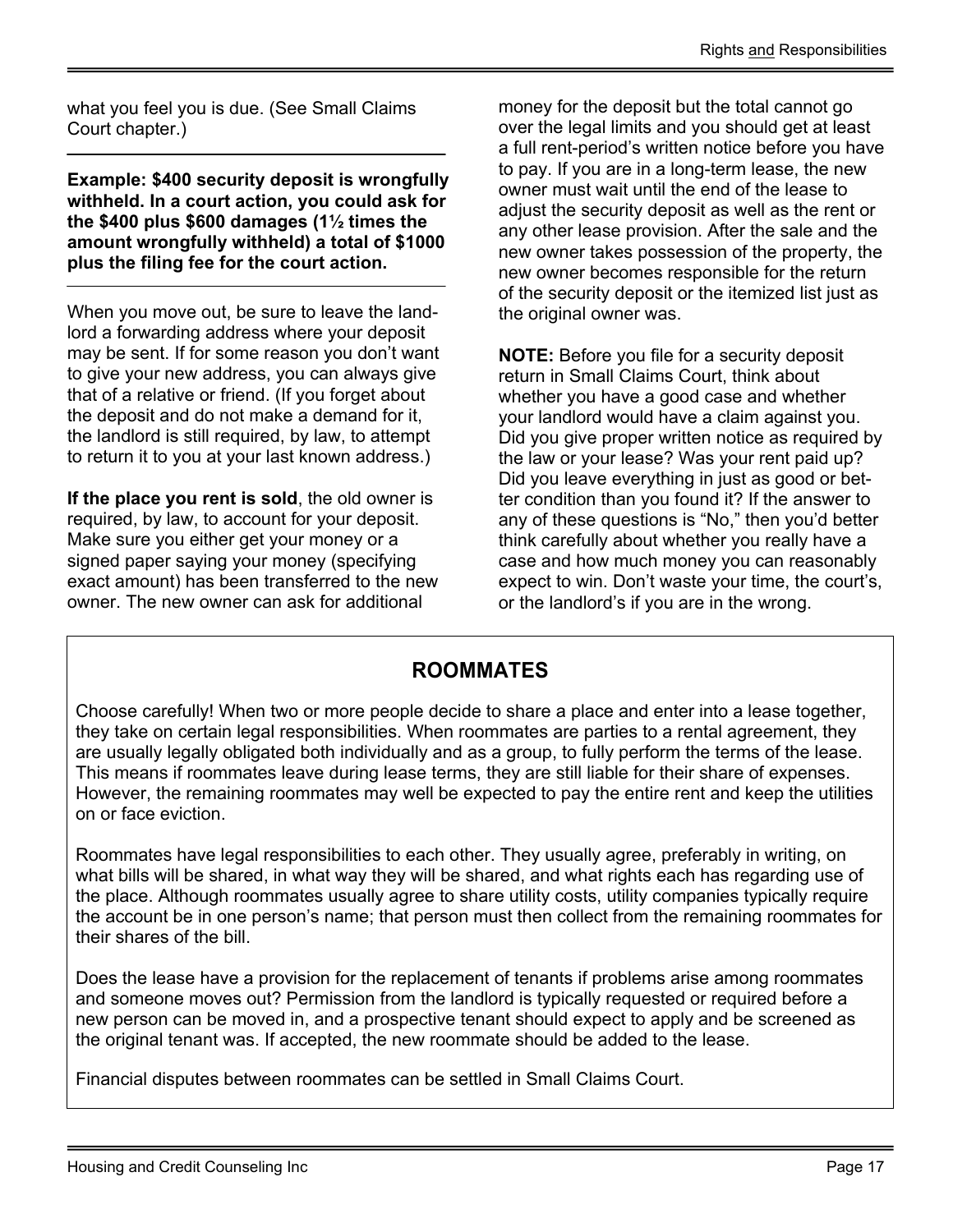#### <span id="page-17-0"></span>LEASES / RENTAL AGREEMENTS



A rental agreement is a legally binding contract between you and your landlord. It should state the rights and responsibilities of both parties. Although it may be either written or verbal, it is best to have your agreement in writing. With things in writing, there is less confusion over the details of the original agreement if a problem occurs. Just because your agreement is in writing, it doesn't automatically have to be for six months or a year. It can be from month-to-month or for any term. A verbal agreement cannot be for more than a year. In all cases, whether there is a written agreement or not, the landlord and the tenant are subject to the laws of the state of Kansas and its governmental subdivisions.

To protect yourself and your rights, consider the following suggestions **before** signing a lease:

(1) Get a copy of the lease, take it home, and read it carefully! Do not be discouraged by technical language or fine print. If you have a question about any part of the lease, ask the landlord to explain it or take it to a qualified person or agency. If the landlord won't give you a copy of the lease to read, be wary.

(2) Do not move in and start paying rent before you have agreed to the lease terms. Leases with only the landlord's signature can be enforceable when the tenant has a copy and has paid rent "without reservation." If your landlord sends you a signed lease with instructions for you to sign it, don't sign unless you agree to the terms. However, if you don't sign, write the landlord a letter immediately saying that you didn't sign the lease and explaining what you want changed. You can even send a lease of your own and ask your landlord to sign it instead. If you do this, you won't be bound by the landlord's lease until you and the landlord agree on a lease and you sign it.

(3) Make certain all the blanks are filled in and the information is correct before you sign anything. The correct date should be noted.

(4) The name and address of the manager and the owner or a person authorized to receive notices and demands from the tenant should be in writing. This information must be kept current. If not already provided, ask for emergency contact information (i.e. after hours, weekend, and holiday contact information).

(5) If the lease is longer than month-to-month, be sure to find out what the consequences will be if you break the lease and move out early.

(6) Watch for language about the end or the renewal of the lease. Read carefully for notice requirements. Leases can require less than the normal 30-day notice; they can also require more, some require 60, 90, and even 120 days or longer for written notice from either party or the lease automatically renews for another full term.

(7) There are a number of inequitable clauses which are very undesirable and often illegal. Clauses which are prohibited by Kansas law are not only unenforceable, but if a landlord deliberately uses a prohibited clause, the tenant can receive money damages. Some of these clauses are:

- "exculpatory" clauses which say the landlord will never be liable for damage or personal injury to you or your guests.
- "confession" clauses in which you admit guilt in advance to any charge for damages.
- "as is" or "disclaimer of duty to repair" clauses which allow the landlord to disregard responsibility for making repairs.
- clauses which permit the landlord to enter the rental unit at any time without notice.
- clauses which give the landlord the right to evict you without proper notice.
- clauses which allow the landlord to take your personal possessions if you don't pay your rent.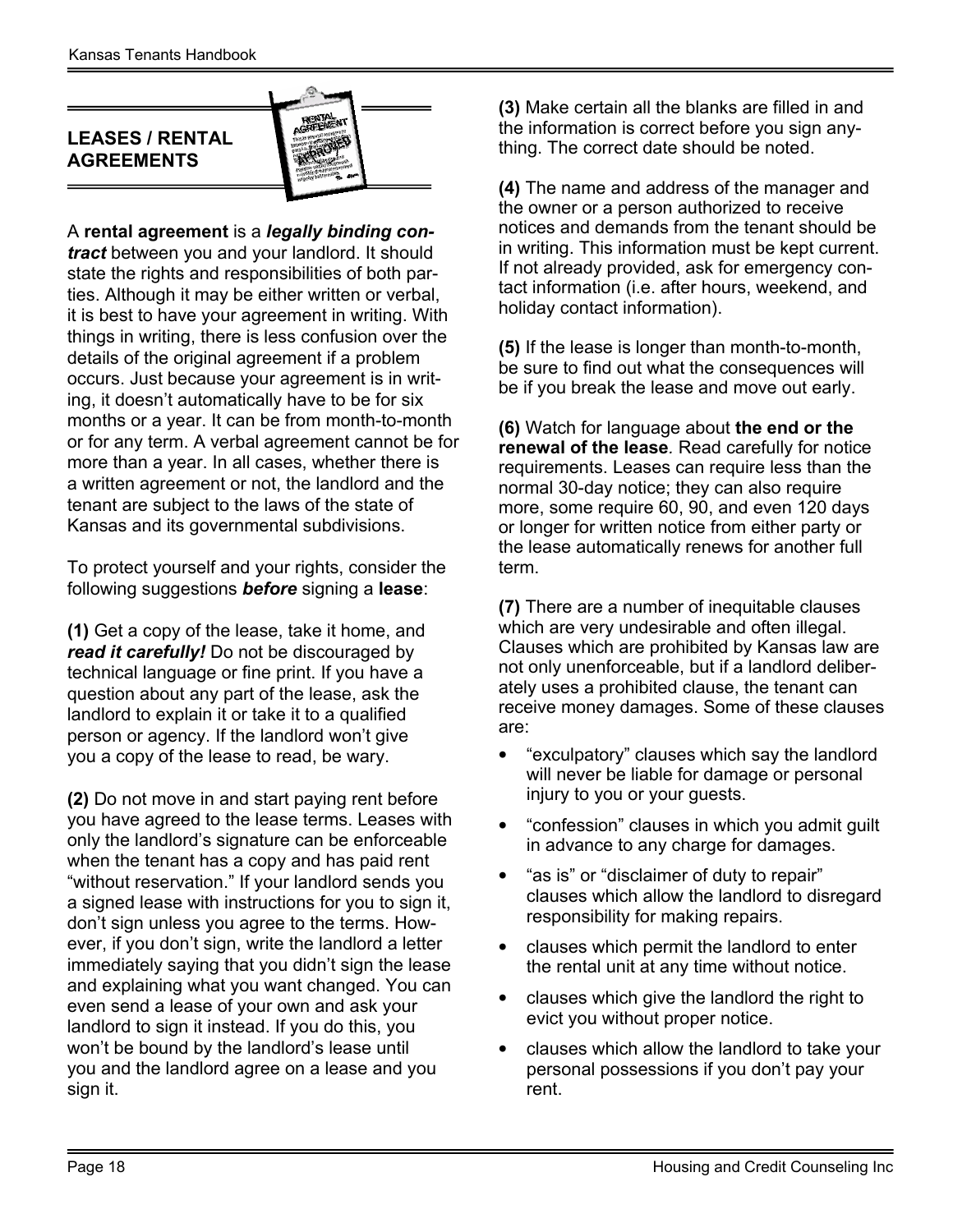- clauses that forfeit your security deposit automatically.
- any other clauses where you agree to give up rights you have according to the Kansas Residential Landlord and Tenant Act.

(8) It is possible to make changes in a lease. If you and your landlord agree, cross out what you don't want, write in what you do want, and initial and date in the margin right next to the change on both copies. If any part of the rental property (for example: storage shed, garage, basement) will not be available for you to use, the restriction should be clearly noted in the lease. If you want to add something, write or type it in on the lease somewhere above the signatures, then both of you need to date and initial the addition.

If there is not enough room, add another page (you will need two copies). Write Addendum to the Lease (or Rental Agreement, whatever you're calling it) For the Property at (your address) and the date at the top of the page. Then write whatever you have to write. You and your landlord can write these things yourselves. Take your time and make sure your words say what you mean them to say. A statement should be included in the lease, above the signatures, such as, "see addendum" or "see attachment." Signatures should be the last thing to appear on a legal document.

(9) When you have a written rental agreement, any later changes or additions should be in writing also. Our legal system expects that, once any part of an agreement is in writing, all of it should be in writing to be legally binding.

Many tenants feel they are in a poor position to argue over provisions in a lease. If they do, they fear they stand the chance of losing the place to a less "uppity" renter. Unfortunately, this does still happen. However, this will not change until the unwilling landlords learn that to get and keep good tenants, they must not fear negotiated agreements when requests are reasonable. DO be assertive about proposing your own lease or asking to add or change clauses. NEVER sign a lease that contains clauses you cannot live with and that could be used against you. There ARE other places.

(10) Notary publics are not required to observe the signing of leases. Having a witness is a good idea, but is not required.

(11) Make sure you get a copy of your lease and any amendments – anything you sign.

Keep your copy of the lease with your other rental information papers in a secure place where you can find them and read them. If you have any questions or problems in the future, you will need to go back to them and go by what they say.

#### RENTERS INSURANCE

Renters insurance may be the most overlooked by consumers. Landlords have insurance, but ONLY for the building; they are not responsible for protecting the renter's property.

Renters insurance, to insure your household contents and personal belongings, is available to anyone living in rented housing. Rates vary depending on the amount of insurance, the area in which the apartment or house is located, and the type of structure. You should check several companies to determine which is cheapest and provides the best coverage. Check especially whether the policy covers things stolen (for example, a bicycle or items stolen from your car). Make sure that items stored in a locked storage unit (either provided by the landlord or elsewhere) are covered in your policy. Also check what the deductible amount is, and whether the insurance company will pay replacement value for possessions which are stolen or destroyed by fire. The Kansas Insurance Commissioner's office has information about companies doing business in Kansas and comparable insurance rates. Phone: (800) 432-2484 Website: www.ksinsurance.org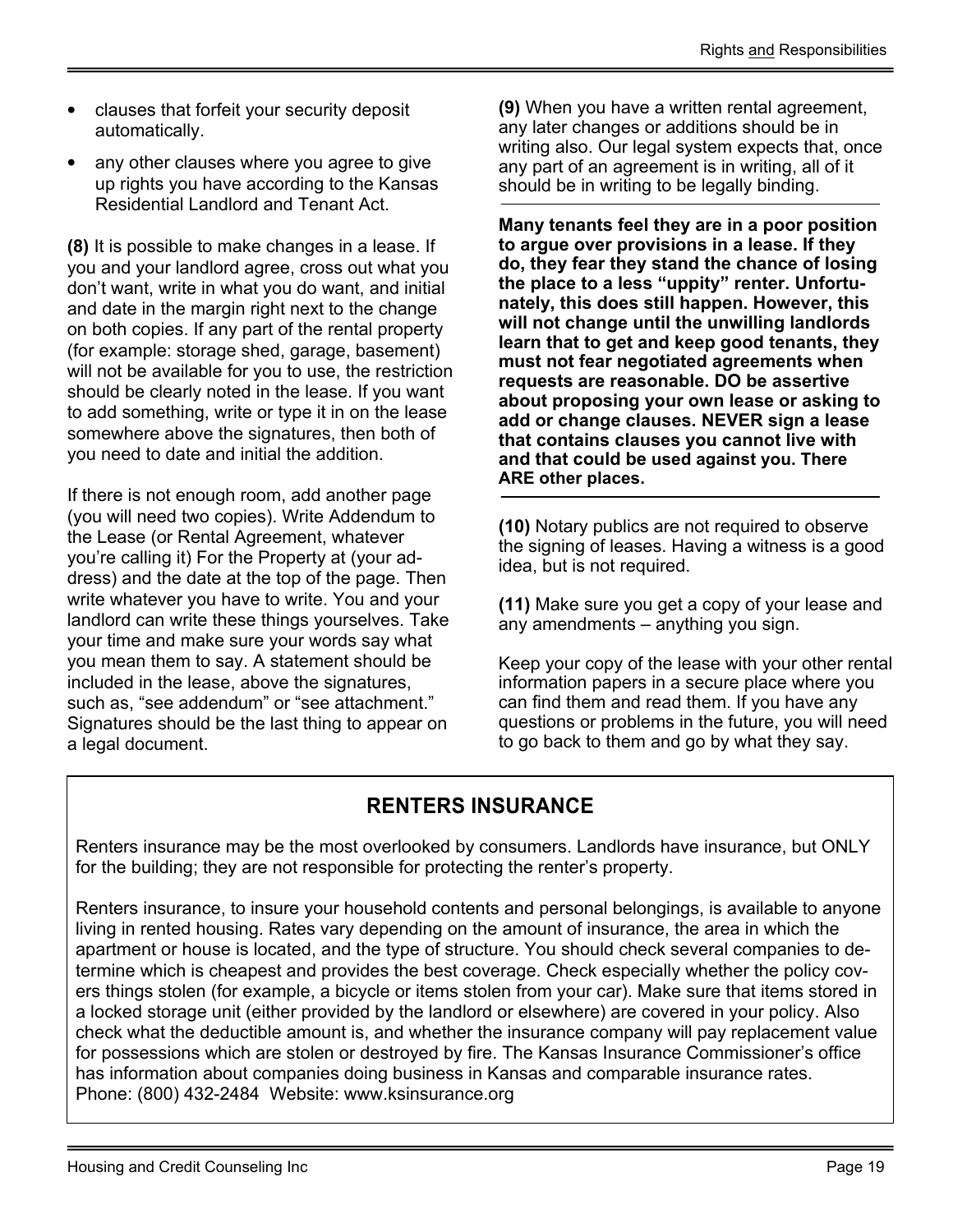<span id="page-19-0"></span>

In addition to the lease or rental agreement, a landlord may have a list of rules and regulations. The landlord is required to notify you of them before your rental agreement begins. Examine all rules carefully and decide if they are compatible with your lifestyle. If the rules don't suit you, don't move in. While there is no limit to the number of rules you may be forced to live with, Kansas law does limit their purpose. All rules must be designed either to benefit the tenants or protect the landlord's property. They must be clear and they cannot be for the purpose of

allowing the landlord to avoid his legal responsibilities. Rules must apply equally to all tenants.

If the landlord wants to change or add any rules during the course of your rental agreement, you and the other tenants will be bound by them only if you voluntarily agree to them in writing. Otherwise, the most the landlord can do is give notice of what the new rules will be when rental agreements renew. This would mean that as long as the landlord followed notice requirements in a long-term lease, the rules would take effect when the lease renewed or went month-to-month. With a month-to-month arrangement, each new month is like a new lease; therefore, the new rules would take effect after a 30-day written notice in advance of a rent date (just like an eviction) whether you agree or not.

#### SALES AND FORECLOSURES

SALES – In Kansas, when a rental agreement is in place and the property is sold, the rental agreement continues with the same terms and conditions as with the original landlord. If you have a month-tomonth agreement, written notice of any changes – rent increase, termination notice, change in rules and regulations, etc. – must be given to the tenant one full rent period in advance of the change taking place. If you have a term lease (i.e. 6 months, 12 months, etc.), proper notice must be given in accordance with the lease requirements.

When tenants have a term lease and rented property is sold, if the new owner does not wish to continue the rental relationship, a "buy out" may be an option. The new owner and the tenant may be able to come to an agreement to terminate the lease in a way that is fair to both parties. For instance, the new owner may agree to cover the reasonable expenses of the tenant's move and the increase in rent the tenant will be paying at the new residence. Any agreements should be in writing and all parties should have a copy. If an agreement cannot be reached, the tenant does not have to move.

FORECLOSURES – If a rental property is foreclosed on while you are living there, your lease may continue or it may not. There are several legal steps involved in a foreclosure action and a significant amount of time typically passes during this process. Specific legal conditions and requirements may affect your right to remain in the dwelling.

At the end of the process, if ownership of the property is transferred to the mortgage holder, a local realtor is often hired to show and sell the property. Sometimes a visit from the realtor is the first the tenant knows about the foreclosure action, so it is important to remember that you may have the right to stay in the property under the same terms and conditions as your rental agreement. If you are in a property that is being foreclosed on, it is strongly advised that you contact an attorney familiar with foreclosure actions and repossessions to help you know your rights.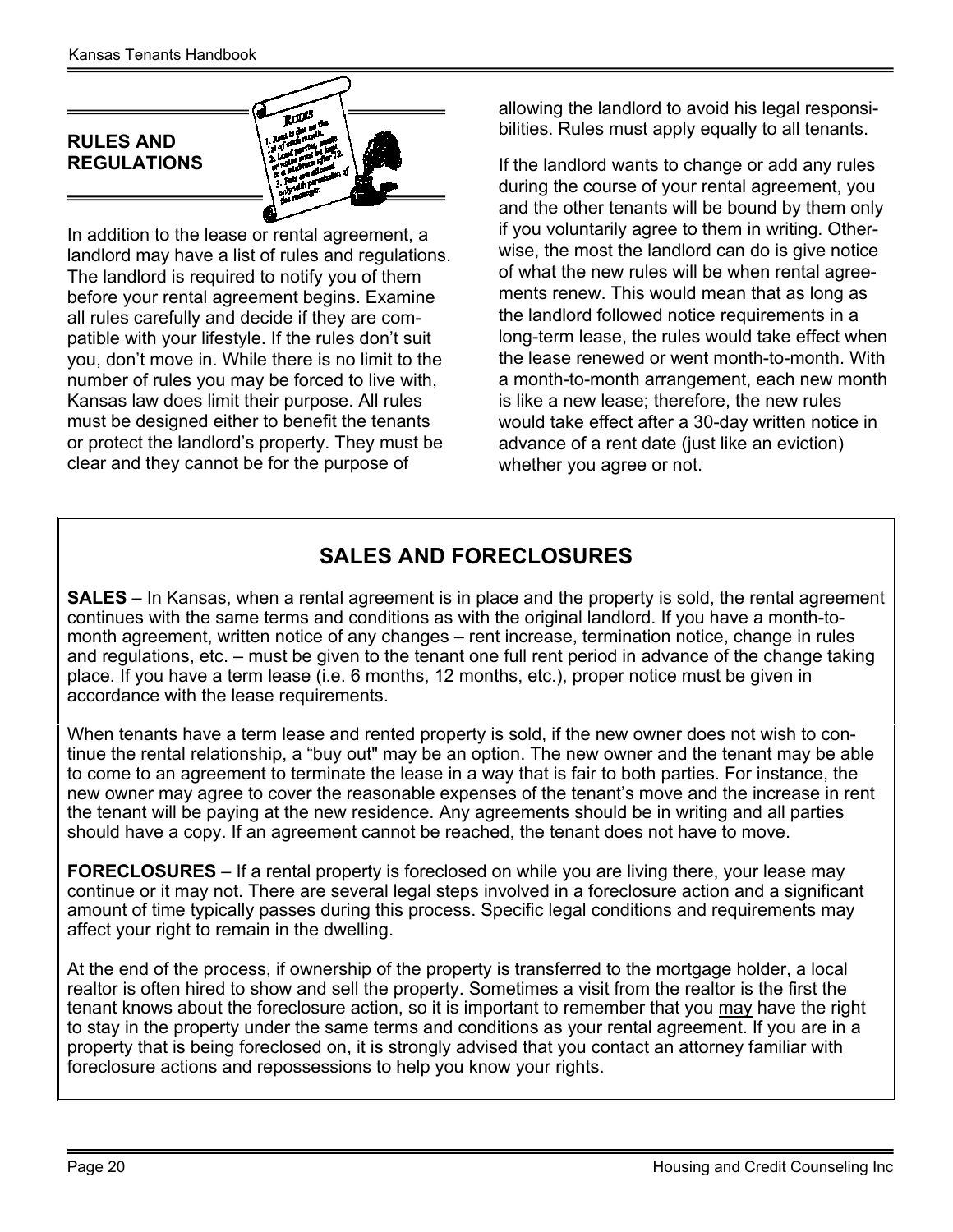<span id="page-20-0"></span>

Within 5 days after you move in, Kansas law requires that you and your landlord go through the property together and make a detailed, written list describing the condition of the premises. This is commonly known as a move-in "inventory" or "checklist."

This list can be done on a printed form or a plain piece of paper. What is important is that, when it is signed, it contains all the details of what condition your place was in and what was in it when you moved in. Either by writing two copies exactly the same, by using carbon paper, or photocopying the list when you get done, both you and the landlord must, by law, have copies of the list signed by both of you.

Check the property from top to bottom. Are there cigarette burns in the carpet? If so, where? How many? How big are they? Are there nail holes in the walls? Is the carpet stained or dirty or has it been cleaned? Is the oven clean? The stovetop? Do the burners work? Note furnishings and appliances provided by the landlord and their condition. If there is a basement, you should inspect there. Walk around the outside of the place and note the condition. If a garage or storage building is part of your rental, check it as well. If you will be responsible to take care of the yard, note the condition. A move-in inspection should cover all of the property included in your rental agreement.

Don't sign your name to a list the landlord has filled out before you check for yourself! The law says you and the landlord are to do the inspection together. Don't sign a list that just says "Okay" or "Clean." "Okay" or "Clean" isn't going to do much good at move-out time when you need to prove that a window was already cracked or a door handle was already broken when you moved in.

Now is a good time to ask the landlord if he has a check-out list or a list of things he or she will expect to be done and will inspect when you leave. These are things you want to look at closely when moving in. You are to return the unit in as good a condition as when received except for normal wear and tear.

As you inspect, if you discover things that need repairs, put the landlord's promises down in writing right on your checklist. If the landlord says he or she will replace that sagging closet rod within two weeks write down, "Bedroom closet rod bent. Landlord will replace in two weeks." When you and your landlord sign the inspection sheet, you will have signed promises from your landlord for hopefully all of the repairs that are needed.

If you can't get the landlord to do an inspection with you, do one yourself anyway. Get someone reliable to be a witness and inspect with you. Make the written list, you and your witness sign it, then send a copy to your landlord. If you later discover something you missed on your list (like the bathtub drains slowly or the towel bar has been pulled from the wall and not fixed correctly), send the information to your landlord in writing right away, ask that it be added to your original checklist. Make a copy of what you wrote and keep it in your Rental File.

Take pictures or a video if you can. Have someone with you to verify when you took the pictures. Don't rely on the date the camera prints on the pictures. When taking pictures, be sure to use something to show the size of whatever you are photographing. If you don't have a measuring tape or ruler, use your hand or a book or something to show the size of the damaged area.

When you move out, you can request your landlord re-inspect the home with you and sign a move-out checklist or a statement that the rental unit is in satisfactory condition. Although this is desirable, Kansas law does not require the landlord to complete a move-out inspection with you, only the move-in inspection is required. (See Security Deposit section in this chapter for return of deposits.)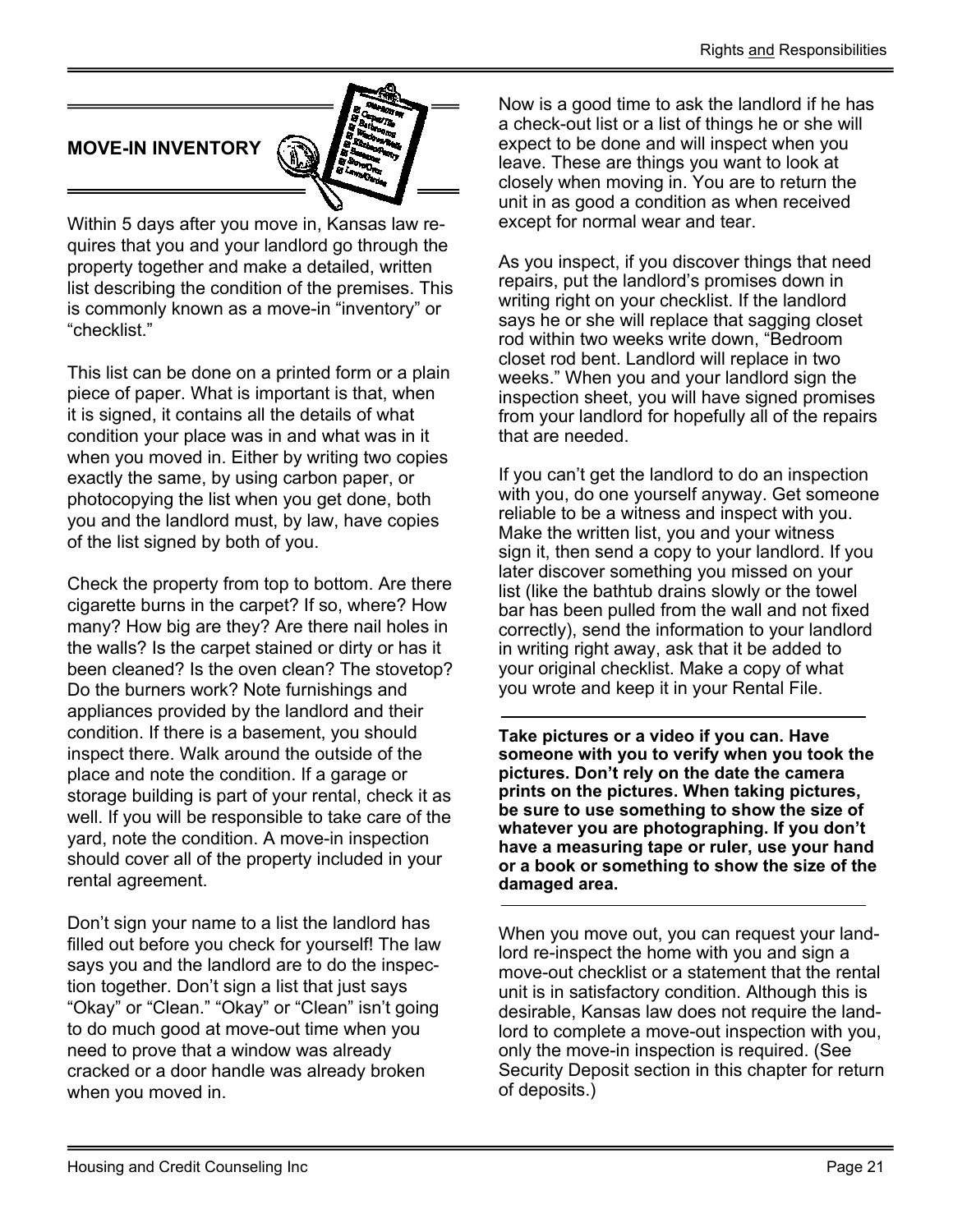#### <span id="page-21-0"></span>RENT AND LATE FEES



Rent is due, in full, on or before the rent-paying date. In Kansas, in a month-to-month tenancy, if a rent-paying date has not been specified, the law says it is assumed to be the first of the month. If your rent date is to be other than the first, it's best to have it in writing!

The law also says that if the landlord has not specified that you should deliver or mail the rent, the landlord is expected to pick it up at the dwelling. The landlord can require you to pay the rent in a specific way; he may not accept personal checks or cash, he may want only money orders or cashier's checks, etc. However you pay, a dated receipt signed by the landlord proves you paid and when. NEVER pay cash unless you get a receipt when you hand over the money.

Your landlord can charge a "late fee" if you pay your rent late as long as it was included in your rental agreement. Whatever you have should clearly state when the fee will be assessed and how much will be charged. If your landlord wants to add the ability to charge late fees, a 30-day written notice in advance of a rent date would be required in a month-to-month tenancy. The landlord would have to wait until renewal time to start charging late fees when a term lease is in place.

#### RENT RAISES

Kansas law does not limit how much your rent can be raised or how often.

Because a rent raise is similar to an eviction, there is one rule. If you have a month-to-month lease, your landlord must inform you, IN WRIT-ING, of a rent raise at least 30 days before the rent date when it is supposed to go into effect. Having utilities transferred to your name is the same thing as a rent raise, so the same rule applies.

It is preferable to get at least 45 days' notice so you can decide whether to stay or give a 30-day notice and move, but 30 days is all that is commonly required.

If you get a notice of a rent raise, check your lease, if you have one. One reason people sign long-term leases is to protect against rent raises for periods of 6 months or a year or whatever period your lease covers. If your lease doesn't allow for a rent raise, don't pay. Or if your lease allows for rent raises only to cover costs of increased taxes and utilities (an "escalator" clause), insist on seeing the last year or two's receipts to prove that the increase is fair and necessary. You may be surprised at the costs, but maybe the increase will be dropped.

If you live in a complex where rents are raised and you and the other tenants think it's unfair, about the only way you can deal with it is by organizing and negotiating with management as a group (see Tenant Organizations chapter). You may at least be able to get the landlord to make repairs or do other things that have been promised.

#### GUESTS, GUESTS WHO STAY

Tenants have the right to have guests in their homes for reasonable periods of time unless the rental agreement specifically prohibits company.

If your rental agreement specifies who or how many people can live in your property, as most do, and you let someone move in, you could be at risk. Because you are not complying with your rental agreement, your landlord could insist on new lease terms (maybe more rent), could require the new person to apply and be screened as a tenant, or could ask you to move out.

If you want to let someone stay with you more than 30 days or longer than your lease allows, it is best to get your landlord's written permission.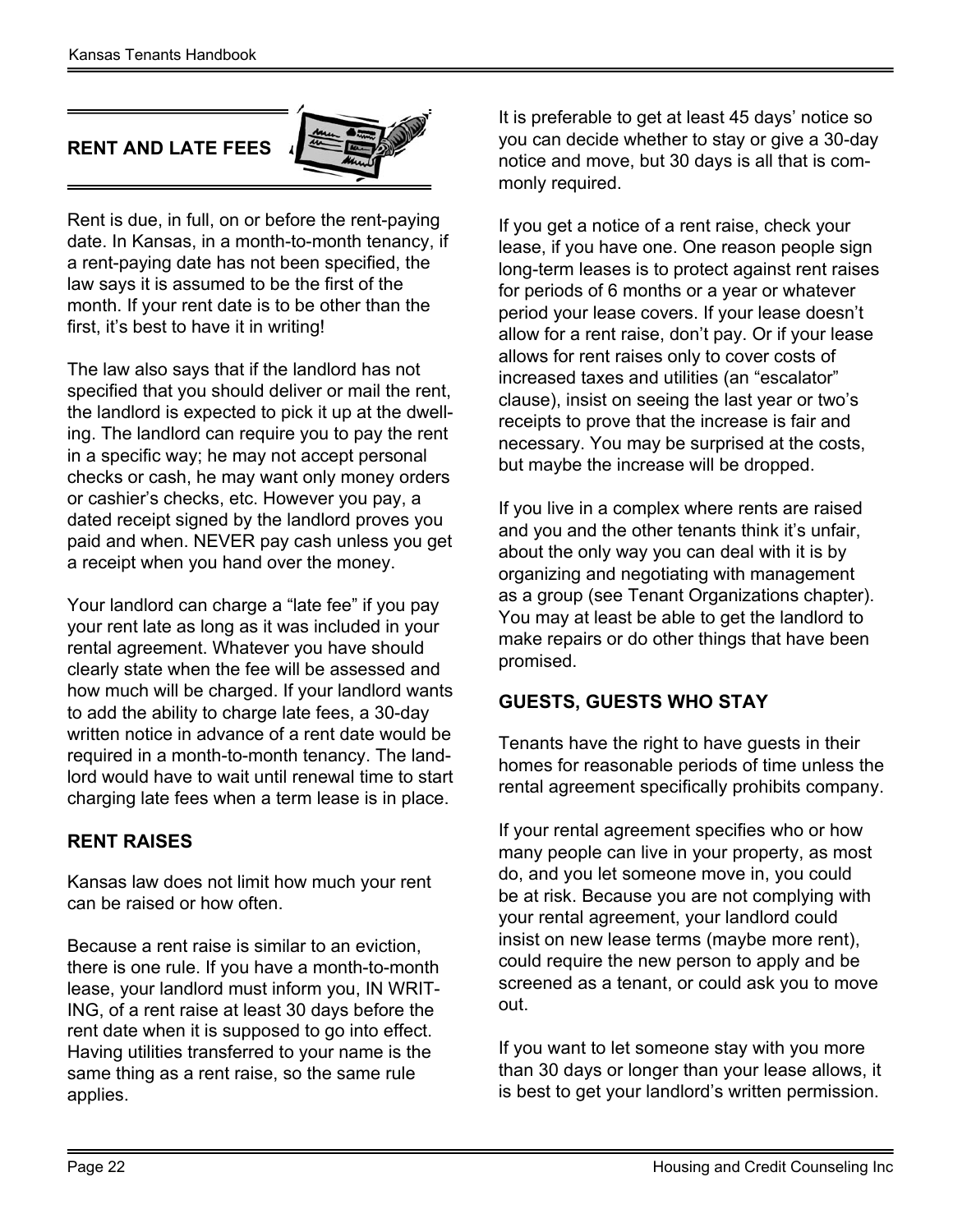#### <span id="page-22-0"></span>LANDLORD RESPONSIBILITIES



Kansas law says the Landlord is required to:

- Keep the apartment, mobile home, or house where you live in compliance with state law and city or county building or housing codes affecting health and safety.
- Maintain the common areas of the building and the grounds outside; these are areas open to all tenants such as hallways, parking lots, and laundry rooms.
- Make sure you have an adequate supply of hot and cold running water.
- Supply a reliable amount of heat during the winter months. A normal standard is that it should be possible to keep the temperature at 65 degrees between October and May. (The landlord doesn't have to pay for the water, electricity, or gas but must provide the equipment and it must work.)
- Maintain all electrical, plumbing, sanitary, heating, ventilating, and air conditioning systems in good and safe working order.
- Maintain all appliances that are provided with the property. This would include such things as stoves, refrigerators, and air conditioners.
- Make sure trash removal is available.
- Allow tenants to contract for service with telephone and cable companies that are authorized to do business in the area.

#### HOUSING CODES

Many cities and towns in Kansas have housing codes. As opposed to a building code, which is for new construction, a "housing code" or

"property maintenance code" is for buildings that already exist. They set basic standards for how buildings and property ought to be maintained. Housing codes are usually more specific than the general requirements outlined in the Landlord Tenant Act and, of course, they apply only to housing within the particular city or county that passed the code.

To give you an idea of what codes often require, a box containing some of the requirements from the Property Maintenance Code for the City of Topeka can be found later in this section.

Unless a code specifically says the tenant or the "occupant" is responsible for particular things, or unless you, the tenant, caused the problem, landlords are responsible to make sure their rental units comply with laws and codes. If you like to do home repairs and volunteer to do things for your landlord, in many cases, that's fine; however, some codes require that certain repairs be done by a person "certified" in a specific area, for instance, a licensed plumber or electrician. It is strictly ILLEGAL for your landlord to refuse to make required repairs or to force you to do them. If this happens, you can terminate your lease and/or the law allows you to sue for actual damages. (See 14/30-Day Notice of Landlord Noncompliance section in this chapter.)

Right now, neither state law nor local housing codes require insulation, storm windows, or other specific weatherization on rental property anywhere in the state of Kansas. There are also no requirements for efficiency of heating and cooling appliances or rules limiting the cost of tenants' utility expenses. But most local codes have some language requiring that property be "reasonably weather-tight, water-tight, and damp-proof" and have minimum heating temperature standards.

In some cities and towns, although a code exists, there is no steady effort to enforce it. You should be able to get a copy of your local housing code from your housing inspector or city or county clerk or check their websites.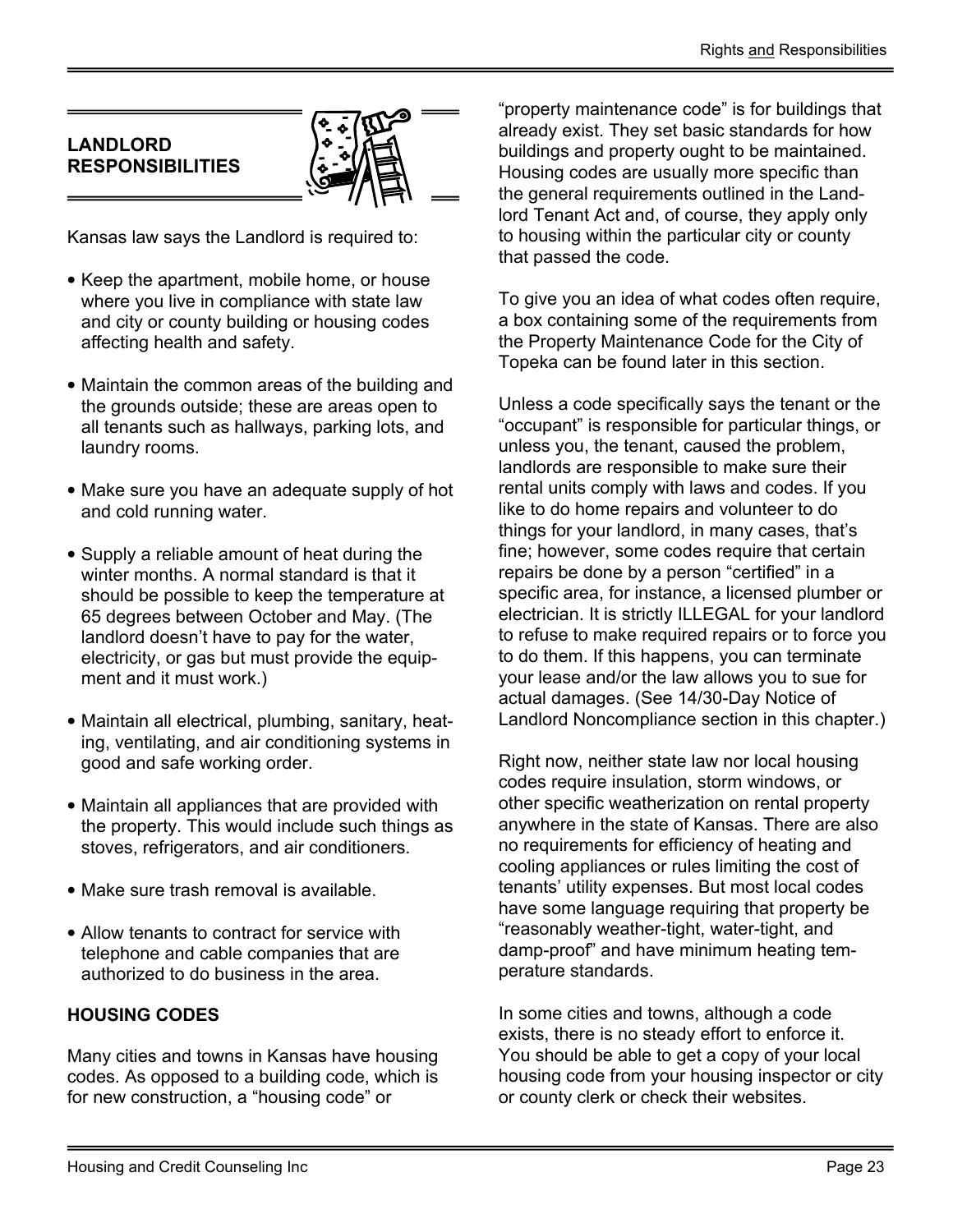#### EXAMPLES FROM TOPEKA'S PROPERTY MAINTENANCE CODE

 Screens: Screens and screen doors are required on almost every dwelling unit in Topeka for the months of April through October.

Pests: The landlord is required to deliver units to tenants pest-free. Rats, roaches, and other pests must be exterminated by the landlord when they are found in buildings with more than one apartment or when they exist because of a landlord's improper maintenance. If you live in a single-family house and there were no pests when you moved in, the Code says it's the tenant's responsibility.

 Ventilation: Every room must have a window or, in the case of a bathroom or kitchen, a ventilation system which is in good working condition.

 Heat: The owner must provide a heating system that is capable of heating to a temperature of at least 65 degrees at a distance of three feet above floor level in every habitable room.

**Exits:** There must be two exits to safe and open space at ground level from each level in each dwelling unit.

 Locks: There must be safe, functional locking devices on all exterior doors and first-floor windows. Padlocks on the outside of exterior doors are prohibited.

 Lighting: Every room, including the bathroom and kitchen, must have at least two electric outlets or one outlet and one wall or ceiling fixture. Each public hall and/or stairway in a building with three or more units must be adequately lighted by natural or electric lights at all times.

Structural Maintenance: The building and foundation must be maintained watertight, rodent-proof, and in good repair. Staircases must be stable with hand rails. Porches and steps must have a railing if they are over three feet off the ground.

Kitchen: The sink must be in good working condition. The drainage must flow into an approved sewer system, and it cannot leak into storage cabinets or shelves. The refrigerator or device for safe storage of food must maintain a temperature of between 32 degrees and 45 degrees Fahrenheit under ordinary maximum summer conditions. There must be adequate hot and cold water at all times.

If you ever need to call and request an inspection, make an appointment so you can be there to let the inspector in and go through the house with him or her. You should make sure you point out all things you think are code violations. Ask that the code office send a copy of the inspector's report and the letter to the landlord to you also. You can call and visit

your housing inspector regularly until action has been taken to your satisfaction.

Most codes provide some sort of penalty (fines… or even jail) to property owners who do not comply after a certain period of time. Check your code to see what the time limits and penalties are and insist that your city or town take action if your place is not getting fixed.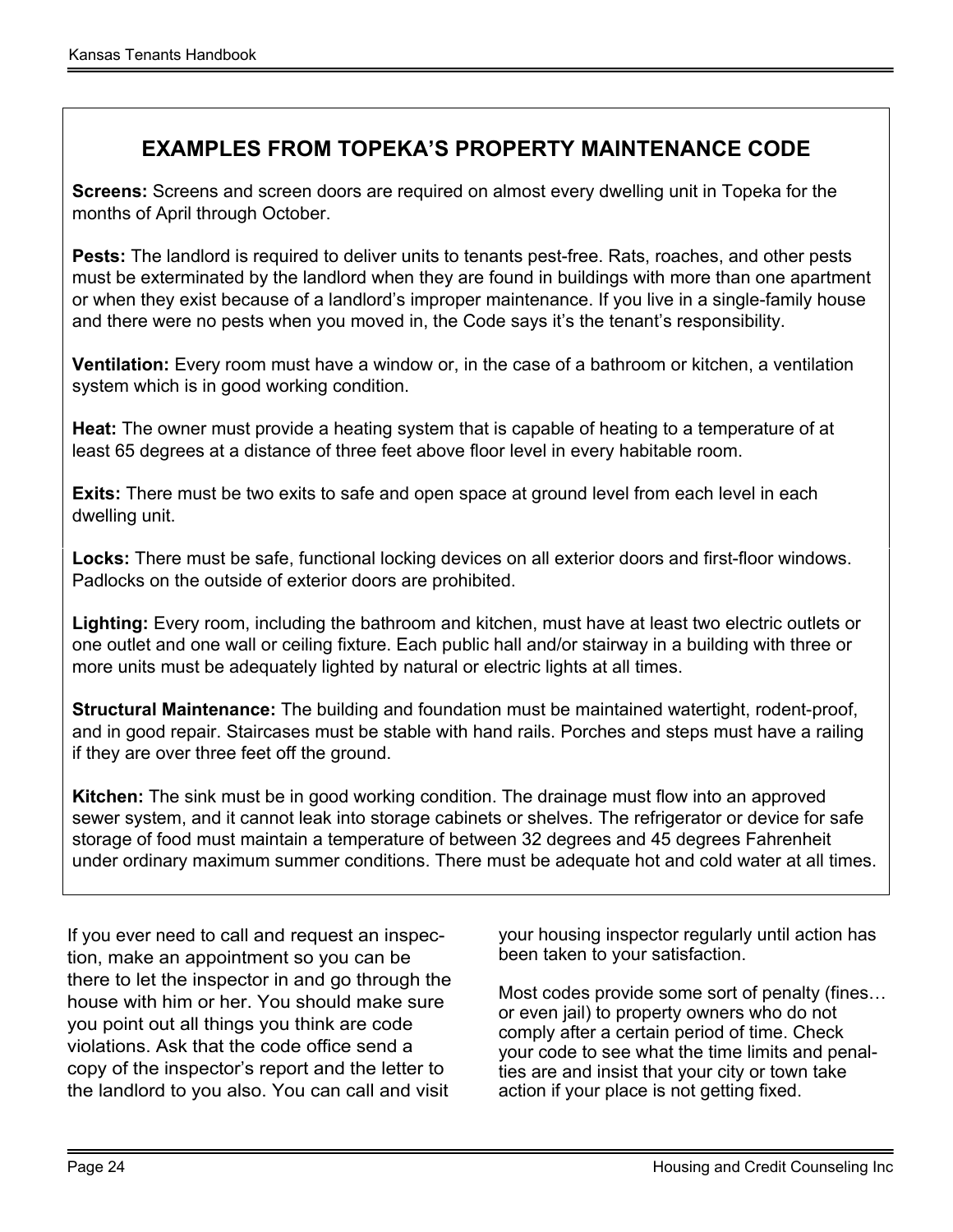#### FIRE CODES

The Kansas Fire Safety and Prevention Act of 1998 (also the Smoke Detector Act of 1998) requires all dwelling units to have smoke detectors, does not require fire extinguishers, and generally requires two safe exists to ground level from any floor.

Specifically, the Act requires every single-family residence to have at least one working smoke detector on each floor and apartment buildings must have working detectors at the top of each stairwell and on each floor in every dwelling unit. In apartment buildings and multiple-family dwellings, the owner must supply and install smoke detectors in all dwelling units and common areas. The owner must test and maintain all smoke detectors, except inside rental units; the tenant is responsible to test and maintain all smoke detectors after taking possession of the dwelling unit.

Local governments may adopt their own fire codes and make them stricter, but not more permissive, than the state's. Check with your fire department to see if you have a local code. If not, you may direct questions to the State Fire Marshal in Topeka at (785) 368-4026.

#### LEAD-BASED PAINT REGULATIONS

Federal Environmental Protection Agency (EPA) and Housing and Urban Development (HUD) regulations concern lead-based paint for housing built before 1978. To comply, landlords must:

- Disclose the presence of known lead-based paint and/or lead-based paint hazards in the rental unit.
- Provide tenants with any available records or reports pertaining to the presence of lead-based paint and/or lead-based paint hazards.
- Provide tenants with a federally approved lead hazard information pamphlet.

Tenants must sign a document confirming that tenants received the 3 items above.

Whenever repair/renovation work that will disturb an area of two square feet or more is going to be done, landlords must:

- Provide tenants at least 7 days' prior written notice.
- Provide a federally approved lead hazard information pamphlet again.
- Provide a disclosure form about the planned work.

Tenants must sign a document confirming that tenants received the above information.

Copies of the pamphlet and disclosure form may be obtained FREE by calling The National Lead Information Clearinghouse at (800) 424-LEAD. Copies may also be obtained on the Internet at www.epa.gov/lead/pubs/leadpdfe.pdf or www.unleadedks.com. HCCI's Model Lease includes an approved disclosure form.

References: 40 CFR Part 745 and 24 CFR Part 35 published on March 6, 1996, in the Federal Register; Pre-Renovation Lead Information Rule, effective June 1, 1999.

#### MOLD CONTAMINATION

The issue of mold contamination in housing has become an issue of concern. Kansas Department of Health and Environment officials say to be concerned but not alarmed. You can keep informed about this issue and the most current information available by going to the following websites:

Environmental Protection Agency – www.epa.gov/mold/moldguide.html Center for Disease Control – www.bt.cdc.gov/disasters/mold/protect.asp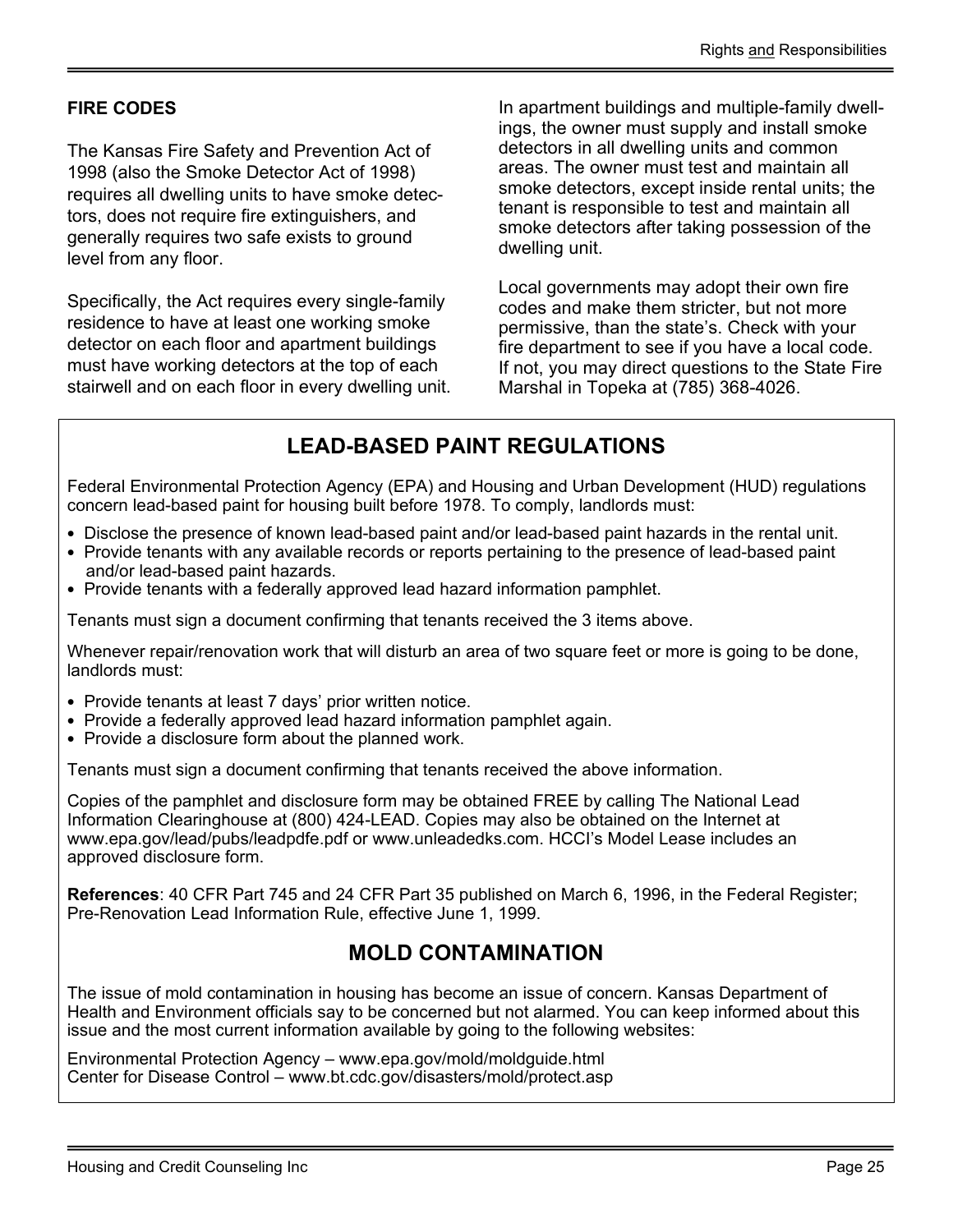#### <span id="page-25-0"></span>TENANT REMEDIES



Make it a habit to REQUEST MAINTENANCE IN WRITING. Not only is this good business in a legal sense, but it is also good business in a practical sense. You can say what needs to be said the way you want to say it. You don't have to be there when the landlord gets the news that something has gone wrong. And, written notes tend to keep turning up and reminding people of things, whereas mental notes are easily forgotten. On your copy, note how, when, and to whom the notice is delivered. Example: "Handed to Sue in the manager's office, 9:00 a.m. on May 1, 2006."

Depending on the landlord and your lease, phone calls can be OK for the first contact about a problem or in an emergency; but after that, calls should only be to say, "Did you get my note?" Some leases require maintenance requests be made in writing. Sometimes, as we know, phone messages do not get to the intended person. Finally, you want to be sure you can prove the landlord was notified about every problem so that if problems worsen or something is damaged or someone is hurt, the landlord can't say he or she didn't know.

#### 14/30-DAY NOTICE OF LANDLORD NONCOMPLIANCE

If the landlord continually fails to meet maintenance or contract agreements, the Kansas Residential Landlord and Tenant Act gives you the right to eventually break your lease. To do this, you must give the landlord a written notice at least 30 days before a rent due date. In your notice, tell the landlord exactly what repairs or other actions are needed and that you will be terminating your rental agreement and moving out before the next rent date UNLESS the repairs or actions are adequately taken care of within 14 days after receipt of the notice.

If the problem is not fixed, or at least a "good faith effort" started, within the time you allow, then you can terminate your lease and move out at the end of the rent period. Assuming you were a good tenant (paid the rent, didn't tear up the place, etc.), the landlord should not pursue you for future rent and should return your security deposit. If you give the notice and decide not to move, make your plans well known to the landlord in writing. (See Terminating the Tenancy and Security Deposit Returns in this chapter.)

Kansas law also provides the tenant the right to collect "damages" from a landlord if the landlord does not comply with the laws. This means you have the right to ask your landlord to compensate you for your actual losses (repair bills you had to pay, costs to stay somewhere else or eat out when all or part of your place was unusable, damage to your furniture or other belongings due to the landlord's negligence, medical bills that you allege are the fault of the landlord, utility bills you had to pay which were high because the landlord failed to repair something that was the landlord's responsibility, and so on). This applies whether you decide to break your lease or to stay.

If you and the landlord cannot settle on a dollar amount and payment plan which satisfies you, you can go to Small Claims Court or have an attorney take your case to a higher court and get a judgment there.

Kansas law does not allow the tenant to hold back ("withhold" or "escrow") rent or to take expenses out of the rent ("repair and deduct"). Though neither action is specifically illegal, they are not specifically legal either, and the landlord does have the right to give an eviction notice in any case where the rent is not paid in full and on time. Both of these actions, though they sometimes work, are risky. Neither is advisable without the support of an attorney. If you try either, you should be prepared to pay the rent in full if you get an eviction notice or have your attorney take over. You should also have documentation showing your attempts to get the landlord to make the repairs or provide the maintenance requested.

The cities of Atchison and Manhattan have ordinances that allow for escrow of rent in certain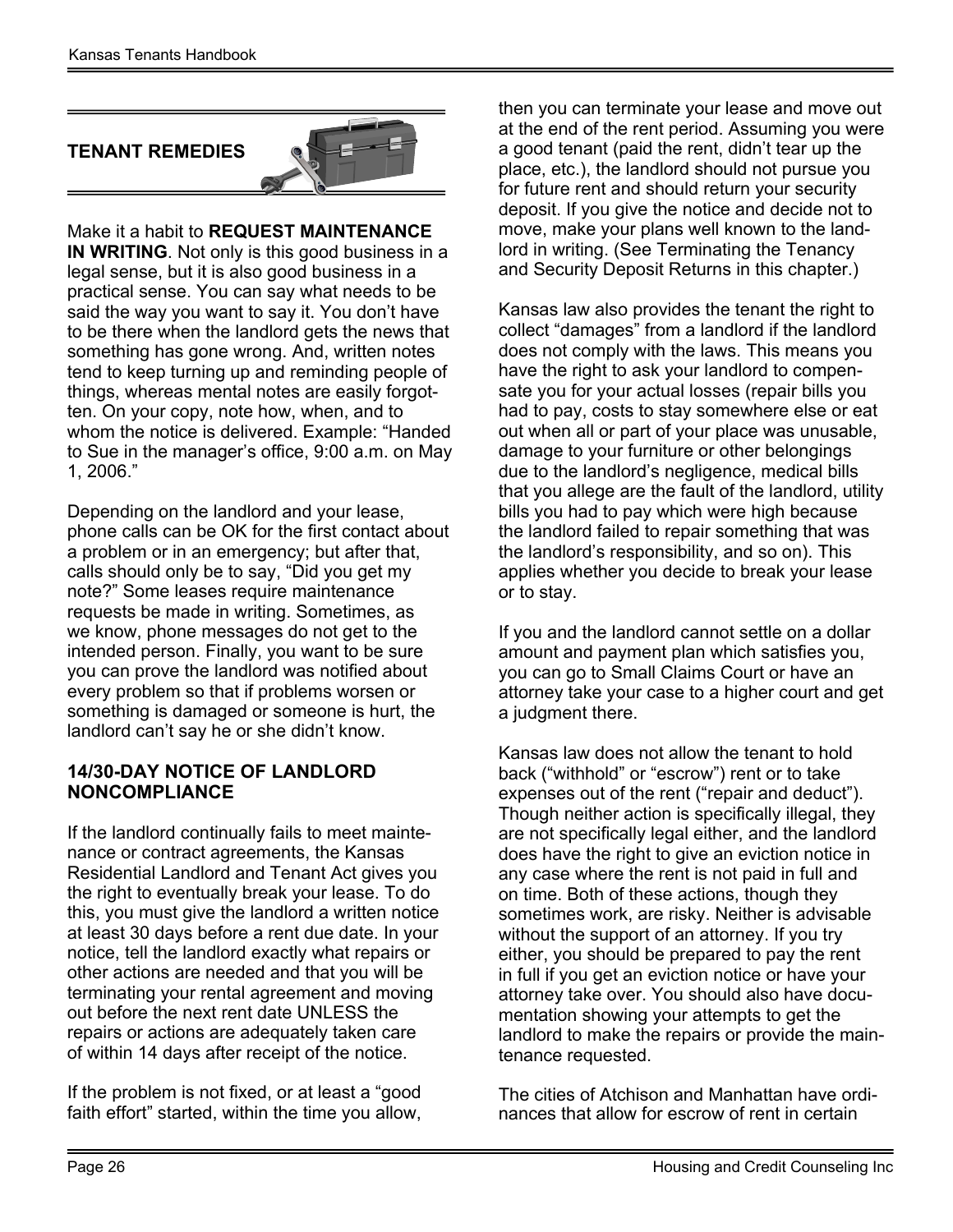<span id="page-26-0"></span>situations. If you rent in either of these cities and think your situation might fit the escrow ordinance, contact the city clerk's office to find out the process and follow it exactly. (See Escrow Ordinances information in Legal Reference section.)

#### WARRANTY OF HABITABILITY

Steele v. Latimer, a 1974 Kansas Supreme Court case, established the principle of an "implied warranty of habitability." This decision says that when a landlord rents out a place, the landlord is giving an implied guarantee that the rental unit is basically decent, safe, and sound. So, if your landlord won't repair your home and the problem is a violation of the local housing code, you can sue for damages and back rent, as long as you continue to pay rent. (Interpretations of this case say it applies to all problems "materially affecting" health and safety, whether or not there is a housing code.)

In Steele v. Latimer, a Wichita woman and her five children ended up getting \$800 back from a landlord who had negligently refused to make repairs. Since then, citing this case and the Kansas Landlord Tenant Act, tenants have successfully defended themselves and won counterclaims based on the "implied warranty of habitability" that all landlords in Kansas are expected to provide places that are basically decent, safe, and sound.

#### DAMAGE OR DESTRUCTION BY FIRE OR CASUALTY

If a fire, a flood, or some other disaster strikes so that you can't live in all or part of your place, Kansas law provides some options.

You can give a written 5-Day Notice to Terminate and move out immediately if your place can't be lived in at all. The law says any prepaid rent after the move-out date should be refunded to you. Your security deposit is to be returned as in a normal move out.

If part of your place is livable and part is not, the law says that the rent is to be reduced proportionally until the whole dwelling is repaired and usable again.

Assuming the landlord has insurance, it should cover most of the repair expenses. The tenant can be charged with at least an insurance deductible amount if the fire or casualty was the tenant's fault.

The landlord's insurance may provide temporary housing expenses for you. If you cannot stay in your rental unit,  $a$ sk the landlord to check what his insurance will pay for. If you are in an apartment complex, perhaps you can move temporarily or permanently to another unit.

#### LANDLORD ENTRY



Tenants occasionally face another problem during tenancy – landlord entry. Tenants wonder, "Can the landlord enter my home whenever he wants?" The answer is "NO," not legally. Only in cases of hazard involving the possible loss of life or severe property damage may the landlord enter your home without permission.

Kansas law allows the landlord, after giving "reasonable notice" and arranging a "reasonable time," to enter your home for almost any reason – to inspect the premises; make necessary or agreed repairs, decorations, alterations, or improvements; or to show the place to possible purchasers, lenders, tenants, workmen, or contractors.

"Reasonable notice" is something you and your landlord have to decide together. If you don't mind if your landlord comes over without calling first, that's fine. But you can insist that your landlord let you know as much as 48 hours in advance. One to 24 hours is common. You should select your normal standard, preferably put it in writing, and be consistent.

"Reasonable time" is also something you and your landlord need to work out. Because you are paying rent on your place, you have a right to privacy and to decide who comes in and out. If it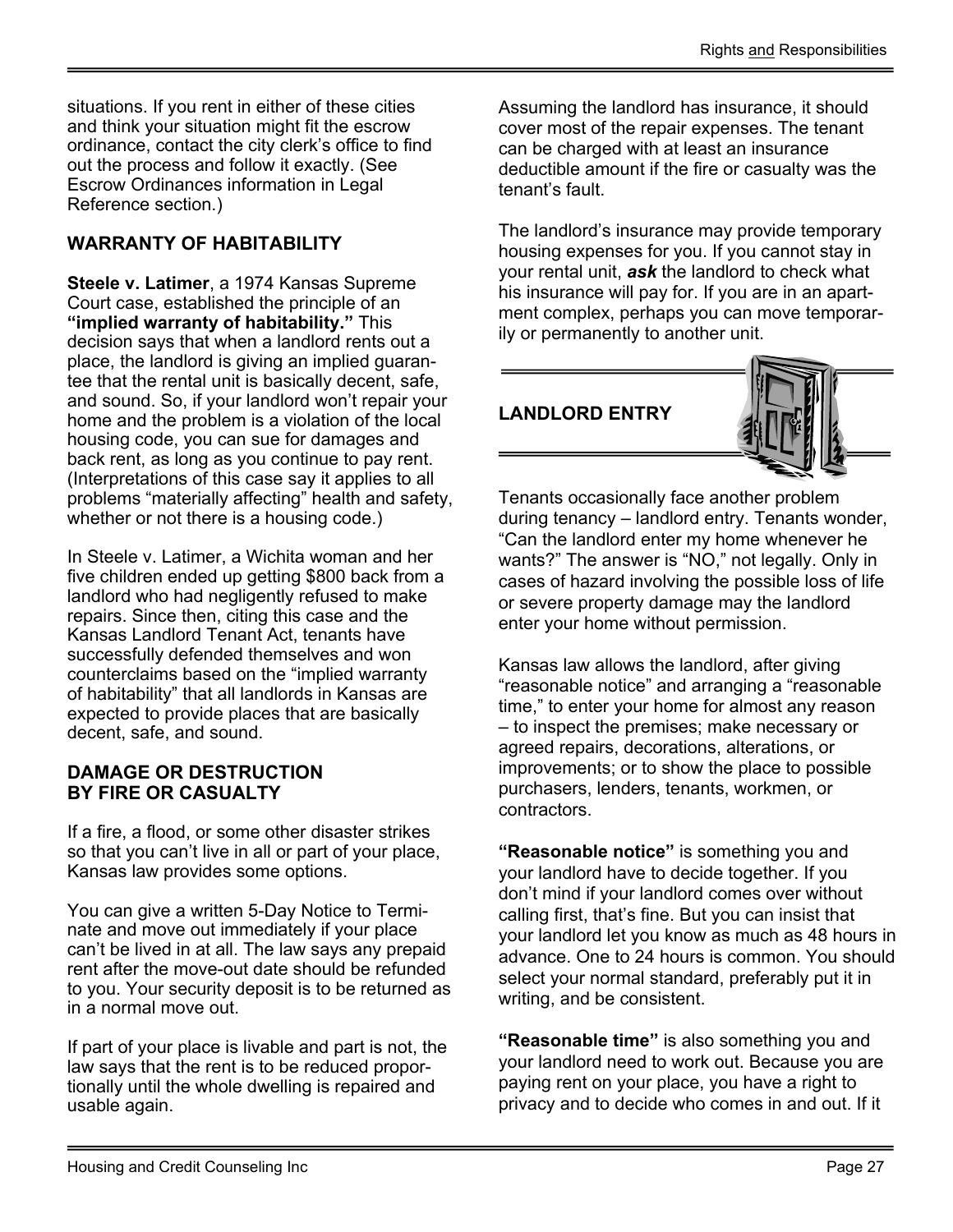<span id="page-27-0"></span>is important to you, you have the right, within limits, to insist that you be at home when your landlord comes over. So, if you work days, you have the right to ask that your landlord come over after you get home or on the weekend. If you work 3 to 11, you have the right to ask your landlord to come before 2:30. And so on. If it is impossible for you to arrange a time when you can be at home and your landlord can reasonably arrange to come over, then you may need to arrange to leave your key with a friend or relative or let the landlord make repairs when you are gone.

Remember, if your time schedule forces your landlord to pay more for repairs, for instance having to pay time-and-a-half or double-time to a plumber who could have come during normal working hours, that cost could reasonably be passed on to you.

If your landlord is selling your place, real estate people are subject to the same rules and regulations about entering your property as your landlord.

If you are having problems with landlord entry, write a letter to your landlord and explain exactly when people can and cannot come over to your house and how much advance notice you must have. Give phone numbers for reaching you.

You should not refuse "reasonable entry," neither should your landlord use the right of entry to harass you.

If a tenant continues to have trouble with illegal entry by the landlord, the tenant has the right to get a court order to stop the landlord or to give notice and move. The tenant also has the right to recover actual money losses.

Likewise, if a tenant continues to illegally refuse entry to a landlord, the landlord can get a court order to enter or can evict the tenant, recovering actual money losses from the tenant.

#### TENANT RESPONSIBILITIES

A tenancy is a two-way street, and you as a tenant should do all you can to meet your responsibilities. Just because you know your rights, you should not unnecessarily agitate your landlord.

Always try to work out your problems first. It's never wise to start off as adversaries. Outside people (courts, inspectors) should only be used when you can't work things out with a stubborn landlord.

#### You are responsible to:

Pay your rent on time and in full. This should seem obvious, but it is more important than you might realize. When tenants are not paid up on their rent, they lose a number of rights otherwise guaranteed by law. In addition, you take the chance of receiving an eviction notice for nonpayment of rent. Landlords also claim that time spent trying to collect rent is time they can't spend on repairs, maintenance, etc.

Keep the parts of the building you rent (including appliances) as clean as the building's condition allows. Your landlord may not do anything to improve your conditions if you don't try yourself.

Be a good neighbor. Try to get along with other tenants. You are, in addition to your own actions, responsible for those of your family, your friends, your friends' friends – any person or animal at your home with your express or implied consent. Any damage or trouble caused by these other parties can be held against you. Remember, everyone has a right to the peaceful enjoyment of the property.

Check with your landlord before you make any modifications or improvements, such as shelves or carpet. Unless you make some other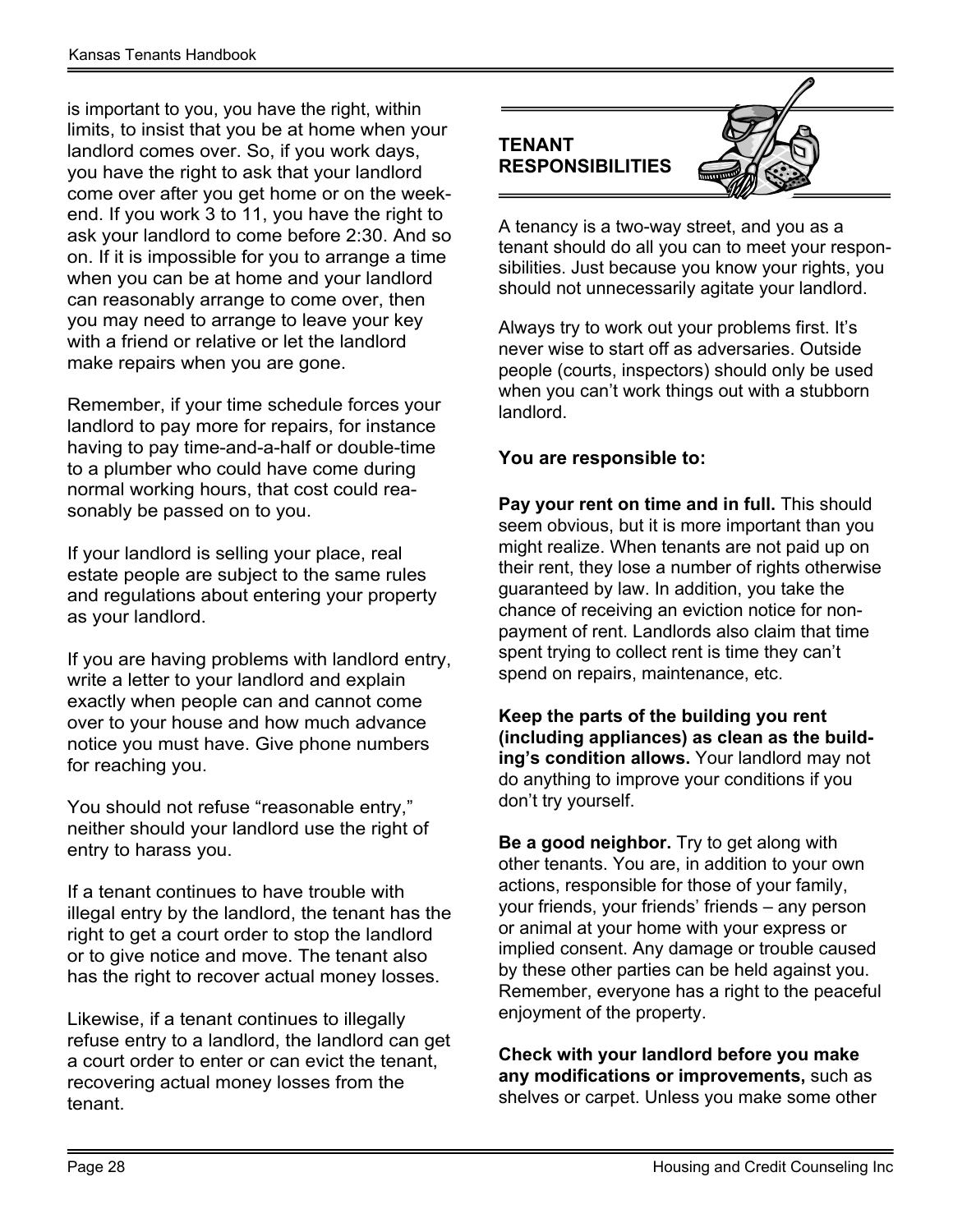<span id="page-28-0"></span>arrangement, anything attached to the property stays with the property by law or the landlord can require that the place be returned to its original condition. The time to ask is before the carpet you bought is tacked to the floor, not after. Again, be sure it's in writing.

Check before having a roommate move in or before getting a pet since both would be changes in your original agreement.

Notify your landlord if you plan to be away from your house or apartment for more than a few days. Many leases require this and it's a good idea for security reasons.

#### TERMINATING THE **TENANCY**



The state of Kansas has established specific procedures for terminating a tenancy and does not recognize any others. GIVE OR GET PROPER WRITTEN NOTICE EVEN IF YOU HAVE NOTHING ELSE IN WRITING WITH THE LANDLORD!

You are required to pay for all the time you live in the home, whether you are evicted or not. Tenants are not protected from eviction because of illness or pregnancy in the household.

Leases vary. If you have a lease, read it carefully for notice and renewal requirements. Leases can require less than the normal 30 days notice (some do!), they can also require more. As long as the notice requirement seems basically fair and equitable (not "unconscionable"), a court would likely uphold it.

Delivery of Notices Kansas law generally recognizes delivery of notices when they are:

- 1) hand delivered to the person or to someone over 12 years of age who lives at the person's address,
- 2) posted in a conspicuous place at the person's address, or

3) mailed to the person's address.

It is always good to have a witness or other proof (verified photo, certificate of mailing, etc.) of whatever method you choose.

#### NOTICE TO THE LANDLORD

30 days notice in writing in advance of a rent due date is required in all month-to-month tenancies. Your planned move-out date should be specified. You do not have to state a reason.

30 days written notice from any date must be given when a written lease with a term longer than month-to-month requires 30 days notice but does not specify that notice must be from rent date to rent date.

Week-to-week tenancies require at least 7 days' written notice in advance of a move-out date specified in the notice. If your rent period is two weeks-to-two weeks, 2 weeks written notice is required.

Military personnel with month-to-month written or verbal agreements are required to give only 15 days written notice if termination is necessary because of orders to relocate (per Kansas law).

Military personnel with a long term lease

who receive relocation or activation orders. under the Servicemembers' Civil Relief Act (a federal law), are responsible to give written notice, pay rent for the month in which written notice is given, and pay one additional month's rent. Dependents living in the residence with the servicemember are also covered by the Act.

#### 14/30-Day Notice of Landlord Noncompli-

ance is given when there is a problem the landlord must resolve to ensure the tenant will stay. These notices must be for at least 30 days and end on a rent due date (See Tenant Remedies section in this chapter.)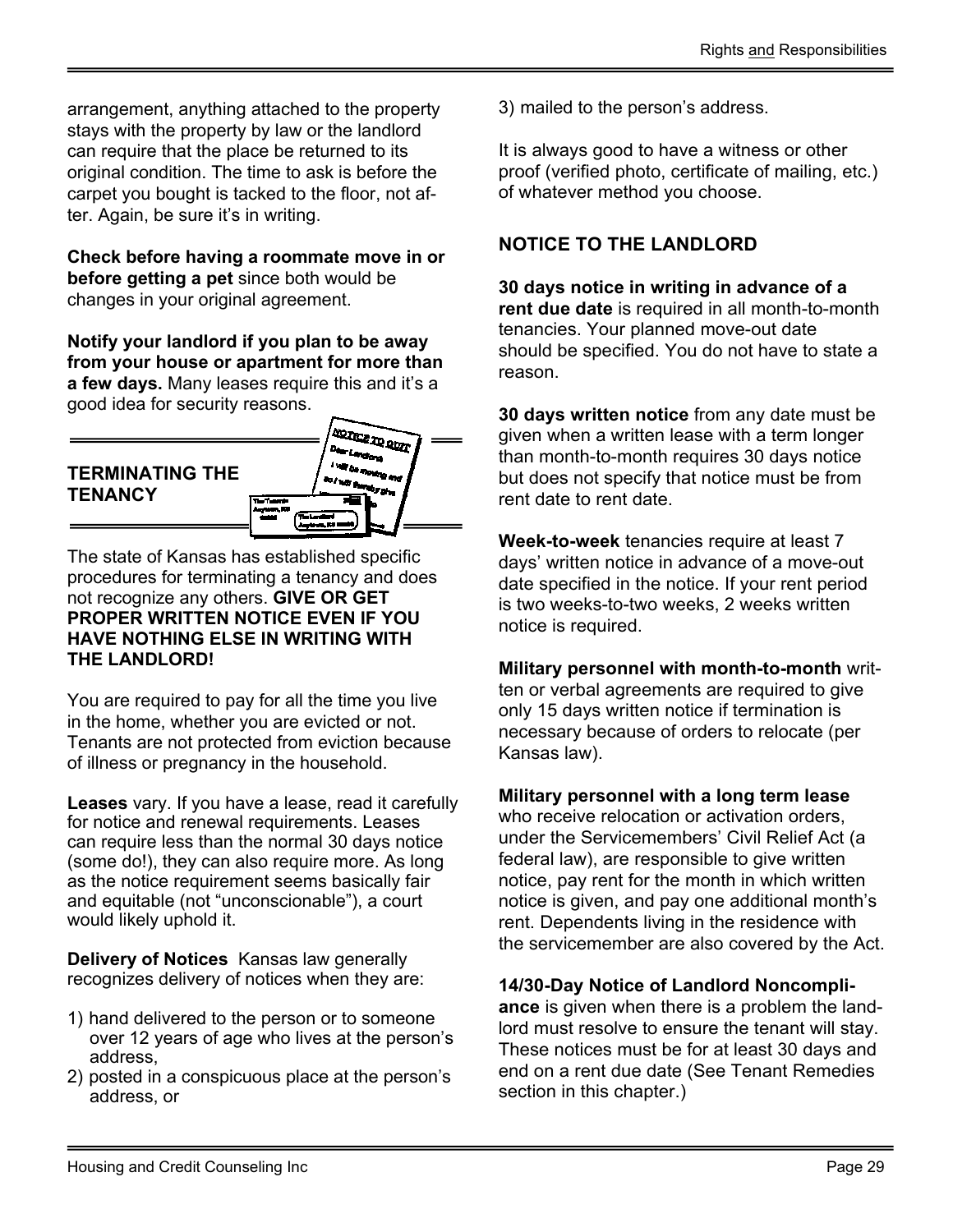#### NEW TERMS AT TERMINATION

If you give notice of termination and the landlord asks you to sign paperwork that contains additional terms not included in the rental agreement, Kansas law requires that the paperwork include the following statement in 10-point bold face type:

'YOUR SIGNATURE ON THIS DOCUMENT MAY BIND YOU TO ADDITIONAL TERMS NOT IN YOUR ORIGINAL LEASE AGREEMENT. IF YOUR LEASE REQUIRES YOU TO GIVE WRITTEN NOTICE OF YOUR INTENT TO VACATE, YOU HAVE THE RIGHT TO DECLINE TO SIGN THIS DOCUMENT AND TO PROVIDE WRITTEN NOTICE IN ANOTHER FORM.'

If the above statement does not appear in the landlord's paperwork, a tenant's signature will not bind the tenant to any additional terms that are not contained in the original rental agreement.

#### NOTICE FROM THE LANDLORD

30-day notices, week-to-week notices, and lease notice requirements from landlord to tenant are the same as they are from tenant to landlord. (See Notice to the Landlord section earlier in this chapter.)

14/30-Day Notice of Tenant Noncompliance can be given to the tenant as long as the landlord clearly states the specific reason or reasons why a tenant might be evicted and allows 14 days to fix the problem/s (if the problem/s can be fixed) to prevent the eviction. Unlike the similar notice from tenant to landlord, Kansas law does not tie the Notice of Tenant Noncompliance to rent-paying dates; they can be for any 30 day period.

3-Day Notice for Nonpayment of Rent If you are behind in your rent, you may be served with a 3-Day (72-hour) Notice. This notice must state in writing that you have 3 days, 5 days if the notice was mailed, to either pay your rent (it should say how much rent is due) or move out. If you do neither, your landlord can bring suit against you in court both for the money owed

and to order you to move out. Check your lease, if you have one, to see if it requires more notice than this in such situations. The landlord is free to give more time, but 3 days/72 hours is the least amount of time Kansas law allows.

The landlord is legally required to accept the money if you offer the full amount within the notice period. The landlord does not have to accept partial payments or payments offered after the notice period has ended. Get a dated receipt for whatever you pay. If you have all the money in time but you think the landlord may try to refuse it, take a witness with you so, if necessary, that person can testify that you tried to pay.

If you are going to try to work out a payment plan with your landlord, think through your budget carefully and honestly and don't offer more than you reasonably can expect to pay. If the landlord agrees to a payment plan and agrees to drop or extend the time on an eviction action, it would be best to get the agreement in writing for the protection of both of you. Once again, it might be a good idea for you to have a witness along in case promises are made but you can't get them in writing.

EXCEPTIONS to the rules include situations where the landlord never rented to the person in the first place, where life-threatening circumstances require that a property be vacated immediately, and where a lease simply ends.

REASONS In Kansas, a landlord is generally not required to give a reason for asking a tenant to move out. However, if your lease says the landlord has to give a reason, you can insist. Government subsidized housing requires "good cause" (a reason or reasons) to be stated in writing for an eviction. Also, retaliatory evictions are illegal whether a reason is stated or not. (See Retaliatory Evictions section in this chapter.)

#### ILLEGAL ACTIVITY

Due to increased concerns about **crime-free** and drug-free housing, many rental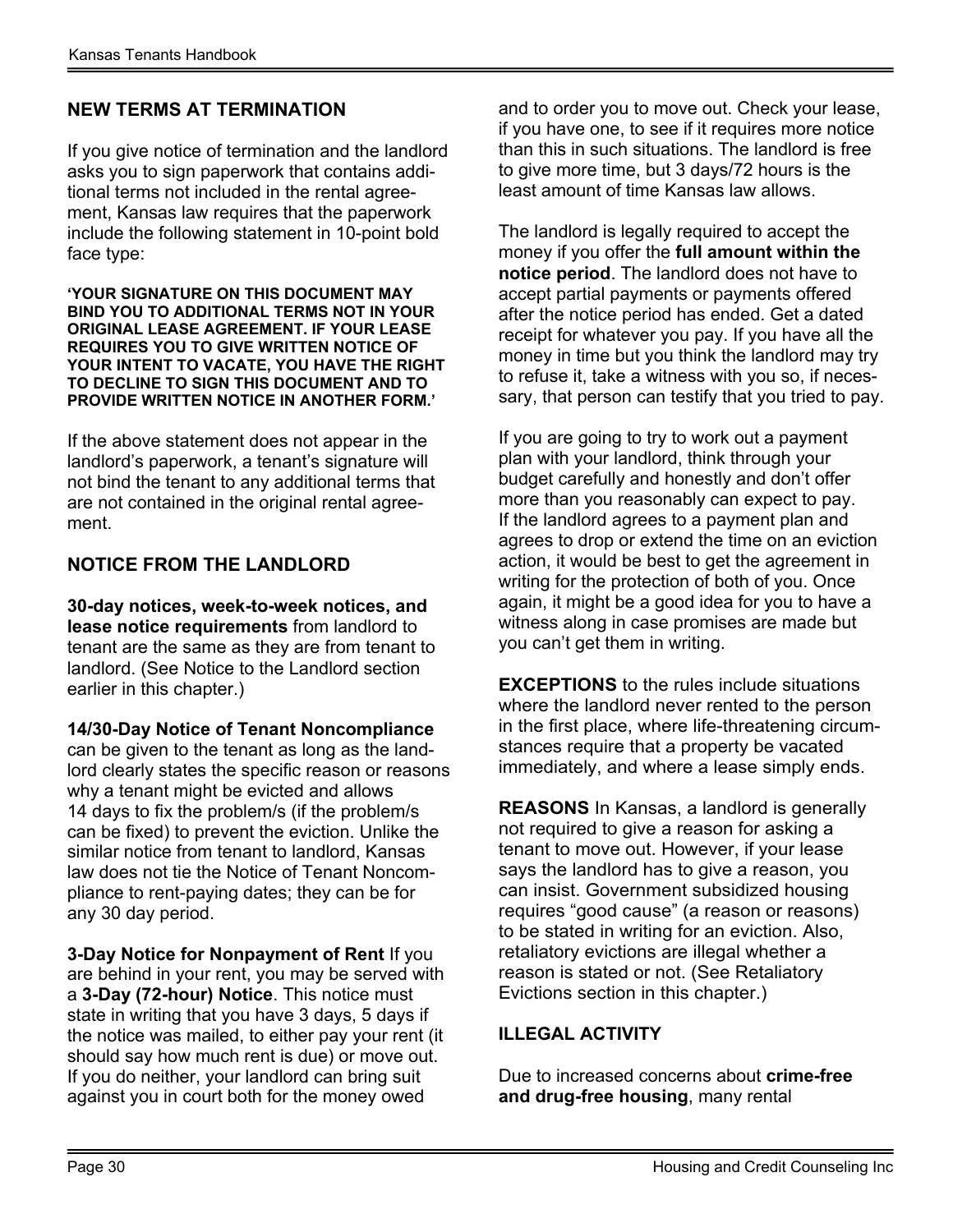agreements now contain provisions or addendums that make any criminal activity, including drug-related criminal activity, a lease violation (see 14/30-Day Notice of Tenant Noncompliance in this chapter) and grounds for termination of the tenancy. These generally refer to the tenant, any member of the tenant's household, guests, or other persons the tenant has allowed around the property.

These lease provisions usually apply whether the activity occurs on or near the property. They sometimes also apply when someone who lives in or frequents the property gets caught committing a crime or drug activity elsewhere. The addendums apply to arrests as well as convictions. These evictions have been upheld by courts.

#### EARLY TERMINATION

Peoples' circumstances do change from time to time. Suddenly and without warning, a better job may open up for you out of town or you may find that your mother has fallen and is no longer able to take care of herself. Maybe your landlord sold his house sooner than he expected and now he needs to move into yours. In situations like this, you and your landlord should try to work something out.

Possible compromises if you are going to move out early might be that you would run an ad and do everything you could to re-rent the place so that your leaving would cost the landlord as little time as possible and no money. Or, if the landlord wants you out early, he or she could give you the month's rent free or pay your moving expenses. If you can work out a compromise that satisfies both of you, the law will respect your "good faith" agreement. If not, then the "letter of the law" will still bind both of you.

It is commonly accepted that a landlord cannot collect double rent. So, even if you couldn't work out a compromise and you left early, if the landlord gets the place re-rented, he or she must refund the rent you paid in advance for the time the new people are there.

Also, a landlord has a responsibility to lessen or "mitigate his damages" which means once a landlord receives notice that you are leaving, he or she must make reasonable efforts to rerent the property. So, as soon as you know you are going to leave a place, give the landlord a written notice immediately saying what day you are moving and keep a copy. That way, a landlord can't say he or she didn't know you were moving and can't just leave the place empty on purpose and try to collect rent from you.

You may want to keep track of who applies and what happens. If you find a good applicant, you could personally take him or her to meet the landlord. In apartment buildings, you want to know if the landlord is showing or making available your place along with the other available units. An applicant should be free to choose from all available units.

If the landlord is making reasonable efforts to re-rent at a fair rental value, you still owe rent until a new tenant is found, for another month or two, for several months, or possibly even until the end of your lease. Rent is owed as it comes due, not the full remainder of the lease in advance.

If the landlord fails to try to re-rent the dwelling, or the place is in really bad condition or overpriced, or the market is simply bad, it is not uncommon for a court to award a landlord only a month or two of rent even if there was a lease.

#### ILLEGAL EVICTIONS

There is only one kind of "forcible" eviction which is legal. The landlord must give the tenant a proper eviction notice, take the case before a proper court, get a judgment against the tenant, and then, if the tenant still doesn't move, wait for the sheriff to evict the tenant. All other methods are illegal.

Illegal methods (also called "constructive evictions," "unlawful removal") include such self-help measures as locking the tenant out, taking the tenant's belongings and putting them in storage or throwing them away, and shutting off the electricity, gas, water, or other essential services. If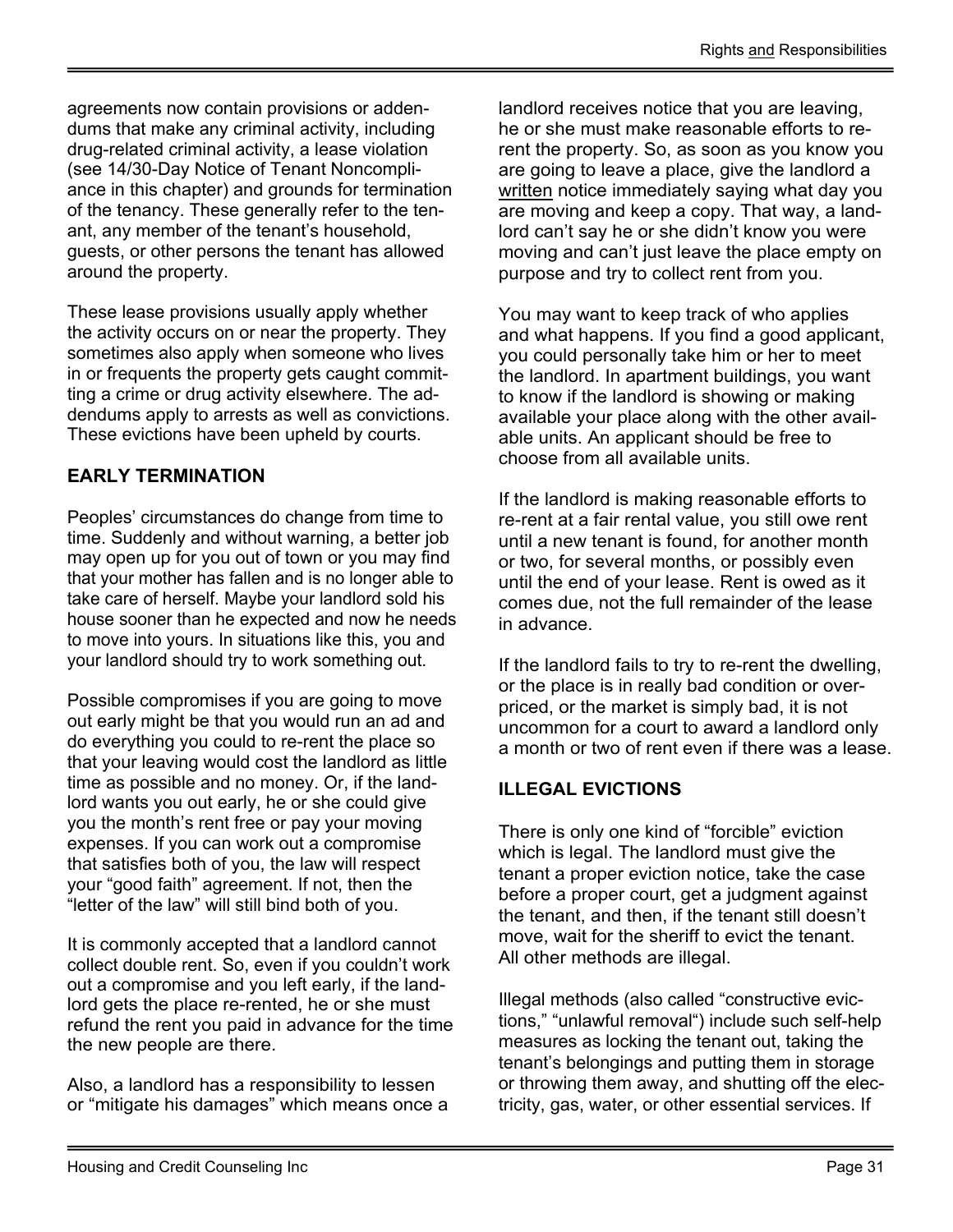a landlord resorts to such measures, the tenant may recover possession or end the rental agreement. If you decide to move out, the landlord must return whatever amount of the security deposit you are entitled to collect. In either case, Kansas law provides that the tenant may also recover an amount equal to 1½ times the monthly rent or actual damages, whichever is greater. In a Kansas Supreme Court case, the tenants were awarded \$1000 in "punitive" damages in a similar situation.

If the landlord illegally locks you out, you may get back into the rental unit if you can do so without damaging the property. You can call a locksmith to get back in. If you have to stay someplace else, eat out and/or have to replace personal items until you can get back in, keep track of all the expenses the landlord's action costs you. Personal safety should always be the primary consideration.

The Landlord-Tenant Act is civil law. However when a landlord acts to force you out without following the proper process, you can call the police, file a report, and file charges under criminal law. A landlord can be charged with Criminal Deprivation of Property if you have been barred from entering or Theft if your personal property has been removed.

#### RETALIATORY EVICTIONS

No tenant should be afraid to demand that the house he or she rents be maintained in a livable condition. Many tenants, however, do hesitate to confront their landlords. They say, "Landlords know how to get rid of tenants who complain."

This is not right and both the state of Kansas and at least one city (Topeka) have laws to prevent this. Kansas law says it is unlawful for any landlord to force you to move out by raising your rent or decreasing your services (e.g., stop paying some of the utilities, stop doing some regular maintenance) after you have:

• complained to the landlord because needed repairs are not being made;

- asked a governmental agency to inspect and/or complained to a governmental agency who can force the landlord to make repairs; or
- become active in a tenant organization.

Interpretations of this law, as well as common law, say that landlords can't evict you for these reasons either.

Topeka's ordinance specifically says that landlords can't evict, raise rent, or cut services within six months after tenants do any of the three things listed above. The ordinance is enforced by the City Attorney's office and provides a "cooling off period" for tenants and landlords.

An important thing to remember is that, for the law to protect you, you need to be paid up in your rent, continue paying rent during the time of your complaints, and otherwise be a "good tenant" (keep the place clean, don't bother the neighbors, etc.). Also, if the house can't be repaired with you in it, you may have to move, at least temporarily.

Both state and city laws that provide protection from retaliation can be used as a defense by the tenant. In court, your landlord would be asked to justify his or her action. You would need to be prepared to prove that:

- you always paid the rent on time.
- if the landlord claims that you were sometimes late with the rent, the landlord accepted this late rent without comment (if true).
- you truly did ask a number of times for repairs; hopefully you will be able to show copies of the notes and letters you sent to your landlord.
- your complaints were valid and the problems were not caused by you.
- you have been a good tenant and the landlord has no good reason to evict you, raise your rent, or decrease services.

#### ABANDONMENT

Under Kansas law, a rental unit may be considered abandoned if the tenant: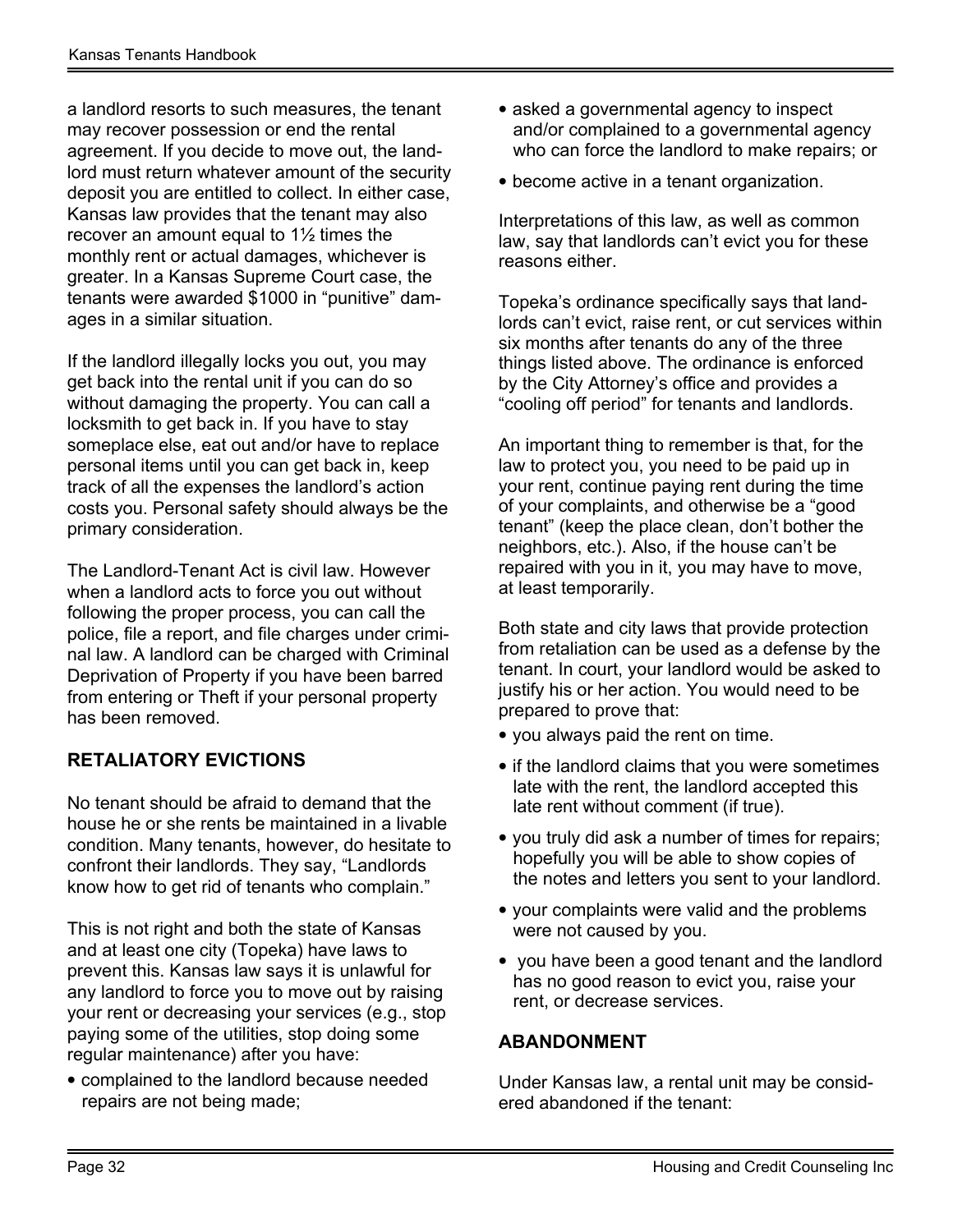(1) is at least 10 days late with rent, (2) appears to have removed a substantial portion of the tenant's belongings, and (3) did not tell the landlord that he or she intended to stay.

#### DISPOSAL OF PERSONAL PROPERTY

Where there has been an abandonment, or where the tenant has been removed as a result of an eviction action, or where a tenant has moved out but has left items of personal property at the rental unit, Kansas law says that the landlord may sell or dispose of the tenant's property if he or she does the following things:

(1) Holds the property for at least 30 days, giving the tenant the right to redeem if outstanding debts are settled.

(2) Puts an ad in the paper at least 15 days before the sale or other disposition of the property. No later than 7 days after the ad is published, the landlord must send a copy of the ad to the tenant at the tenant's last known address (an important reason for a tenant to file a change of address with the post office).

So, if your landlord is legally holding your personal property, you have a chance to claim the items by contacting the landlord before the 30 days are up and paying what you owe. This amount may include the cost of packing and storing your property, plus court costs, plus rent or other amounts you owed when you moved out.

NOTE: Though landlords can refuse to release possessions if the tenant cannot pay, some landlords prefer to let tenants have their property simply so they are gone and there is no further hassle with them. It's up to the landlord; but if you left things you really want, you should at least talk with him or her.

#### IF YOU DON'T MOVE OUT

If you aren't out at the end of a notice, you become a "holdover tenant" and are probably

in trouble if you didn't work out something with your landlord. Under Kansas law, the landlord cannot personally put you out on the streets or cut off your utilities, but there are some legal steps that can be taken which can be pretty bad for you.

First, your landlord has the right to collect rent from you for every day you are in the property as well as up to  $1\frac{1}{2}$  times a month's rent or 1½ times actual damages, whichever is higher, because you remained in the property when you were supposed to be out. This is especially bad when new tenants are waiting to move in. If they can't get in, they can sue your landlord for failure to deliver the unit as promised, then the landlord can sue you for their damages plus his or hers.

Second, you will probably end up going to court with the landlord trying to get both possession of the property and money from you.

#### EVICTION – COURT

Your landlord begins the eviction process by serving a proper notice. (See Notice from the Landlord section earlier in this chapter.) If you do not comply with the notice, your landlord may start the court process to remove you from the rental property and to collect any money that is due.

You will be notified that your landlord has filed suit against you by receiving a summons from the court stating the charges against you and what day you and/or your attorney must appear. It is important that you or your attorney appear in court on that day. State law does not require you to be represented by an attorney; however, it is advisable. If neither of you appear and the hearing has not been postponed, you lose your case by default and a judgment is immediately made against you.

Where the landlord is suing you for nonpayment of rent, Kansas law says that you must bring up any counterclaims you have the first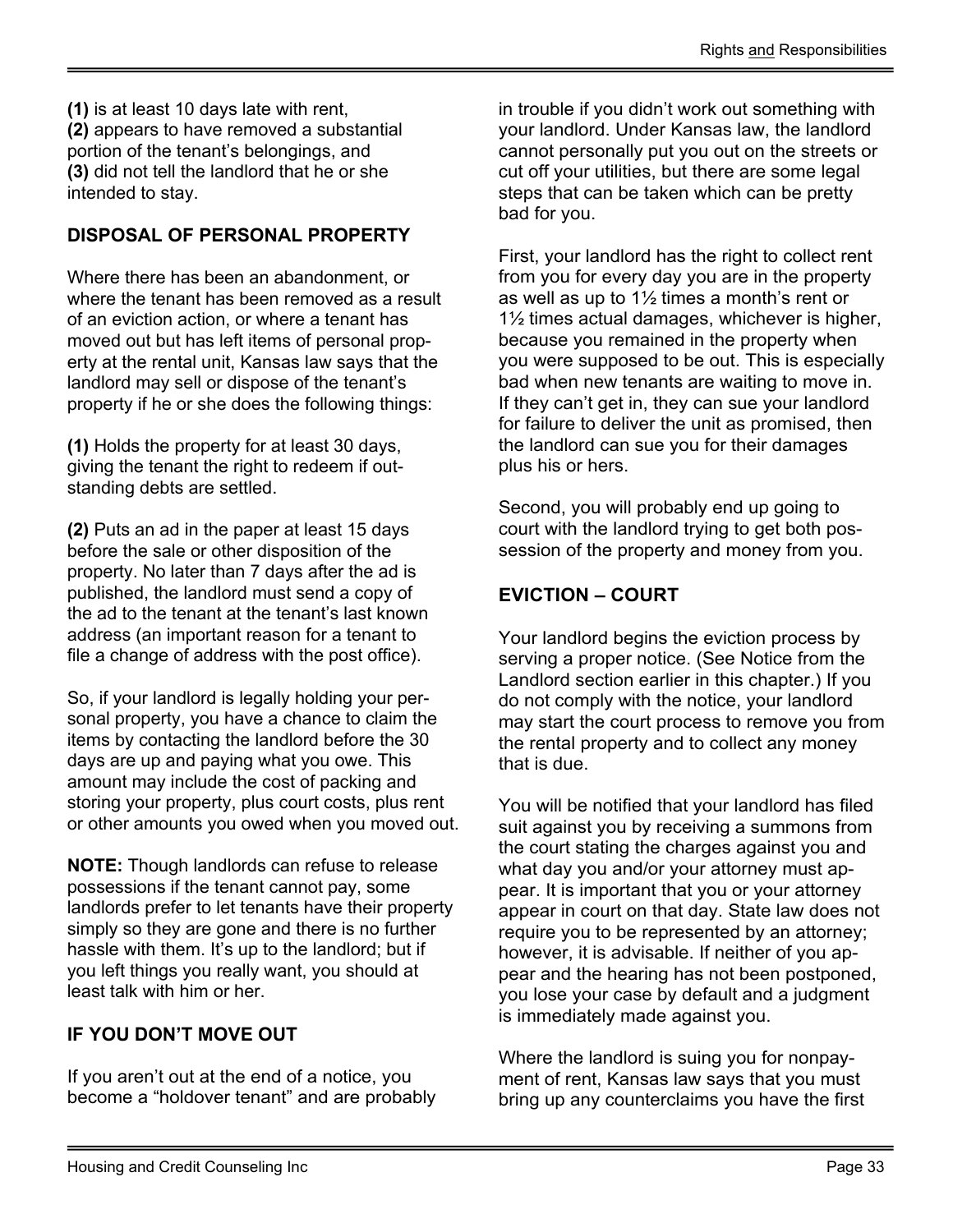time you go to court or you can never claim those damages later. MAKE SURE YOU OR YOUR ATTORNEY FILES YOUR "ANSWER" IN WRITING, FOLLOWING THE INSTRUC-TIONS PROVIDED WITH THE SUMMONS. Otherwise, the judge may not be willing to listen to your defense or counterclaims. A wellpresented and well-documented defense and appropriate counterclaims may enable you to win your case on some or all points.

Sometimes there is more to an eviction suit than simply determining who should be in possession of the property. For instance, if you feel the landlord is retaliating against you (see Retaliatory Evictions section earlier in this chapter), you should bring that up. That could cause the judge to throw out the eviction suit altogether. You may also want to present counterclaims for damages and back rent because of health hazards on the property, such as cockroaches, water damages, no heat, etc. (See Warranty of Habitability section earlier in this chapter.)

The first court date, docket call, is basically to see if the tenant is still in the place and if there is still a dispute. You will be asked if you agree, disagree, or plead no contest to the charges. If you disagree or propose counterclaims, a date will be set for trial. The trial date must be set within 8 days of your first court appearance.

If you work out an agreement with the landlord before or at your court date, be sure to get a written statement with the landlord's agreement to stop the eviction. The court will not stop an action unless the party that filed tells them to. To be safe, you should check with the court before the court date or appear on the court date with proof of your written agreement.

#### EVICTION – GETTING OUT

If you lose the case, or even if you win on some points but the judge says that the

landlord can have possession of the place back, you will need to move. Judges may award "immediate possession" to the landlord, may give you a certain amount of time to be out, and can order the sheriff to assist the landlord if you don't move. The sheriff's department, by law, has up to 10 days to get you out, but it can happen sooner. If your situation ever gets that far, you really should try to move out yourself.

If you do not move out, what typically happens is the sheriff shows up and makes whoever is in the dwelling leave the property, bars them from coming back, and allows the landlord to change the locks – leaving your possessions in the rental unit. Personal property still in the rental after an eviction action is to be treated the same as when the tenant abandons the rental leaving property behind.

To get your things, you may have to pay the moving and storage expenses, probably the court costs, and maybe all of the money (if any) the judge decided you owed your landlord.

It may be asked, "Why bother going to court if you will probably lose anyway?" First, there is always the possibility you may win on some or all points. For instance, you might win a partial reduction in money owed for back rent. The judge could accept your "Warranty of Habitability" claim. You can defend yourself from false amounts being charged against you. Another, and perhaps more important, reason is that, if you need it, valuable time is won through the court process. If yours is a valid defense, you can come out ahead and use this time to search for another home.

If judgment for money is given to the landlord, he or she can collect by garnishing your bank accounts and/or wages. (See Collecting a Court Judgment section in Small Claims Court chapter.)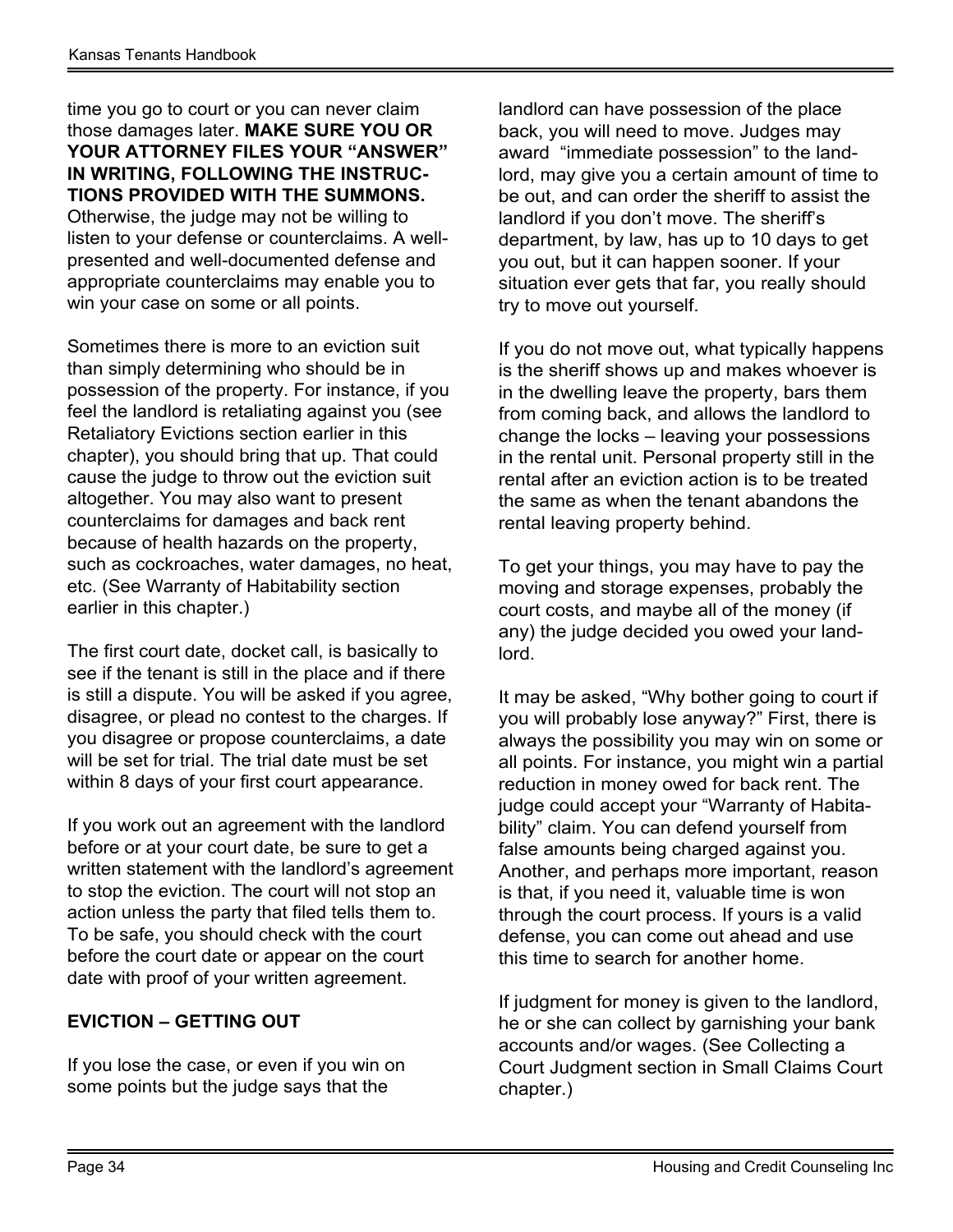**Discrimination** 

# <span id="page-34-0"></span>DISCRIMINATION

Basically, all prospective and current tenants must be treated equally. Federal fair housing laws extend protection to persons in all of the United States. Federal laws extend protection from discrimination on the basis of race, sex, religion, national origin, ancestry, color, familial status, and disability.

Familial status refers to families with children under the age of 18 and women who are pregnant. Under fair housing law, landlords cannot refuse to rent to families with children. However, a landlord may limit household size to his or her standard limits and is protected by the occupancy limits in any local housing code. Buildings or complexes which meet certain guidelines for operating exclusively for senior citizens are the only ones which can exclude families.

Disability is broadly defined to include anyone who has or is regarded as having a physical or mental disability (protects people with illnesses such as AIDS, specifically does not protect people with substance abuse problems). Landlords must allow physically disabled tenants, at their own expense, to make "reasonable" modifications to a rental unit to make it accessible. (The landlord does have the right to insist on certain standards of workmanship and, in some cases, on restoration of the property to its original condition at move-out.) All new rental construction with 4 or more units must be "accessible" or "adaptable" for disabled persons.

Fair housing laws cover the specific decision to sell or rent to certain persons or classes of people, as well as issues such as charging higher rent or establishing different requirements, conditions, or services. They cover the individuals involved as well as situations

involving families or guests. They also say that legally landlords cannot threaten you, intimidate you, or otherwise retaliate against you if you stand up for your rights.

Kansas state discrimination laws are in compliance with federal laws. Some local governments provide protection for additional groups such as marital status, age, and sexual orientation.

Enforcement procedures in discrimination cases include the use of administrative law judges, the power to get injunctions, and the power to secure awards of up to \$100,000 for fair housing complaints handled through administrative or federal court procedures.

If you think you have been discriminated against, you should definitely check out your rights and consider pursuit of a complaint either directly with your landlord or through the appropriate authority. If it's too late to make the situation better for yourself, you may be able to make it better for the next person. The following details the various levels at which fair housing complaints may be filed, along with the powers and procedures for each.

#### LOCAL GOVERNMENT

GROUPS COVERED: Race, sex, religion, national origin, ancestry, color, disability, and families with children, some local ordinances add marital status, sexual orientation, age, and welfare income.

WHO INVESTIGATES: Volunteer board members or paid staff.

LIMIT TO FILE: Varies. Generally 180 days.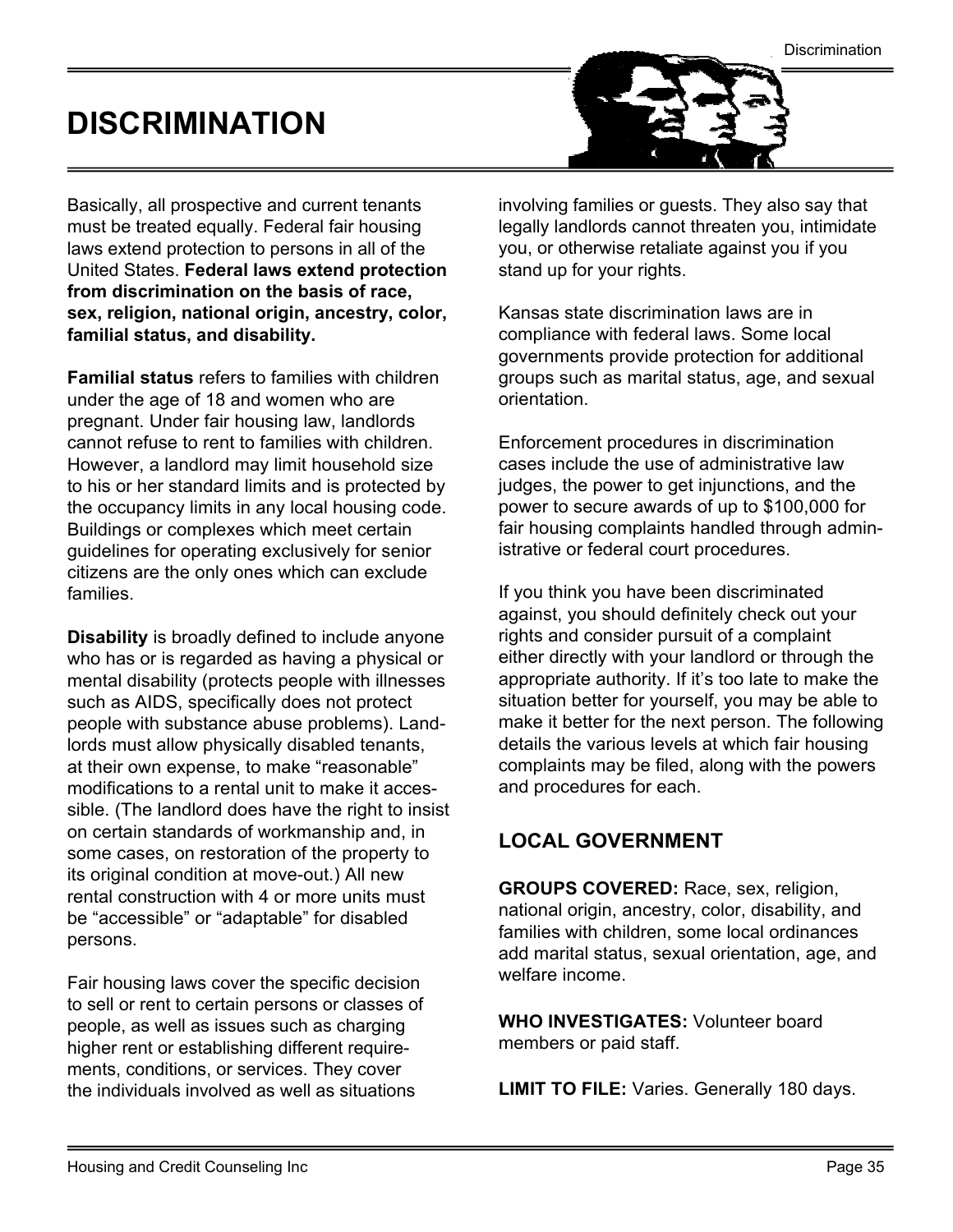POWERS: (1) Voluntary conciliation agreements.

(2) Public hearings before volunteer boards, legal counsel often available. Ability to order injunctions. Limits on awards will vary.

Enforcement assistance from and appeals to District Court should be applicable, but may vary based on specific local ordinance.

HOW TO CONTACT: Call City Hall and inquire about "Human Relations," "Human Resources," or "Civil Rights" board or staff.

#### STATE GOVERNMENT

GROUPS COVERED: Race, sex, religion, national origin, ancestry, color, disability, and families with children.

WHO INVESTIGATES: Paid staff, based in Topeka, Dodge City, Independence, and Wichita, who travel the entire state.

LIMIT TO FILE: 1 year.

HOW SOON INVESTIGATION MUST START: Respondent must be contacted within 10 days, investigation completed within 100 days, if possible.

POWERS: (1) Voluntary conciliation agreements.

(2) Hearings generally held in the city where the complaint was filed. Administrative hearings, option of using staff attorney or private counsel. Staff hearing examiner can award actual damages and "pain and suffering" damages, no limit, fines up to \$25,000.

Decisions are enforced by or appealed to Kansas District Court.

HOW TO CONTACT: Kansas Human Rights Commission has four offices in Kansas. Education specialists are available to answer questions. You can obtain a copy of the

Kansas Act Against Discrimination upon request or at www.khrc.net along with an online complaint form. Complaints may be filed at any office. Contact information:

#### Topeka Office:

900 SW Jackson, Suite 568 South Topeka, KS 66612 Phone: (785) 296-3206, Toll Free: (888) 793-6874 FAX (785) 296-0589

#### Dodge City Office:

100 Military Plaza, Suite 220 Dodge City, KS 67801 Phone: (620) 225-4804 FAX (620) 225-4986

#### Independence Office:

200 ARCO Place, Suite 311 Independence, KS 67301 Phone: (620) 331-7083 FAX (620) 331-7135

#### Wichita Office:

130 South Market, Suite 7050 Wichita, KS 67202 Phone: (316) 337-6270 FAX (316) 337-7376

#### FEDERAL GOVERNMENT

GROUPS COVERED: Race, sex, religion, national origin, ancestry, color, disability, and families with children.

WHO INVESTIGATES: Paid Department of Housing and Urban Development (HUD) staff who are based in area or regional offices and travel as needed.

COST: None for investigation; might be some for witness fees or court costs, can be waived if complainant cannot afford.

LIMIT TO FILE: 1 year.

#### HOW SOON INVESTIGATION MUST START:

Respondent must be contacted within 10 days, investigation completed within 100 days, if possible.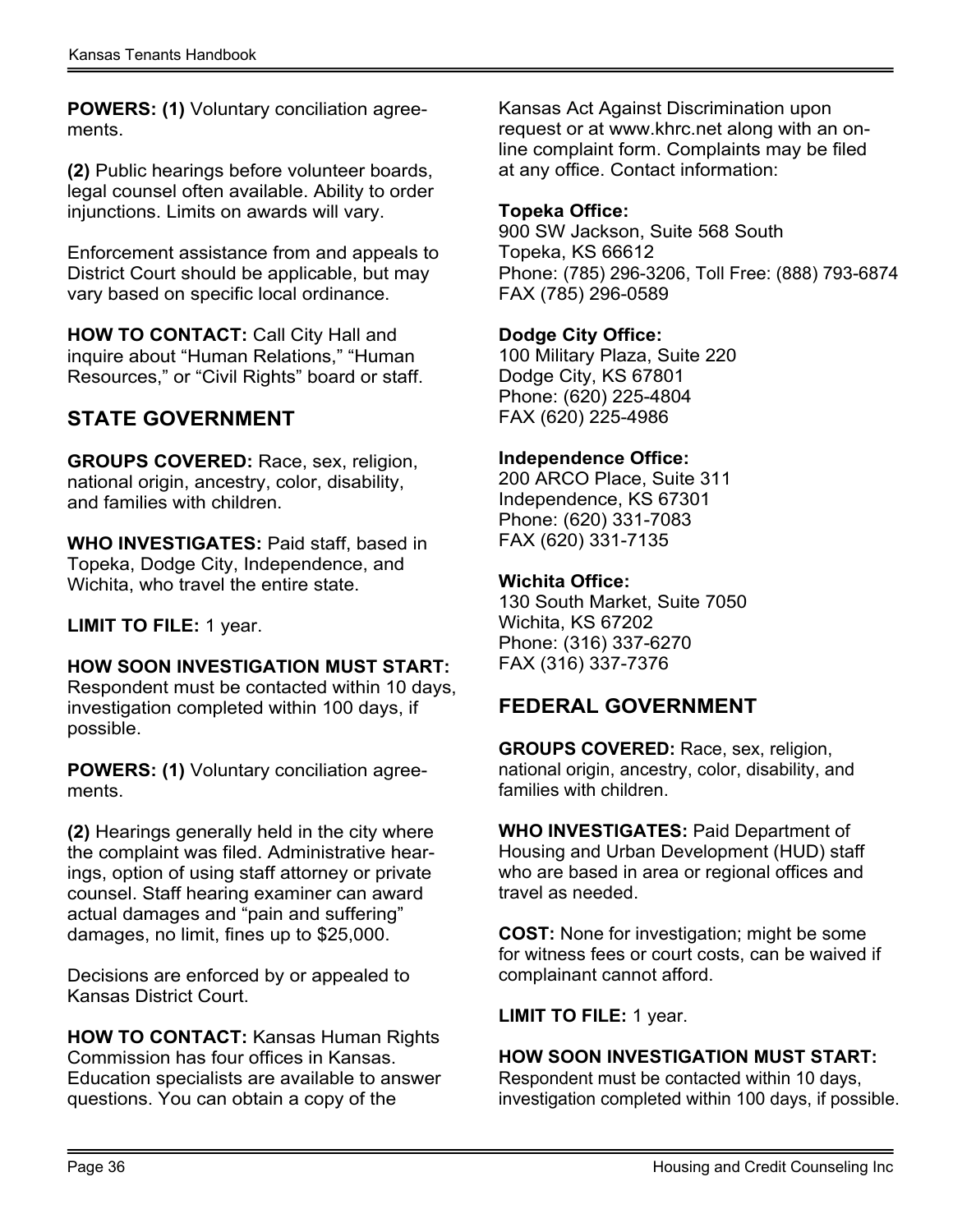POWERS: (1) Voluntary conciliation agreements.

(2) Administrative hearings. Complainant assisted by HUD investigator and HUD legal counsel, before HUD administrative law judge. Power of injunction, right to award actual damages and attorneys fees, fines up to \$50,000. Hearings are to be held "in the vicinity" of where the complaint occurred.

(3) Federal District Court, by request. Justice Department represents complainants before federal judge and/or jury. Power of injunction, right to award actual damages and attorneys fees, fines up to \$100,000. Federal courts in Kansas are in Kansas City, Topeka, and Wichita.

HOW TO CONTACT: Call (800) 669-9777 for national information, or

Great Plains Regional HUD Office Gateway Tower II 400 State Avenue, Room 200 Kansas City, Kansas 66101-2406 (913) 551-6958, Toll Free: (800) 743-5323 TTY (913) 551-6972

#### PRIVATE ATTORNEY

GROUPS COVERED: Any covered by local, state, or federal law, or other policy or regulation.

#### WHO INVESTIGATES: Varies.

COST: Negotiable, can be high, can be low or "contingency fee."

LIMIT TO FILE: Federal law allows up to 2 years for private lawsuit; Kansas and local law may vary, up to 5 years depending on nature of lawsuit.

#### HOW SOON INVESTIGATION MUST START:

Varies. Can take some time to prepare case and

get through various court systems. In the past, however, there have been times when this was faster and more effective than using government procedures.

POWERS: No limit on settlements, all administrative procedures, no limit on penalties requested or awarded.

HOW TO CONTACT: Check with local, state, and federal courts for names of attorneys who have been involved in discrimination cases; check with local and state bar association "lawyer referral" programs; check the internet; contact libraries or human relations boards for names of attorneys nationally who have been successful in fair housing lawsuits.

**THE RULE OF THUMB:** If you have a complaint check with local, state, and federal levels of government or private attorneys to see:

(1) whether your particular complaint is covered,

(2) how quickly they are required to act on and settle complaints,

(3) how close the administrative or court hearing would be to where you live, and

(4) what powers and authority they have to get money or other judgments.

Another wise move can be to file your complaint with all levels of government. Generally, government agencies will defer down to the most local agency that has authority in your area. However, by filing in a timely manner with everyone, if you are not satisfied with the investigation at one level, you can ask the next to assist you. Because all government levels have time limits that you must meet for filing, if you waited for one investigation to finish and were dissatisfied, it might be too late to file with the next.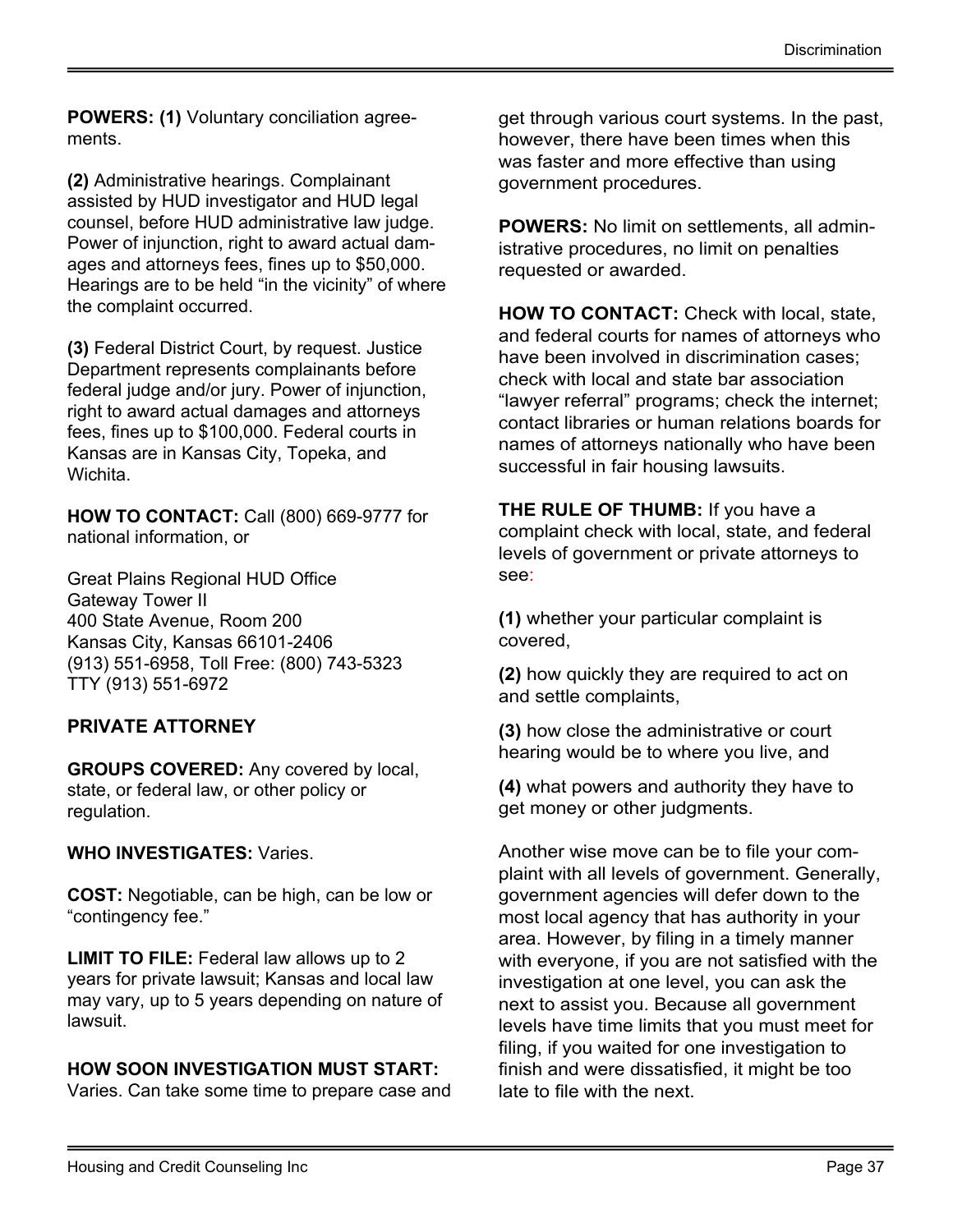#### HOW TO SHOP FOR AN ATTORNEY

When shopping for an attorney for a landlord-tenant case, you want someone who will take care of your business quickly and inexpensively and who will win – right!? Because landlord-tenant cases usually do not involve a lot of money, many attorneys are unfamiliar with that area of the law. Even your family or business attorney may not be the best person for you. It pays to shop around!

#### Things to look for:

- Landlord-Tenant Case Experience. How recent? How much? Landlord-tenant law is complex. It will pay you in time, money, and success to hire someone who is already familiar with it.
- Courthouse Time. Is the attorney there often? In most landlord-tenant cases there are many papers to be filed and speed is important. If your attorney is often at the courthouse anyway, speed should not be a problem and it shouldn't cost you extra.
- Initial Consultation. This is crucial if you don't know the attorney or he or she has not done this type of work for you before. Many attorneys charge nothing or a small charge for a first consultation. Remember, you are hiring this person, not the reverse. If you don't like the person or feel he or she is not interested in your case, keep looking!
- Estimated Fees. Get a written estimate of what this process should cost you. Some attorneys have basic flat rates on routine processes such as evictions. Most will charge by the hour but can still estimate what the total should be.

You can check out the first two items by phone. Then, just as if you were getting bids on a major purchase or repair, you might want to plan to interview three attorneys who sound like they might meet your qualifications.

Save Money. You can help keep your costs down by being sure to bring with you any documents, letters, or reports related to your situation. It may be helpful to write out the facts of your case in chronological order and bring that with you as well. Also write down your questions ahead of time and be prepared to provide names and addresses of all parties involved. These steps may save on the lawyer's time (and thus cut down on legal fees). Note: All communications within the attorney-client relationship are confidential, even if you decide not to hire the lawyer after all.

If you run out of possible names or don't have any in the first place, you can call Lawyer Referral Service at (800) 928-3111. They will give you the name of an attorney in your area who has indicated that he or she does your kind of case (fees range from \$100-\$200 per hour). For advice only, you will be connected with an attorney on the Lawyer Advice Line (charges are \$3 per minute and can be charged to MasterCard, VISA or debit cards). If you are over 60, you can contact the Kansas Elder Law Hotline at (888) 353-5337 for a referral to an attorney in your area who is paid with public funds to provide legal consultation (maybe not representation, but at least advice) to senior citizens without charge.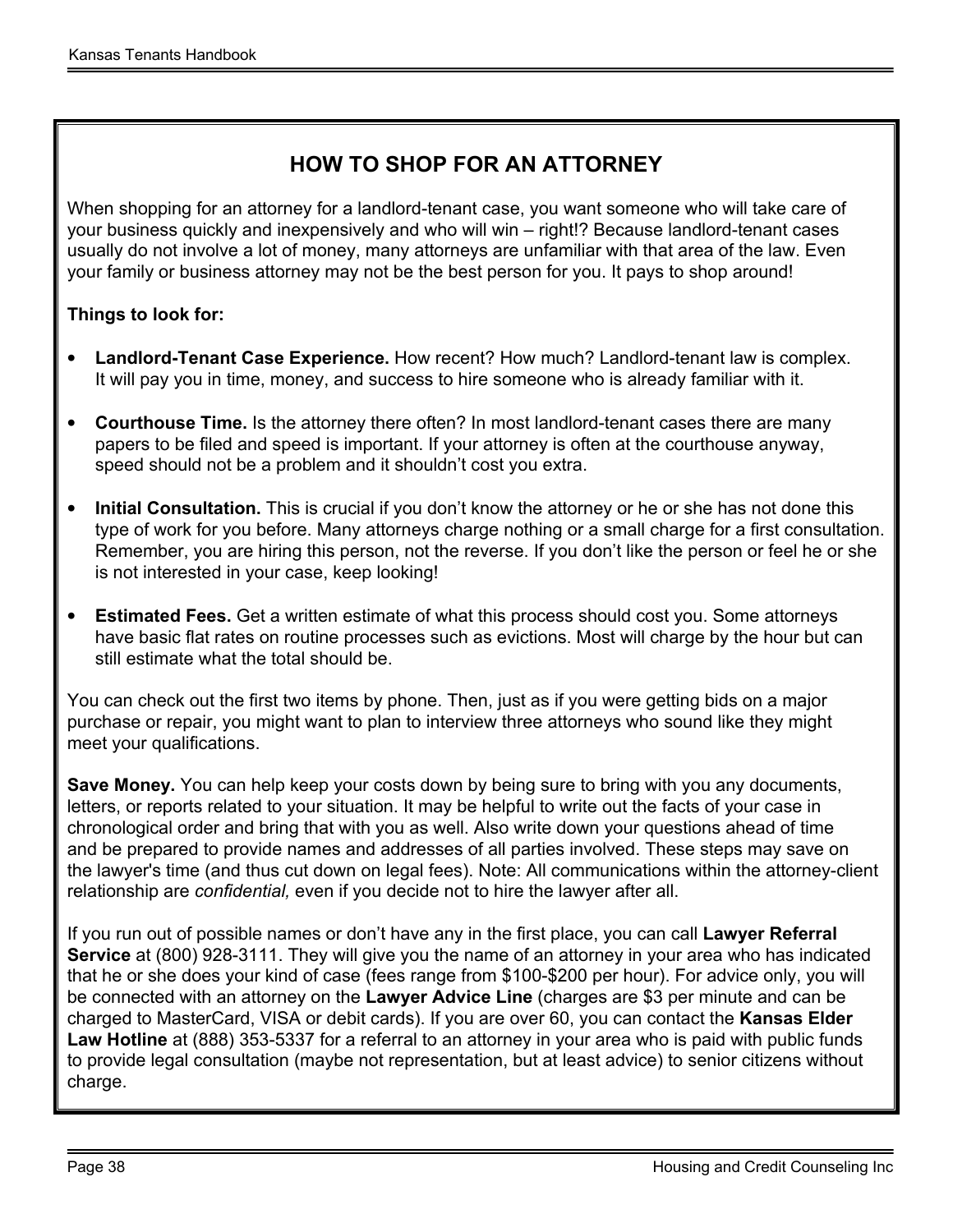# <span id="page-38-0"></span>SMALL CLAIMS COURT



Small Claims Court exists to provide a forum for the speedy trial of fairly simple claims at a minimal cost.

#### WHAT IS A SMALL CLAIM?

A small claim is defined in Kansas as a claim for recovering money or personal property from an individual, a business, or an organization where the amount involved is \$4000 or less. It is especially useful for the collection of a security deposit from a landlord, a decision on who would pay a disputed repair bill, settling money disputes between roommates, or getting your personal property returned. Evictions are not handled in Small Claims Court.

#### WHO MAY FILE A SMALL CLAIM?

Anyone may file a small claim, but there are some restrictions.

(1) Most important, you represent yourself and the landlord represents himself or herself. No one can be represented by an attorney during a small claims hearing. Exception: The court will allow an attorney to represent himself or herself or a corporation. In such cases, the other party (you) may, but is not required to, have an attorney.

(2) Persons under 18 must be represented by an adult.

(3) You may not authorize a third party to sue on your behalf. (Rare exceptions to this rule can be made with the consent of the judge in situations where, for instance, a person is senile or is otherwise unable to represent himself or herself.)

(4) Collection agencies cannot use the Small Claims Court to secure payments for their clients.

(5) No person or entity may file more than 20 small claims in any calendar year in any one county.

#### HOW DO YOU FILE A SMALL CLAIMS SUIT?

A small claims suit should be filed in the county where the landlord resides or has a place of business or where the incident in question took place. Some courts will allow you to file on someone outside the county but within the state of Kansas; some will not. If your case is against someone who is out of state, you may not be able to use the Kansas small claims procedure.

To start a small claims suit, you must fill out a form provided by the clerk of the court. To find the right office, look for a sign in the county courthouse saying Small Claims or Limited Action or District Court.

The form you fill out is not complicated. You must simply list your name and address, the defendant's name and address, and state your claim. After you have completed the form, return it to the clerk and pay a filing fee which may range from \$30 to \$50 depending upon the amount of the claim and the county you are filing in. The judge may waive this fee if you submit a Poverty Affidavit form showing that you cannot afford it. You must sign the form in front of the clerk, or, if you file by mail, you must have it notarized.

If your landlord is a corporation, list any name you think is legally involved. Often, this will include the name of the corporation (include owner and management company, whatever names you have been given), the name of the complex, and the name of the current manager or agent. For the address, list the one(s) in the county where you are filing.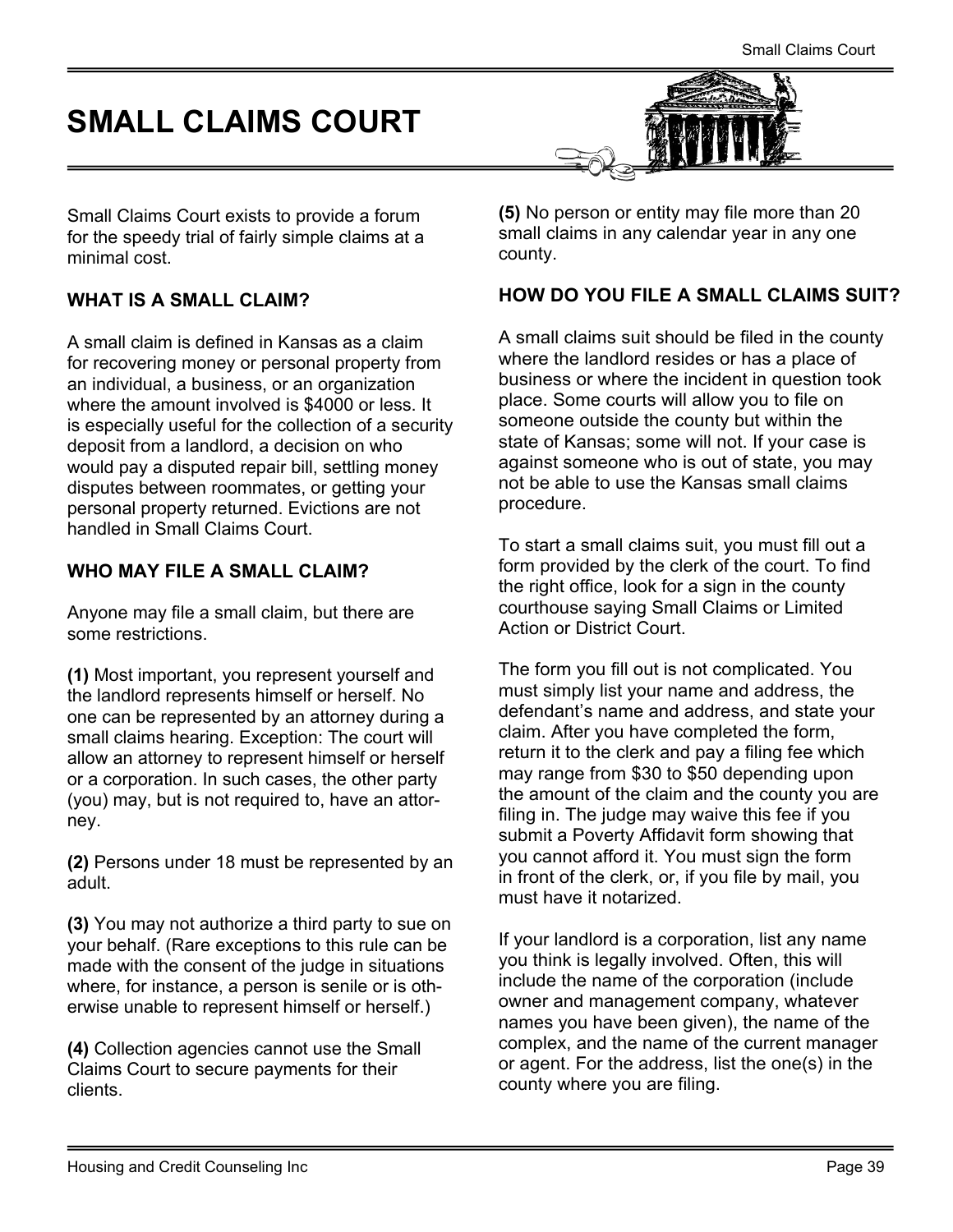If you want to find the person who will accept legal papers for a corporation, search at www.accesskansas.org/srv-corporations/compressed.do. Enter the name of the corporation. The Secretary of State's records will show a name and address for the Resident Agent. Service of papers on that person gets the corporation into your lawsuit.

The clerk will assign a date and time for your claim to be heard. The sheriff or some other person authorized by the court will serve a summons on the defendant to notify him or her of the court proceedings. Individual counties establish the process they will use for delivery of notice.

If you have not heard from the court, check in at least a day before your hearing is scheduled to make sure the defendant was served the court summons. If not, you will need to give the court any clues you can (addresses, times, etc.) on how to find this person. There cannot be a trial until the defendant is notified. A publication process is available if the defendant truly can't be found.

It is important to remember that the person you are suing may bring a countersuit against you. So, know as much as possible about the circumstances involved in your claim.

#### WHAT IF SOMEONE FILES AGAINST YOU?

You will receive a summons stating that the landlord or someone claims you owe an amount of money up to \$4000 for back rent, damages, or whatever. You can defend yourself if you feel you do not owe the money or countersue if you feel that person owes you money. It costs nothing to countersue unless your claim is over \$4000 and/or you choose to get an attorney and take it to a higher court.

#### WHAT IF YOUR OPPONENT OFFERS TO SETTLE?

Generally, to "settle" means to make some sort of deal and drop the case from court.

It is advisable to settle only if you have been paid or your items returned in full. (A settlement may include any court costs and interest desired.) If you aren't totally satisfied, you may choose to go to court and get your hearing and official judgment on the entire claim. If a settlement is reached, be sure to get the agreement in writing, stating clearly what has been agreed to. The agreement should be dated, signed by both parties, and both parties should have a copy.

If a case is settled, the plaintiff (person who filed) should notify the court in writing and have the hearing cancelled. Check with the court to see if there is a form that can be filled out and signed; otherwise, a letter of dismissal should be written and delivered to the court. The defendant should check with the court the day before the scheduled court date and make sure the plaintiff did have the case dismissed. When in doubt, you should appear at the appointed date and time for your own protection.

#### WHAT PREPARATION IS NECESSARY BEFORE GOING TO COURT?

Make sure you have all materials and papers that are important to your case. It is important that you write down all of the facts of the case before the hearing and take them with you. You should not expect to read this at the trial, but it can be an important reference so you don't forget any details or dates when you are speaking to the judge.

Be sure to inform any witnesses you have of the date and time of the hearing. It is up to you to see that they are there. Witnesses can be subpoenaed by the court. However, if the court calls them, you will have to pay a witness fee. Depositions (signed statements from witnesses) are not allowed.

If you need more time to prepare your case or if for some very important reason (such as serious illness) you, as either plaintiff or defendant, cannot make it to court on the day of your hearing, you must request a "continuance" from the clerk or judge at Small Claims Court. This must be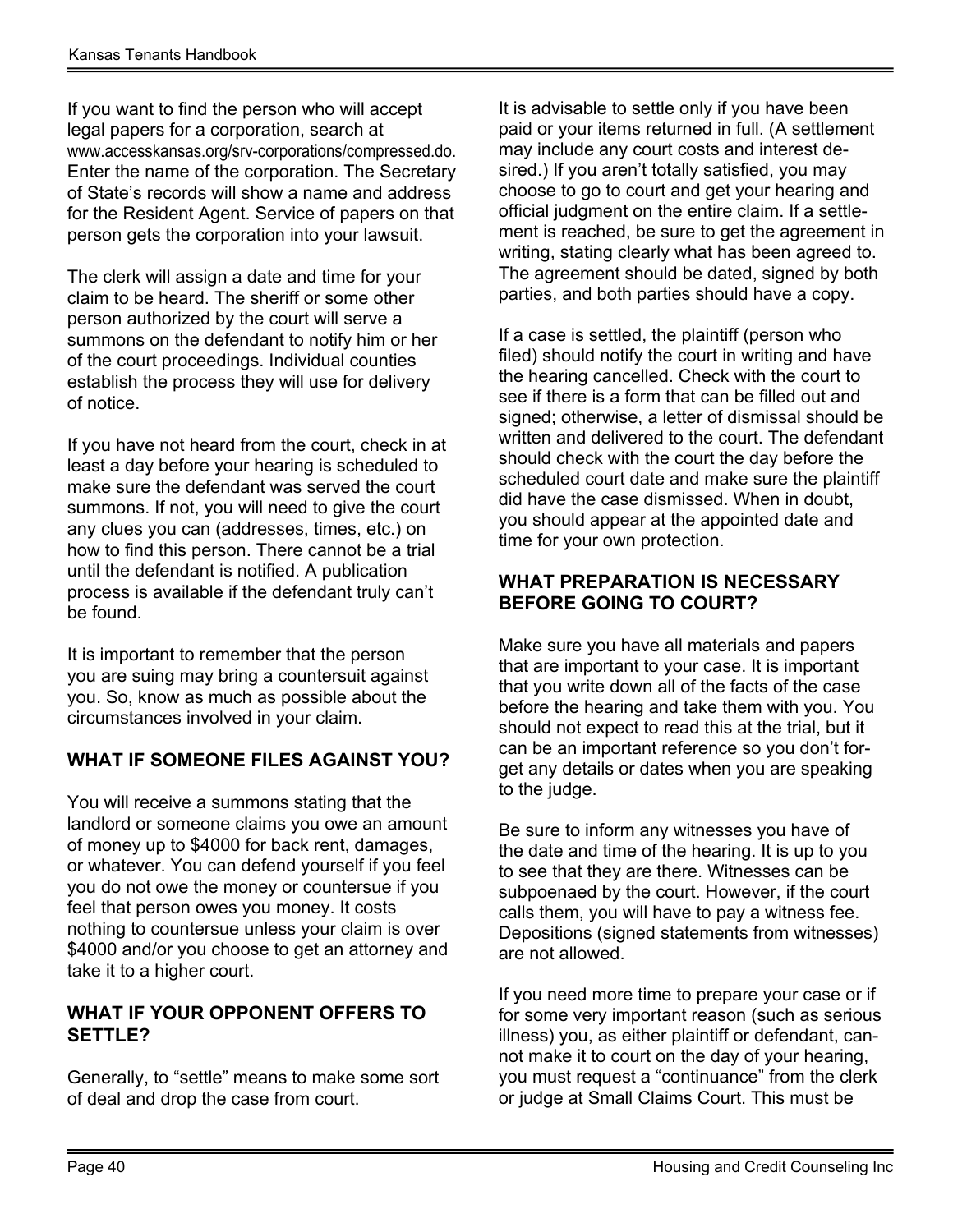done as far in advance as possible. Although everyone has a legal right to one continuance, the court may set a deadline (usually a day or two before) after which time none will be granted. If you fail to ask for a continuance and do not appear in court for the hearing, you may lose your right to be heard by the judge and may automatically lose your case.

#### WHAT HAPPENS IN COURT?

Be sure you appear in court on the date and time assigned by the clerk. Get there early! If you are not present, your side of the case will not be heard and your opponent will win.

At the hearing, the claim is heard by a judge. There is no jury. You and your opponent represent yourselves.

The only information the judge should have ahead of time is the original claim form and possibly a counterclaim form (though counterclaim forms can be turned in at the trial).

The procedure is very simple. You present your side of the story to the judge. In doing so, you show any evidence and call any witnesses you have to testify. The judge may then ask questions of you and your witnesses. Your opponent will be asked to present his or her case and any claim that he or she may have against you. When your opponent is finished, the judge may question you, your witnesses, your opponent, and your opponent's witnesses.

#### SOME HINTS!

You may want to prepare an opening statement – one or two sentences that summarize your side of the case – and practice it in advance.

When presenting your case, make your statements short and present any pertinent documents.

If you have witnesses, take them with you when your case is called. If you don't, they may never be called forward by the judge. It is important to answer the judge's questions directly and in a calm manner.

Speak clearly, directly, and only when spoken to. If you must interrupt or insert a point, do it as politely as possible. Never be rude to the judge or your opponent either in speaking or by making gestures or faces.

You might consider going and sitting in on Small Claims Court before your hearing date. Every Small Claims Court hearing is public. By attending at least one session in advance, you will know how small claims cases are handled by the court and the judge in your county. The clerk's office can advise you when a landlordtenant case is scheduled.

#### WHAT ABOUT THE RULING?

The judge considers the arguments and evidence and decides the validity of your claim. He or she may award an entire request, part of it, or none of it. If you win, the judge may order your opponent to pay you interest and/or reimburse you for your filing fee in addition to the amount you asked for. The judge may decide that your opponent's claim is more valid than yours and order you to pay money to your opponent.

#### COLLECTING A COURT JUDGMENT

Winning in court does not necessarily mean that you get paid promptly, in full, or ever.

Payments can be made through the court or directly between you and your opponent. Installment payments are allowed if both parties are willing. Use receipts if you pay or get paid directly.

Your judgment is good almost forever as long as you keep checking in with the court and officially renewing it at least every 5 years or so. After 10 days, assuming no appeal has been filed, the court can assist you in collecting your money. It will be up to you to make sure appropriate papers are filed and to find out where this person's money is. You may hire an attorney or use a collection service to assist at this time.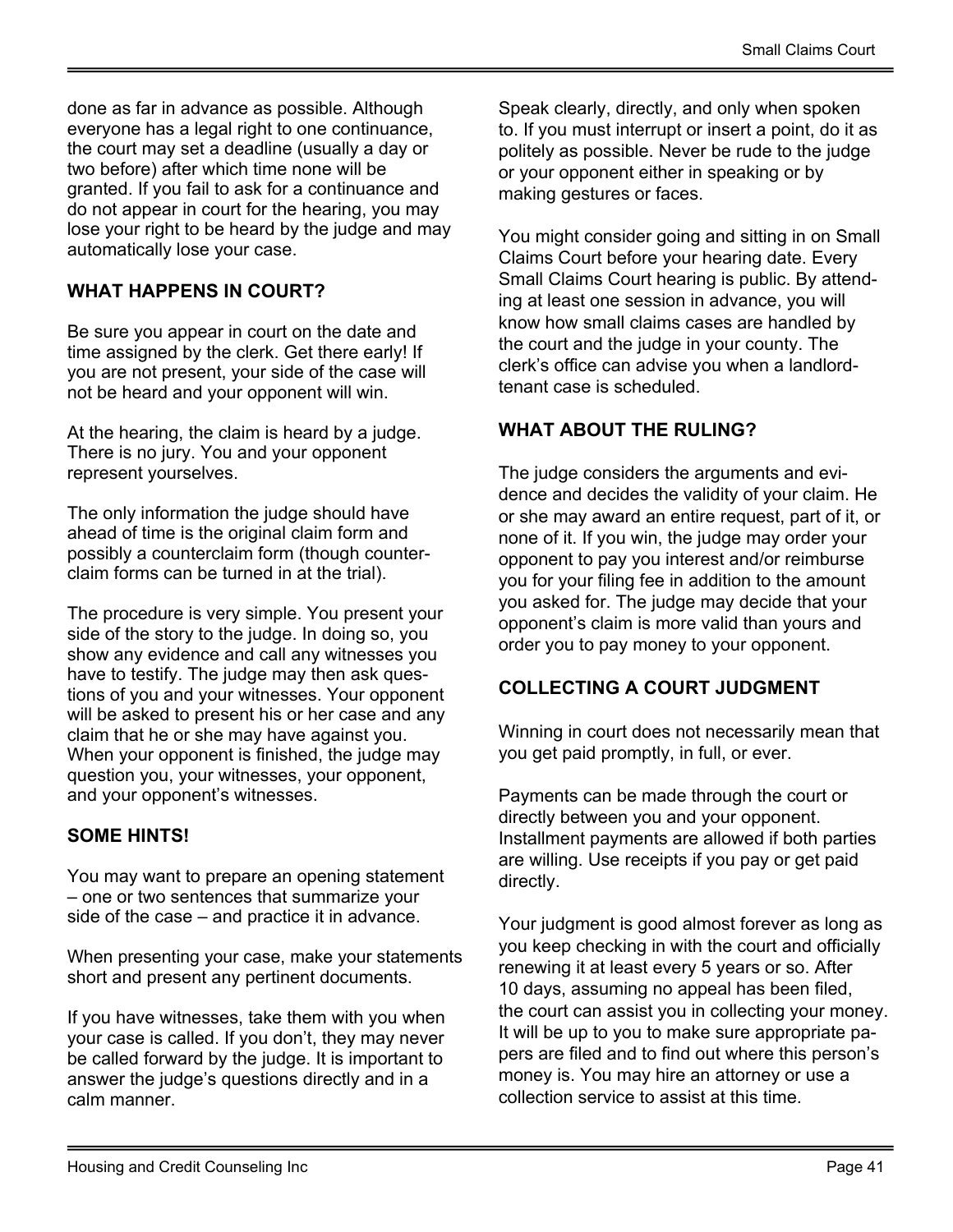"Aid in Execution" and "Garnishment" are the two court-assisted collection procedures.

#### AID IN EXECUTION

You can go back to the court clerk and ask the court "aid" you in "execution" of the judgment. Most courts will provide the necessary form. There should be no cost to you.

The court will send the sheriff or other courtappointed person out with an order summoning your opponent to return to court. You will have to appear too. At the appointed time, the judge will assist you in questioning the person to determine whether a payment can be made immediately to you directly or through the court, whether an acceptable payment plan can be worked out, and/or to discover where the person banks or works so that garnishment can proceed.

This procedure can be used as often as necessary.

#### GARNISHMENT

In a garnishment procedure, the court gets the money owed you directly from your opponent's source of income or bank account. You will have to find out where the person works or banks, fill out a garnishment request form with the court clerk, and then the court will contact the business and arrange the garnishment. If you can't find out whether the person has income, employment, or money, you can ask the court to assist you through an "Aid in Execution."

The law permits garnishment of 25% of the disposable earnings from each paycheck, though a certain amount must be left in each check garnished. Welfare, social security, and disability checks can't be garnished. Garnishments continue until the judgment is paid off or the garnishment is released.

A checking or savings account can be garnished in one lump sum. When filing for this type of

garnishment, you must enter 1½ times the amount due on the form.

Give the court a week or so to issue the garnishment. Once a business has received garnishment papers, it should be holding your money. The business must file an answer with the court. The court will send a copy to you. Next, you must sign or call the court for an "order to pay in and disburse." Then the court will collect the money from the business and send it on to you.

#### WHAT IF YOUR CLAIM DOES NOT FIT SMALL CLAIMS COURT?

You or a judge may decide that your claim is too complicated for Small Claims Court. You then have three options.

(1) You can drop the claim. Your filing fee will not be returned.

(2) You can reduce your claim to fit the limits of Small Claims Court, thereby waiving the right to pursue what you left out. A claim cannot be split into two suits.

(3) You can go to the next higher court level. There you will probably need an attorney and the fee will be higher if the money requested is over \$4000.

#### CAN SMALL CLAIMS COURT DECISIONS BE APPEALED?

A judgment made in Small Claims Court may be appealed to the next higher level of the District Court within 10 days. This will give you a trial "de novo" – completely new. You will have to pay court fees again. Hiring an attorney is advisable because of the complexity of the forms and the legal arguments. If you lose a second time, the judge is supposed to order you to pay your opponent's attorney's fees.

If you have any questions on how to file a small claim, contact the appropriate court for your county. Small Claims Court is an excellent channel for those who have small claims and cannot afford an attorney. It was created for you to use, so utilize it!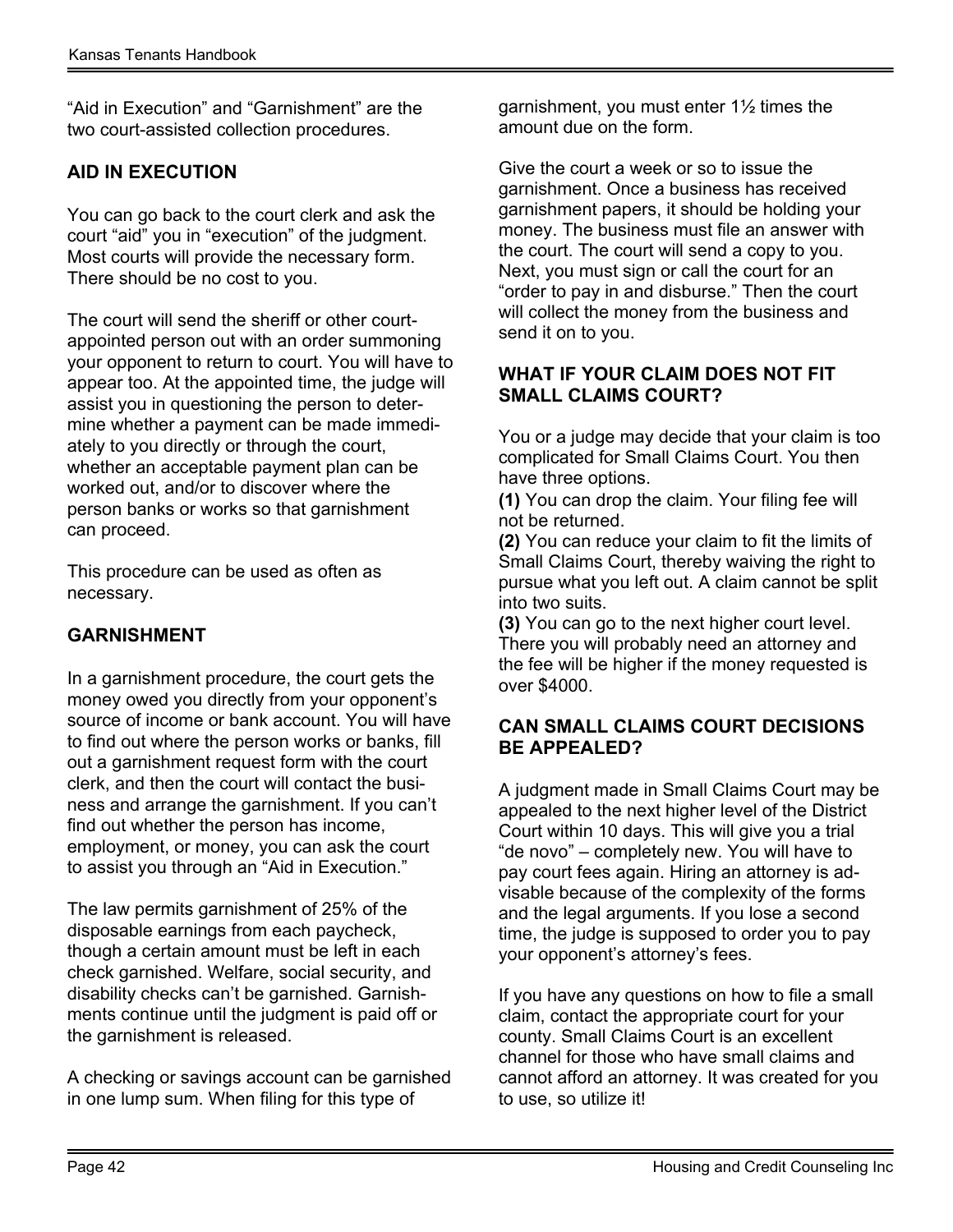# <span id="page-42-0"></span>TENANT ORGANIZATIONS

 $R$  and .<br>Meeting Bar-B-Q .<br><sup>Baildi</sup>ng #3 .<br>Taniahi! 5:30 pm Garage Saturday! **Sala** 

A tenant association is a group of residents who band together for any of a number of reasons. It may be formed by the tenants of a single apartment house, the tenants of a single landlord in many houses, or on a neighborhood basis. Sometimes associations form on a social basis to organize adult or children's activities or just to visit. Sometimes they begin as organizations to make specific complaints against rent raises, evictions, or a landlord's refusal to make repairs. Sometimes they form for security.

Some tenants' associations last for short periods of time while certain people or certain issues are present. Others last over many years and can develop into strong positive bases for neighborhood activities or even community-wide activities such as housing code enforcement or neighborhood improvement.

There is no right way to organize and run a tenant organization because each situation is different. Still, tenant groups should keep a number of things in mind when planning and running an organization.

Information: Information on community resources, landlords, local issues, and politicians means strength for a tenant organization. Information can be used to educate your members and the public. It is essential in decision-making on issues and planning events. It can also aid in obtaining public support and providing better defense in legal situations.

Recruiting: Try and get people who are known by a lot of tenants to help get people out to the meetings. One-on-one personal or telephone invitations are the best. Offer people rides. Organize first on small problems which have solutions or limited activities so that your group has early successes.

Social/Security: One of the most effective ways to improve security in any neighborhood is to

have the neighbors know one another and look out for one another. So, social activities and interactions among tenants can make for a more secure complex and better living arrangement for everyone.

Meetings: People come to meetings for a variety of reasons – issues, fun, social. Potluck dinners or other ideas can increase attendance. Set meeting times carefully to avoid conflicts with work, social events, school events, popular TV shows, etc. Meeting places should be close and easy to get to. Sitting in a circle for informal meetings allows everyone to see each other. A sign-up list allows individual tenants to list their problems and/or interests and also serves as a future reference and volunteer list.

The point of the meeting is to get something done, build interest, and build commitment; people should want to come back. Agendas should be prepared in writing and followed. Avoid "What do you want to do?" statements, but have suggestions for how to proceed on problems or activities. Encourage participation by many. Share all information so that people feel like they know what's going on. Open discussion of issues that are not central to the work that needs to be done should have a limited time allotted and should come at the end of the meeting.

Everyone should leave the meeting with something to do. Form working committees for future activities. This reinforces commitment and will give members an opportunity to brag at the next meeting (if they have done what they said they would) or feel group pressure (if they have not).

Roleplaying: Take the part of each of the characters in a situation, either in your head or with the group. It can be a lot of fun, and, taken seriously, very instructive. Whether you are just trying to get more people in your building or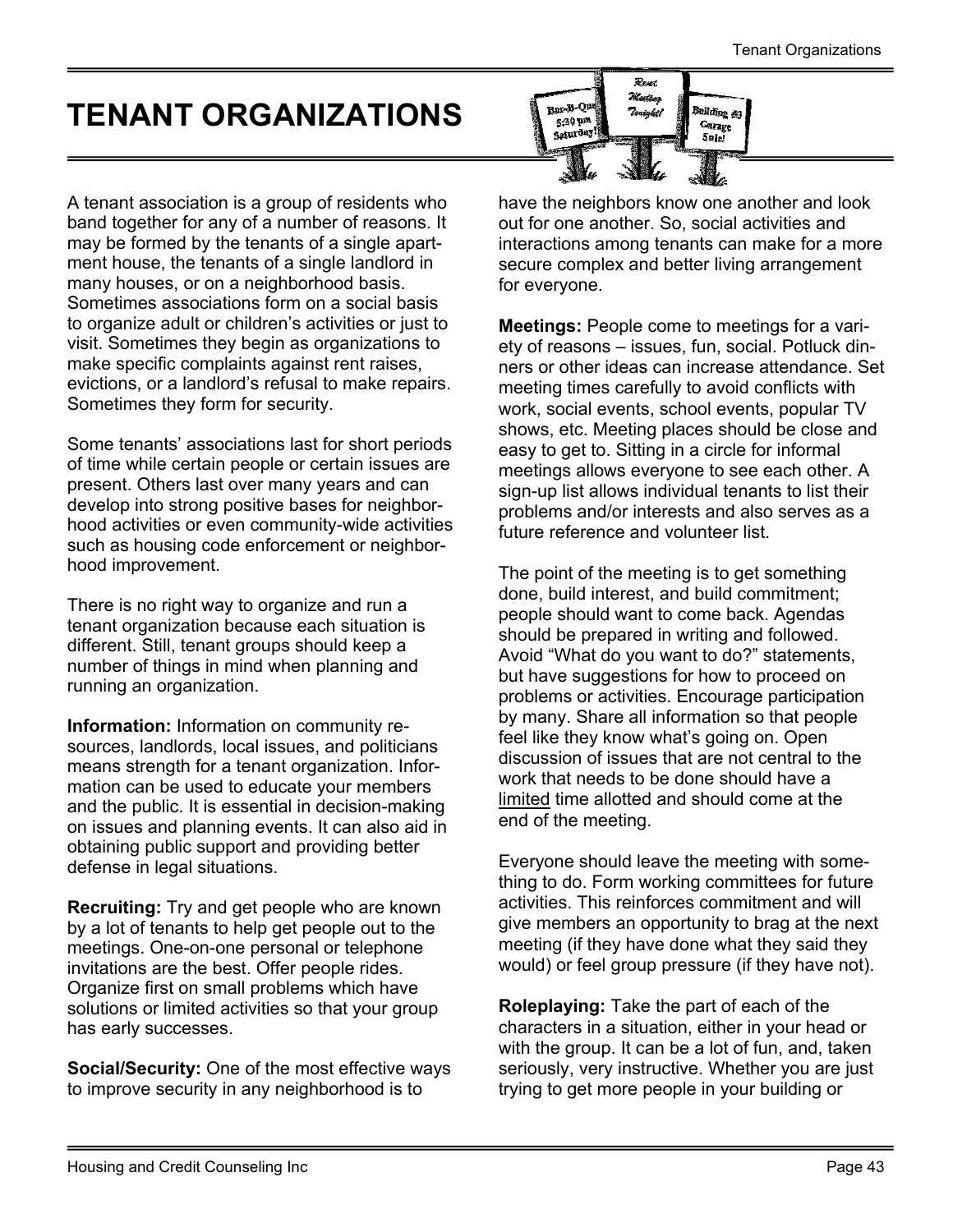<span id="page-43-0"></span>neighborhood out to events that you have planned or whether you are trying to plan arguments, tactics, and overall strategy in a major issue, understanding the point of view from the other side can be helpful.

Tactics: Tenant group tactics can include letters, negotiation, events in public places, meetings, and, in extreme cases, such methods as picketing or rent strikes. All activities should be carefully and sensitively selected, timed, and directed to meet the specific needs, goals, and objectives established by the tenants' association.

Legal Help: Lawyers are a necessary aid to any tenant group that is pursuing tenants' rights issues. They can buy time, give advice, and even win key cases. They may also serve as advocates in seeking changes in the law in legislatures and city councils. However, the lawyer's role should be no more than that of a

technical advisor who gives members legal information about what might happen to them if they try certain specific tactics. It is imperative that the tenants decide whether their action in a controversy will be moderate or militant.

Publicity: Leaflets, posters, and newsletters are basic methods of keeping tenants informed about the group's activities and accomplishments. Telephone "trees" are also very effective.

TV, radio, and newspaper coverage will also be helpful, but the media cannot substitute for the basic methods listed above.

Community Support: Every community group should be aware of the benefit which comes from exchanging advice, support, and resources with other groups. However, do not try to pattern your tactics or activities to be exactly like others. No two organizations are the same; you must look inward for your own direction.

#### LEGAL REFERENCES

The term "K.S.A." refers to the Kansas Statutes Annotated. In book form, these Kansas laws are available at most libraries and often can be found at business and government offices. They are also available at www.kslegislature.org. Do a statute search using the numbers listed here. Copies of the Kansas Residential Landlord and Tenant Act (K.S.A. 58-2540 through 58-2573), Mobile Home Parks Residential Landlord and Tenant Act (K.S.A. 58-25,100 through 58-25,126) and other items noted below can be ordered from Housing and Credit Counseling, Inc. Listed by order of appearance in this handbook:

Definitions – K.S.A. 58-2543, 58-25,103

Before You Rent – Fraud on Applications, Landlord remedies, K.S.A. 36-206 and 36-207; Kansas Fair Credit Reporting Act, 50-701 through 50-722; Fair Credit Reporting Act, 15 U.S.C. § 1681; Possession, 58-2552, 58-2560; Metering, 58-25,127.

Security Deposits – K.S.A. 58-2543, 58-2550, 58-2554, 58-2562, 58-2563; 1979 Kansas Supreme Court case Clark v. Walker, Forfeiture provisions; 1982 Kansas Court of Appeals case Buettner v. Unruh, When move-in inventory was not done; 2001 Kansas Court of Appeals case Wurtz v. Cedar Ridge, Landlord can't keep security deposit as liquidated damages.

Leases/Rental Agreements – K.S.A. 58-2543 through 58-2547, 58-2549, 58-2551, 58-2556, 58-2558, 58-2565; Subleasing 58-2511, 58-2512, 58-2515; Disclosure of Ownership, 58-2551, 58-2554; Kansas Contract Law (not detailed here) also applies; 1975 Kansas Supreme Court case Chelsea Plaza Homes, Inc. v. Moore, Kansas Residential Landlord and Tenant Act applies instead of Kansas Consumer Protection Act in Landlord/Tenant issues; Model Leases may be ordered from Housing and Credit Counseling, Inc.

Rules and Regulations – K.S.A. 58-2556

Move-In Inventory – K.S.A. 58-2548; 1982 Kansas Court of Appeals case Buettner v. Unruh, When move-in inventory was not done; Move-in Inspection Forms can be obtained from Housing and Credit Counseling, Inc.

(Legal References continued on following page)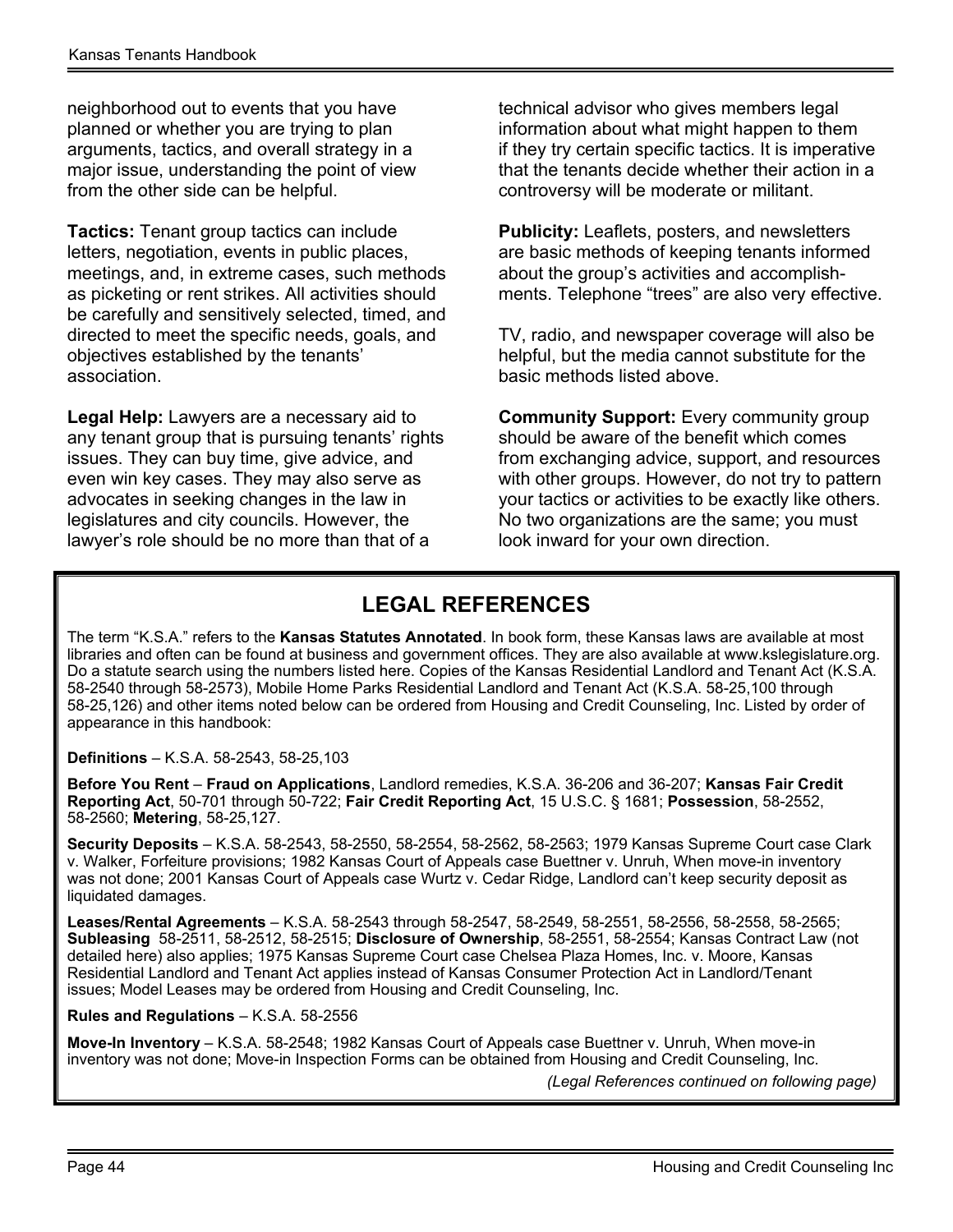Rent and Late Fees – K.S.A. 58-2543, 58-2545, 58-2564, 58-2566, 58-2572

Landlord Responsibilities – K.S.A. 58-2549, 58-2552, 58-2553, 58-2559; Maintenance Request Form can be ordered from Housing and Credit Counseling, Inc.

Housing Codes – Check at your City Hall. Ask for Housing Code or, if that doesn't work, try for something with "Property" or "Maintenance" or "Occupancy" in the title

Fire Codes – Check with your Fire Department or City Hall for local codes. Call the Kansas Fire Marshal at (785) 368-4026 or visit www.state.ks.us./firemarshal/stats and regs for a lengthy list of fire protection statutes and regulations; Kansas Fire Prevention Code, K.S.A. 31-134 through 31-171

Tenant Remedies – K.S.A. 58-2559, 58-2570; 1974 Kansas Supreme Court case Steele v. Latimer, Implied Warranty of Habitability

Escrow Ordinances – City of Atchison Housing Code, Article II, Sec. 34-19 and City of Manhattan Housing Code, Article VIII, Sec. 8-178 provide for escrow of rent under certain circumstances. Ordinances are available on the cities' websites and can be ordered through Housing and Credit Counseling, Inc.

Damage or Destruction by Fire or Casualty – K.S.A. 58-2562

Landlord Entry – K.S.A. 58-2557, 58-2565, 58-2571

Tenant Responsibilities – K.S.A. 58-2555, 58-2558, 58-2564, 58-2570

Notice to Terminate from the Tenant –14/30-Day Notice of Landlord Noncompliance, K.S.A. 58-2559; Failure to Deliver, 58-2560; Damage or Destruction by Fire or Casualty, 58-2562; Unlawful Removal, 58-2563; 30-Day Notice, 58-2570; Military Personnel 15-Day Notice, 58-2570; Servicemembers' Civil Relief Act, 50 U.S.C. App. §§ 501-596; Delivery of Notice, 58-2564; New Terms at Termination, 58-2570; Sample Notices are available from Housing and Credit Counseling, Inc.

Notice to Terminate from the Landlord – K.S.A. 58-2564 through 58-2572; Court Jurisdiction, 58-2542; Tenant's Counterclaim, 58-2561; Housing as a Condition of Employment, 58-2504; Notice to Terminate Not Required, 58-2509; Liens, 58-2565, 58-2567; Lock-Outs, 58-2563, 58-2567, 58-2569; 14/30-Day Notice of Tenant Noncompliance, 58-2564; 3-Day Notice for Nonpayment of Rent, 58-2564; 30-Day Notice, 58-2570; Abandonment, 58-2565; Illegal Evictions/Unlawful Removal, 58-2563, 58-2569, 58-2572; Retaliatory Acts Prohibited, 58-2572, City of Topeka Code 82-272; Service of Notices, 58-2510, 58-2550, 58-2554, 58-2562, 58-2563, 61-2907, 61-3003 through 61-3006, 61-3803; Court process (Forcible Detainer), 61-3801 through 61-3808; Squatters, 58-2509, 58-2511; Public Housing "One-Strike" rules, HUD regulation 24 CFR 966.4; 2002 United States Supreme Court case Rucker v. Davis upheld HUD "one-strike" eviction of tenants; 1983 Kansas Supreme Court case, Geiger v. Wallace, Wrongful removal, tenant's right to collect damages; 3-Day, 30-Day, and 14/30-Day Notices can be ordered from Housing and Credit Counseling, Inc.

Abandonment, Disposal of tenant's personal property – K.S.A. 58-2565; Criminal Deprivation of Property, 21-3705; Theft, 21-3701; Kansas Appeals Court cases 1986 Davis v. Odell, Landlord's right to dispose of tenant's personal property and 2003 Statewide Agencies, Inc. v. Diggs, Landlords right to dispose of personal property acquired through eviction action

Holdover Tenants – K.S.A. 58-2552, 58-2560, 58-2570

Discrimination – Kansas Act Against Discrimination, K.S.A. 44-1001 through 44-1044; local ordinances; federal Civil Rights Act, 42 U.S.C. 2000; federal Fair Housing Act and Fair Housing Amendments Act, 42 U.S.C. 3601; Americans With Disabilities Act, 42 U.S.C. 12101

Small Claims Court – Kansas Small Claims Procedure Act, K.S.A. 61-2701 through 61-2714

Collecting a Court Judgment – Aid in Execution, K.S.A. 61-3604 through 61-3611; Garnishment, K.S.A. 60-729 through 60-744

Tenant Organizations – K.S.A. 58-2572; Tenants Right to Organize, 24 CFR (Code of Federal Regulations) Part 245; National Alliance of HUD Tenants link for tenant organization, www.saveourhomes.org; National Housing Law Project, www.nhlp.org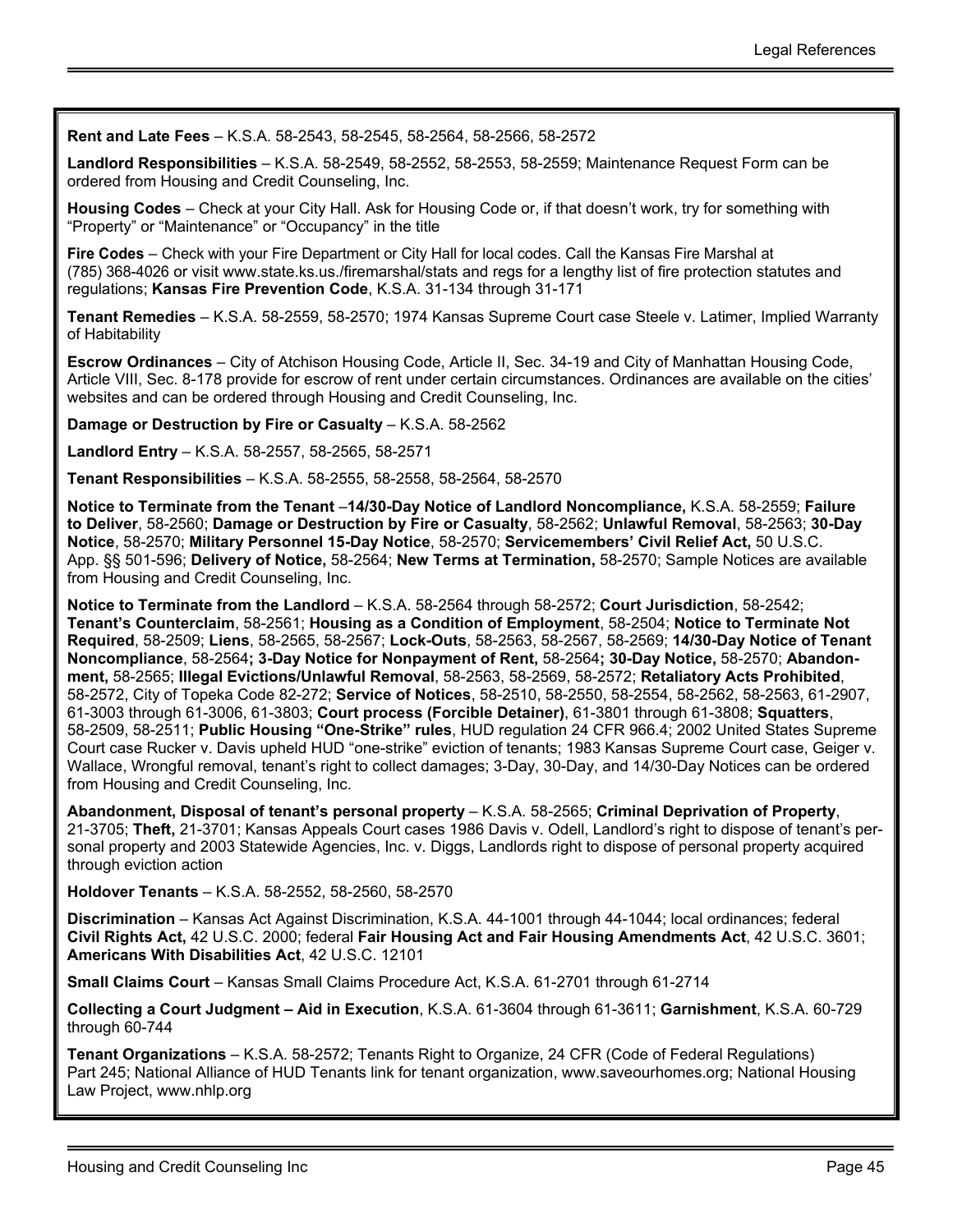This handbook was produced in accordance with the Kansas Residential Landlord and Tenant Act (KRLTA) which provides basic terms and conditions that apply to most residential rental agreements. The legal rights, obligations, and remedies of landlords and tenants are determined by the Residential Landlord and Tenant Act and court decisions interpreting the Act.

| <b>Kansas Residential Landlord and Tenant Act</b><br>Statutes are listed as they appear in the law: |                                                                                                                                                                                                                                                                                                                                                                                                                                                                                                                                                                                                                                                                                                                                                                                                                                                                                                                                                                                                                                                                                                                                                                                                                                                                                                                                                                                                                                                                                                               |  |
|-----------------------------------------------------------------------------------------------------|---------------------------------------------------------------------------------------------------------------------------------------------------------------------------------------------------------------------------------------------------------------------------------------------------------------------------------------------------------------------------------------------------------------------------------------------------------------------------------------------------------------------------------------------------------------------------------------------------------------------------------------------------------------------------------------------------------------------------------------------------------------------------------------------------------------------------------------------------------------------------------------------------------------------------------------------------------------------------------------------------------------------------------------------------------------------------------------------------------------------------------------------------------------------------------------------------------------------------------------------------------------------------------------------------------------------------------------------------------------------------------------------------------------------------------------------------------------------------------------------------------------|--|
| 58-2540 Title<br>58-2561<br>58-2562<br>58-2569                                                      | 58-2541 Situations not subject to the Act<br>58-2542 Court jurisdiction<br>58-2543 Definitions<br>58-2544 Unconscionable agreements<br>58-2545 Terms in rental agreements, presumptions if no written agreement<br>58-2546 Delivered agreement not signed may be enforceable<br>58-2547 Prohibited terms in agreements<br>58-2548 Inventory of rental unit<br>58-2549 Landlord's obligations pursuant to receipt of rent<br>58-2550 Security deposits<br>58-2551 Landlord's disclosures<br>58-2552 Landlord's delivery of possession of rental unit to tenant<br>58-2553 Landlord's duties<br>58-2554 Sale of rental unit by landlord<br>58-2555 Tenant's duties<br>58-2556 Landlord's rules and regulations<br>58-2557 Limits on landlord's right to enter rental unit<br>58-2558 Tenant's absence<br>58-2559 Landlord's failure to fulfill duties, notice, termination<br>58-2560 Landlord's failure to deliver rental unit, tenant's remedies<br>Landlord's claim for unpaid rent, tenant's claim waived if not filed as counterclaim<br>Rental unit damaged by fire or casualty<br>58-2563 Landlord illegally excludes tenant from rental unit, remedies<br>58-2564 Tenant's failure to fulfill duties, notice, termination<br>58-2565 Tenant's long absence, abandonment<br>58-2566 Landlord's acceptance of late rent<br>58-2567 Lien on tenant's personal property unenforceable<br>58-2568 Landlord's remedies on tenant's termination<br>No self help by landlord permitted for recovery of premises |  |
| 58-2571                                                                                             | 58-2570 Termination of tenancy<br>Remedies for landlord's unlawful entry of premises and tenant's denial of lawful access<br>58-2572 Landlord's retaliatory acts prohibited, remedies<br>58-2573 Act not applicable                                                                                                                                                                                                                                                                                                                                                                                                                                                                                                                                                                                                                                                                                                                                                                                                                                                                                                                                                                                                                                                                                                                                                                                                                                                                                           |  |
|                                                                                                     | The Kansas Mobile Home Parks Residential Landlord and Tenant Act, Kansas Statutes<br>Annotated 58-25,100 through 58-25,126, applies to mobile home tenancies when the tenant<br>owns the mobile home and rents the lot.                                                                                                                                                                                                                                                                                                                                                                                                                                                                                                                                                                                                                                                                                                                                                                                                                                                                                                                                                                                                                                                                                                                                                                                                                                                                                       |  |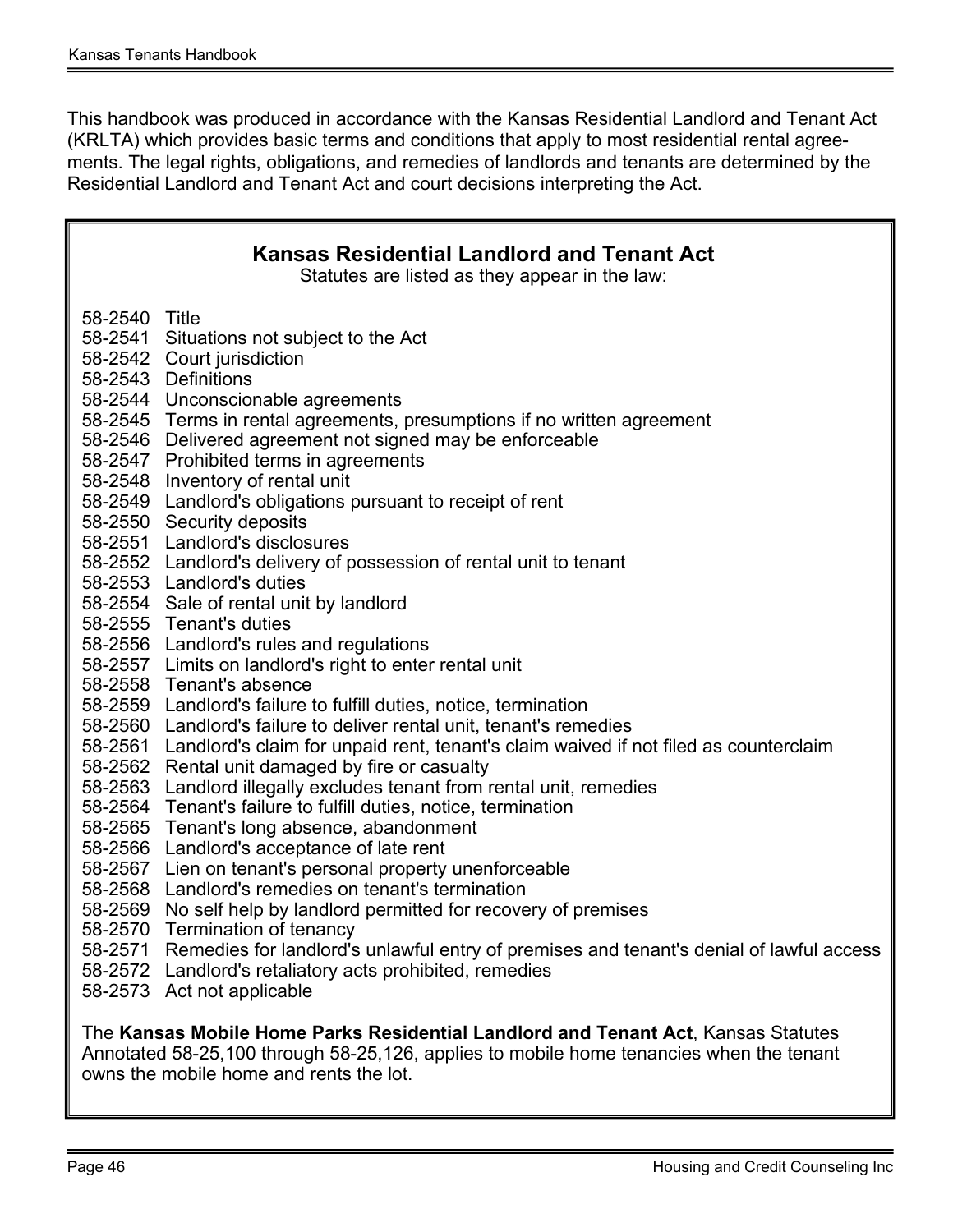#### INDEX

<span id="page-46-0"></span>Abandonment 10, 32-33, 45, 46 Accessibility (See Disability) Adjusted Gross Income 13 Affordable Housing 14 Agricultural 4 Aid in Execution 42, 45 Application Fees 8 Applications 6, 8, 17, 44, 45 Applications, Low Rent Housing 11-12, 14 Atchison Escrow Ordinance 26-27, 45 Attorney 14, 20, 26, 32, 33, 34, 37-44 Before You Rent 5-9, 44 Building Code (See Housing Code)

Cable 23 Cause 13, 23, 29-33, 44, 45 Checklist (See Move-In Inspections) Civil Rights (See Discrimination) Collection 41-43 Commercial Rental Agreements 4

Condominium 4 Confession Clause 18 Constructive Evictions (Illegal Evictions) 31 Contract for Deed (also Contract of Sale) 4 Cooperative 4 Court Cases 3, 27, 44-45 Court Procedures 45 Crime-Free Housing 30-31

Damage 9, 13, 15-18, 21, 26-28, 37, 45 Damages 9, 15-17, 18, 21, 23, 26-27, 31-34, 36-37, 40, 44-45 Definitions 4, 44, 46 Delivering Notices 16, 17, 26, 27, 29-34 Dependent 13, 29 Disabled/Disability 8, 9, 11, 13, 35-37, 45 Discrimination 8, 9, 35-37, 45 Disposal of Personal Property 18, 33, 45 Drug-Free Housing 30

Early Termination (See Notice to Quit from Tenant, Improper) Elderly 5, 11-13, 38 Employment-Related Rental 4, 45 Energy Efficiency 23 Entry (See Landlord Entry) Escrow of Rent 26, 45 Escrow Ordinances 26-27, 45 Eviction 10, 12-13, 17, 18, 20, 22, 26-34, 38-39, 43, 45, 46 Eviction, Low Rent Housing 12-13

Exculpatory Clause 18 Exits 6, 24

Fair Credit Reporting 8, 44 Fair Housing (See Discrimination) Family 5, 7, 9, 11-12, 16, 28 Fire or Casualty 27, 45 Fire Code 25, 45, 46 Fire Extinguishers 25 5-Day Notice 8, 9, 27 Foreclosure of Property 20 14/30-Day Notices (See Noncompliance Notices) Fraternal or Social Organizations 4 Fraud 8 Furnished Properties 7, 15

Garnishment 42, 45 Good Cause 13, 30 (See also Cause) Grievance Procedures 12, 13-14 Guests 8, 16, 18, 22, 31, 35

Handicapped (See Disability) Heat 7, 23-24, 34 Holdover Possession 18, 33 (See also Possession) Housing Code 6, 9, 23, 27, 36, 43, 45 Housing Search 5-6, 11 Housing Voucher 11, 14 HUD 11, 14, 25, 36-37, 45

Illegal Activity 30 Improvements, Tenant 10, 23 Inspection (See Move-In Inspections) Institution 4 Insulation (See Energy Efficiency) Insurance 19, 27 Interest 4, 10, 15 Itemized Damages (See Itemized Deductions) Itemized Deductions 16

Kansas Residential Landlord and Tenant Act 3, 10, 15, 44, 46 Kansas Housing Resources Corporation 14 Kansas Rural Development Office (See Rural Development) Kitchen 7, 24

Landlord 4, 6, 11, 14, 18, 20, 44, 45, 46 Landlord Associations 6 Landlord Entry 27-28, 45, 46 Landlord Responsibilities 23-25, 45, 46 Late Fees 22, 45 Lawyer (See Attorney) Lead Paint 7, 25